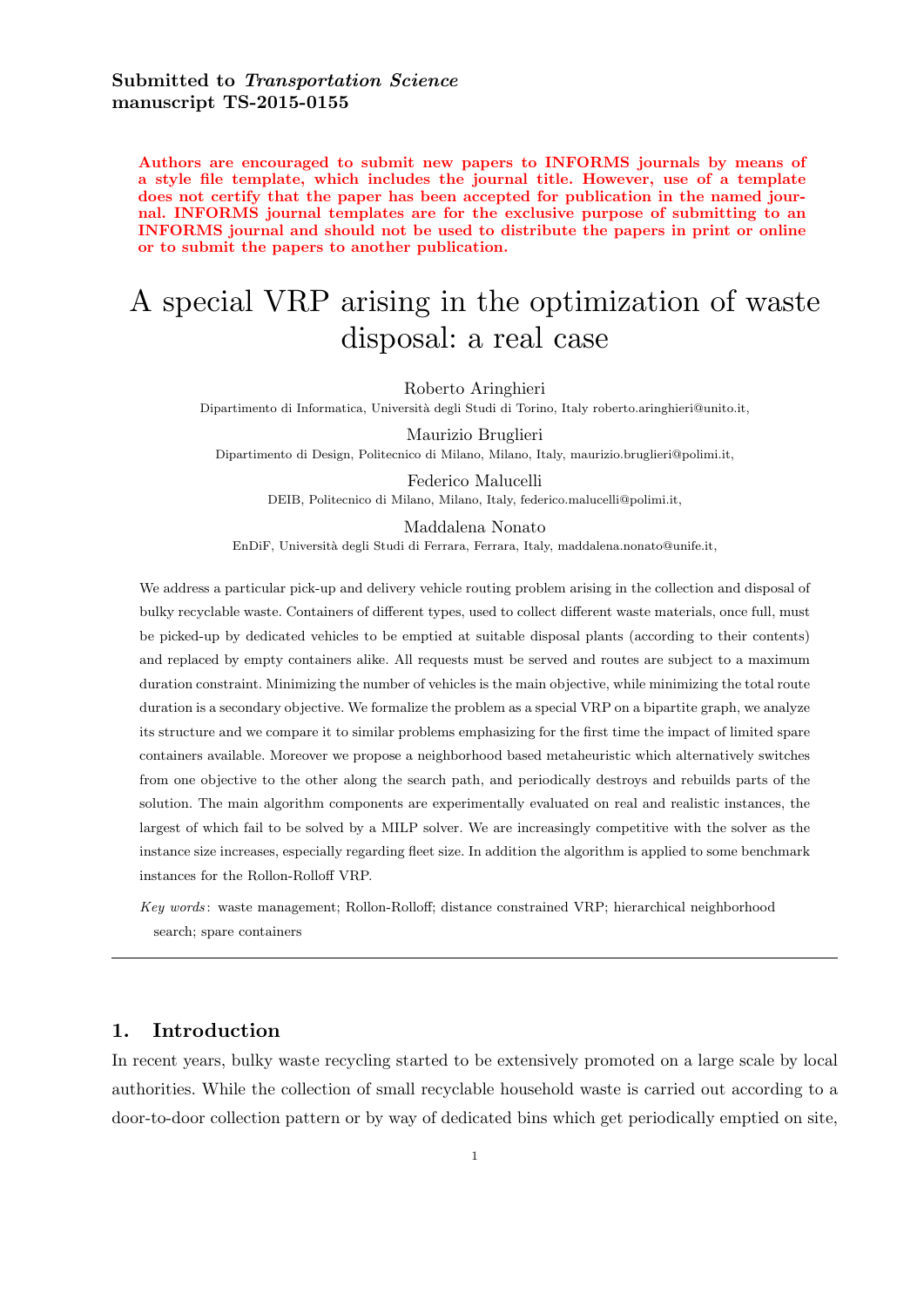the bulky waste collection service is deployed according to a different logistic. Indeed, items have to be conveyed by the owners to dedicated conveyance centers rather than being periodically collected on site by company vehicles. Both in Europe and in North America, several conveyance centers have been established, so called recycling and disposal stations or multi-purpose recycling sites (RDSs). RDSs are usually located in the proximity of industrial settings, in the outskirts of large urban areas, or incorporated within existing solid waste transfer stations. Residents bring their bulky waste material to the closest RDS and dispose it into dedicated containers. Several types of materials can be disposed at an RDS. The list includes batteries, garden trim-yard, cardboard, furniture, electric appliances, metals, wood, and rubble, plus many others, except for industrial and construction debris. Each RDS hosts several containers, each one devoted to a single type of waste material. Containers are classified depending on access side (left, right or rear access skips) and compacting equipment; however, the container type dedicated to a given material may vary from RDS to RDS, as it may depend on the layout of the site.

Once a container is full, its content must be carried to a Material Reclaimer Facility (MRF) equipped to process that particular material. This is usually done by loading the container on a vehicle at the RDS and transporting it to an MRF where it is emptied. Due to the size, vehicles can transport one container at a time.  $\mathcal{D}$  e full container must be replaced by an empty one of the same type, at the original RDS, possibly by the original container itself once it has been emptied at a MRF. In the following we call this operation a *service request*. These operations take place when RDSs are not open to the public, typically one day a week, which allows a certain degree of freedom regarding the scheduling of picking up the full container and delivering an empty one. The multiplicity of container types, RDSs, and MRFs and potential spare containers make the problem of optimizing the container disposal operations rather complex and call for efficient optimization methods, especially in light of the fact that the quantity of recyclable waste constantly increases (almost doubling every two years in Italy according to Aringhieri et al. (2004a)).

In this paper we consider the problem faced by Gesenu (www.gesenu.it), a waste management company in central Italy, where the concern is both on the minimization of the number of vehicles needed to carry out the service and on the minimization of the total travel time. At the time this study was started, the service used to be manually managed as it involved few RDSs and few vehicles, however the imminent extension of the covered area and of the fleet size suggested the managers to adopt an optimization based solution approach.

#### 1.1. Problem Statement

Let us consider: a set of locations, i.e., RDSs, MRFs, and the depot; a set of container types; a set of materials. Every RDS issues a set of service requests. Every request involves the RDS, a container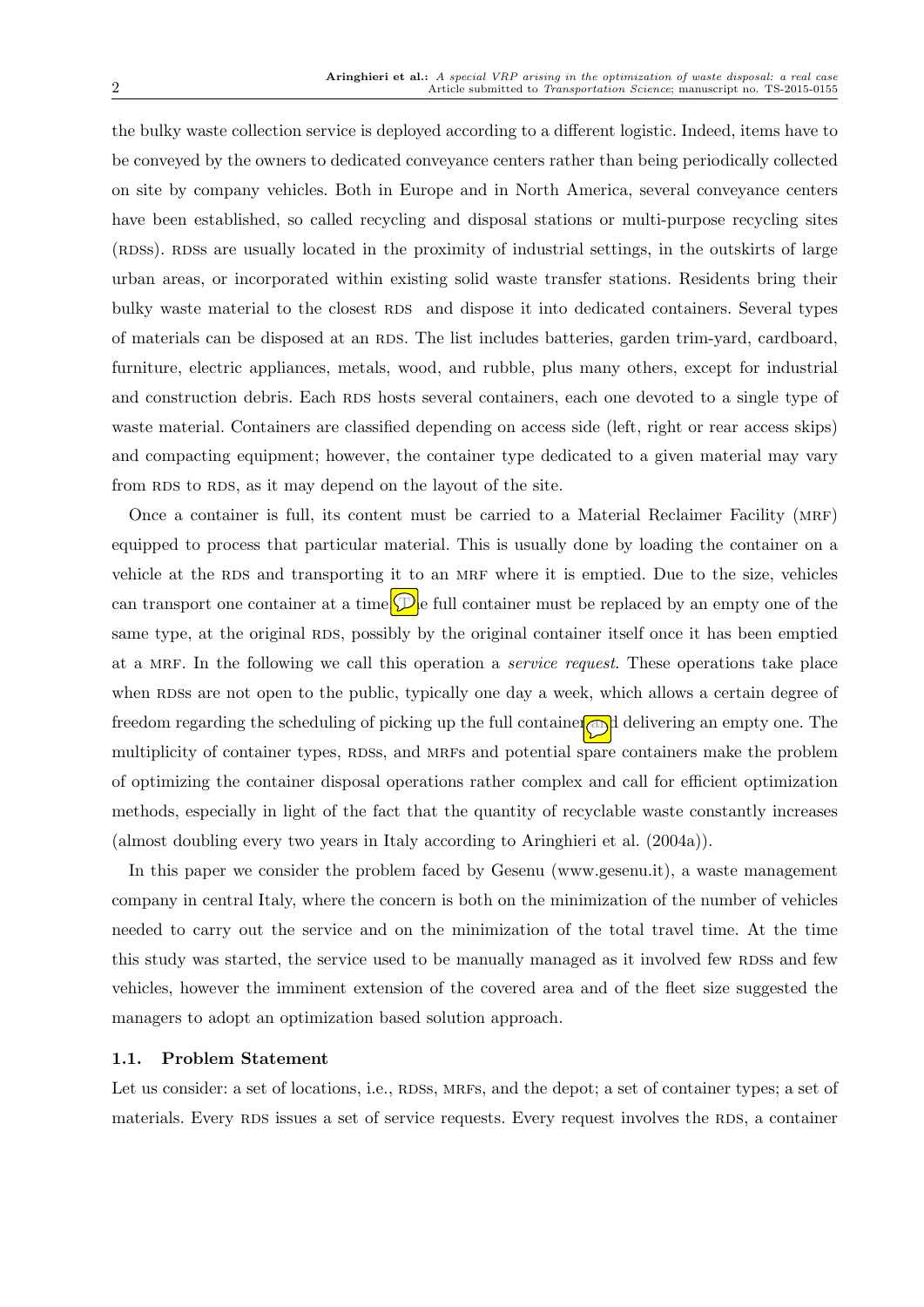type, and a material type, and  $\iint \Omega$  made of two *elementary requests*: the first one concerns a full container to be carried to a proper MRF to be emptied (afterward referred to as full); the second one concerns its replacement by any empty container of the same type, with no synchronization constraints and regardless of the material type previously hosted in the empty container (afterward referred to as empty).

The vehicle is stationed at the MRF during emptying operations and must carry away the container right afterward. Several requests can be present at the same RDS. There is no one-to-one correspondence between a container type and a material type, so that the matching can vary from RDS to RDS. Each MRF can process only a given set of materials. The depot hosts vehicles and a limited set of spare containers for each type. Vehicles are identical and carry at most one container at a time, either empty or full. Vehicle routes start and end at the depot. Travel times between each pair of locations are known, and may differ depending on the loading state of the vehicle. All requests must be served and routes are subject to a maximum duration constraint. Minimizing the number of vehicles is the highest priority, while minimizing total duration is a secondary objective. We call this problem the *Ecological 1-Load Container Routing Problem* (E1LCRP).

Figure 1 An E1LCRP solution on the physical network for an instance with five requests located at three RDSs and two MRFs, the first handling paper (P) and metals (M), and the second wood (W), glass (G) and paper. Black and white circles represent the elementary requests full and empty, respectively. Two vehicles are used to dispose the waste: their route is depicted in solid line (first vehicle), dotted line (first tour second vehicle), and dashed line (second tour second vehicle).



Figure 1 depicts a problem instance and a feasible solution on the physical network. The first vehicle (solid line) leaves the depot with no container, arrives at RDS 1, loads the full metal container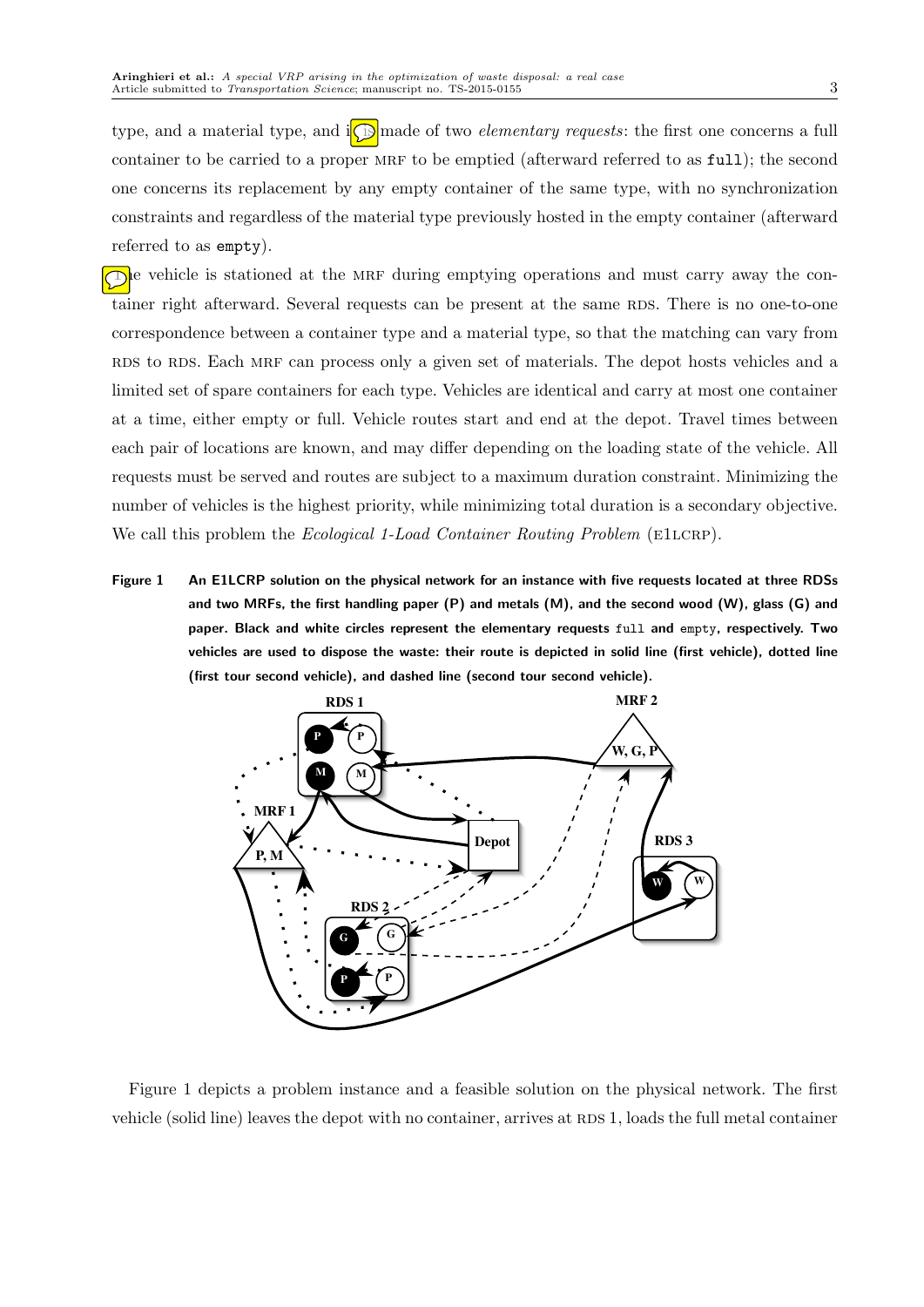$(M)$  and carries it to MRF 1 to empty it; then, the vehicle brings the empty container to RDS 3 and switches it with the one full of wood  $(\mathbf{W})$ ; the wood is later disposed of at MRF 2; the empty container is carried back to RDS 1 and placed in the metal slot. Finally, the vehicle returns to the depot. In this case, wood at RDS 3 and metal at RDS 1 are stored into containers of the same kind. The route of the second vehicle is made of two tours. In the first tour (dotted line) the vehicle loads an empty spare container available at the depot which is of the same type as the one full of paper  $(P)$  located at RDS 1. This container is carried to RDS 1 and swapped with the full one, which is loaded on the vehicle, carried to MRF 1, and emptied. After paper disposal, the empty container is carried to RDS 2 and switched with the one full of paper  $(P)$  present there; this is carried to MRF 1 where the paper is disposed. Finally, the empty container is returned to the depot. Along this tour, the vehicle travels loaded by containers of the same type. In its second tour (dashed line), the second vehicle leaves the depot unloaded heading to RDS 2 where the full glass container is loaded and carried to MRF 2. The glass is disposed and the vehicle takes the empty container back to its slot at RDS 2 before heading back to the depot.

This example shows that the service can be carried out according to three different patterns: i) bring an empty container to an RDS and swap it with a compatible full one: paper requests  $(P)$ at RDS 1 and 2 are both served according to this pattern in the first tour of the second vehicle; ii) take a full container to an MRF, empty it there, and bring it back to its original location: the glass request  $(G)$  at RDS 2 is served according to this pattern in the second tour of the second vehicle; iii) serve independently the two elementary requests full and empty a service request is made of, as it is the case of the metal request  $(M)$  at RDS 1 in the route of the first vehicle, where full is served at the beginning of the route and empty at the end; in general, full and empty are potentially served by two different vehicles, with no precedence relation nor synchronization between them. Pattern i) is termed a swap, pattern ii) is termed a petal. Finally, note that a tour can start with a swap only provided that spare containers are available at the depot.

## 1.2. Contributions and Paper Organization

The paper is organized as follows. We analyze previous studies on similar problems concerning waste container routing enlightening the main differences with  $E1LCRP$  and summarizing the proposed solution approaches (Section 2). We show also that E1LCRP is a general framework able to formalize other Rollon-Rolloff VRPs. E1LCRP is then formalized and modeled as a duration constrained vehicle routing problem on a bipartite graph in Section 3. The solution approach is described in Section 4 where first the complexity is addressed, a constructive procedure is sketched and its correctness is proved, and the building blocks of the neighborhood search meta-heuristic are illustrated. One method to compute lower bounds for both total route duration and fleet size is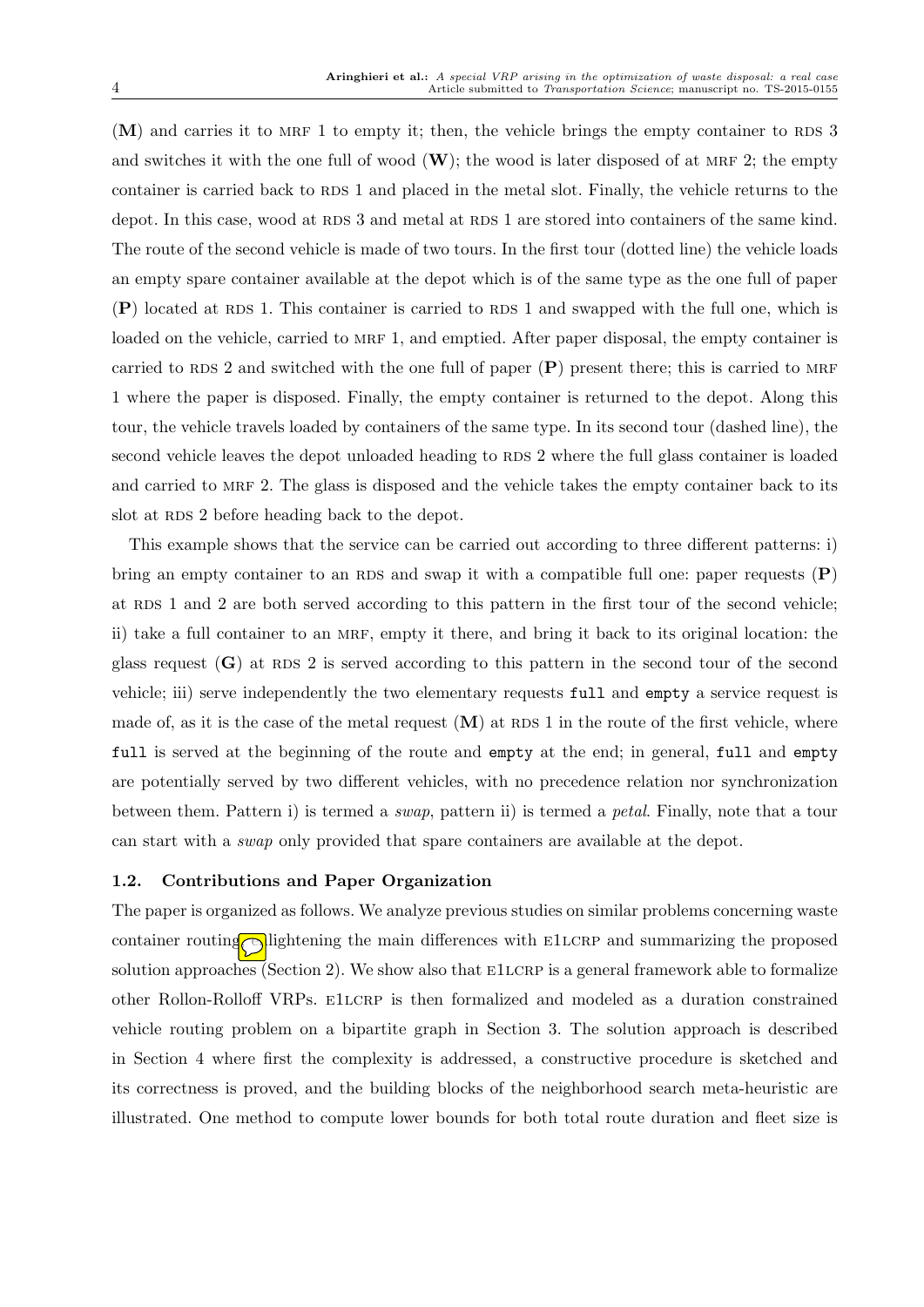described in Section 5, based on a mixed integer linear programming model. An experimental analysis of the impact of each neighborhood search component is reported in Section 6. In the same section, computational results are discussed, obtained on real instances as well as on more challenging and larger instances derived from random graphs. Furthermore, the approach is tested on benchmark instances from the literature with unbounded additional containers to compare with different algorithms developed for similar problems.

This paper builds on a previous work, Aringhieri et al. (2004b), where E1LCRP was originally introduced as a particular case in single-load waste container routing and the issue of limited spare containers was mentioned for the first time. The main contributions of this paper are: the detailed description of a new graph model for the problem; a systematic review of the literature; a neighborhood search meta-heuristic that exploits route decomposition into tours to pursue minimal fleet size and devises moves tailored on the E1LCRP graph structure to minimize tour duration; a constructive procedure able to handle a limited number of spare containers; an experimental analysis of the different components of the algorithm on realistic instances, with a special emphasis on the impact of the number of additional spare containers.

# 2. Literature Review

Several papers in the literature deal with the many different variants of the Vehicle Routing Problem (VRP) arising in waste collection; see Beliën et al.  $(2013)$  for an overview on this topic. Despite of the hardness of VRP, relatively simple heuristics seem to provide good quality results in the field of industrial waste collection, when the problem is defined on special graphs modeling the routing of containers which are carried on tractors as a single load; these problems are often referred to as Rollon-Rolloff vehicle routing problems. In this paper we discuss another case that supports this claim, and analyze which problem features may explain such behavior.

We start by reviewing the six studies of De Muelemeester et al.  $(1997)$ , Bodin et al.  $(2000)$ , Archetti and Speranza (2004), Baldacci et al. (2006), Wy and Kim (2013), Derigs et al. (2013) addressing Rollon-Rolloff problems closely related to  $E1LCRP$  and underline which issues have a direct impact on the solution approach. These problems and E1LCRP share the following features:

- a fleet of identical vehicles (homogeneous fleet) is located at a single depot;
- routes start and end at the depot and their duration cannot exceed a given threshold;
- several types of containers may be given and each vehicle can carry containers a) of any type, b) one at a time, either empty or full;
- requests concern: collection of full containers to be removed from a given site in order to be either emptied or relocated somewhere else; deliveries of empty containers at a given site;
- each request concerns a specific container type; when it involves a full container, it also concerns a specific type of waste material;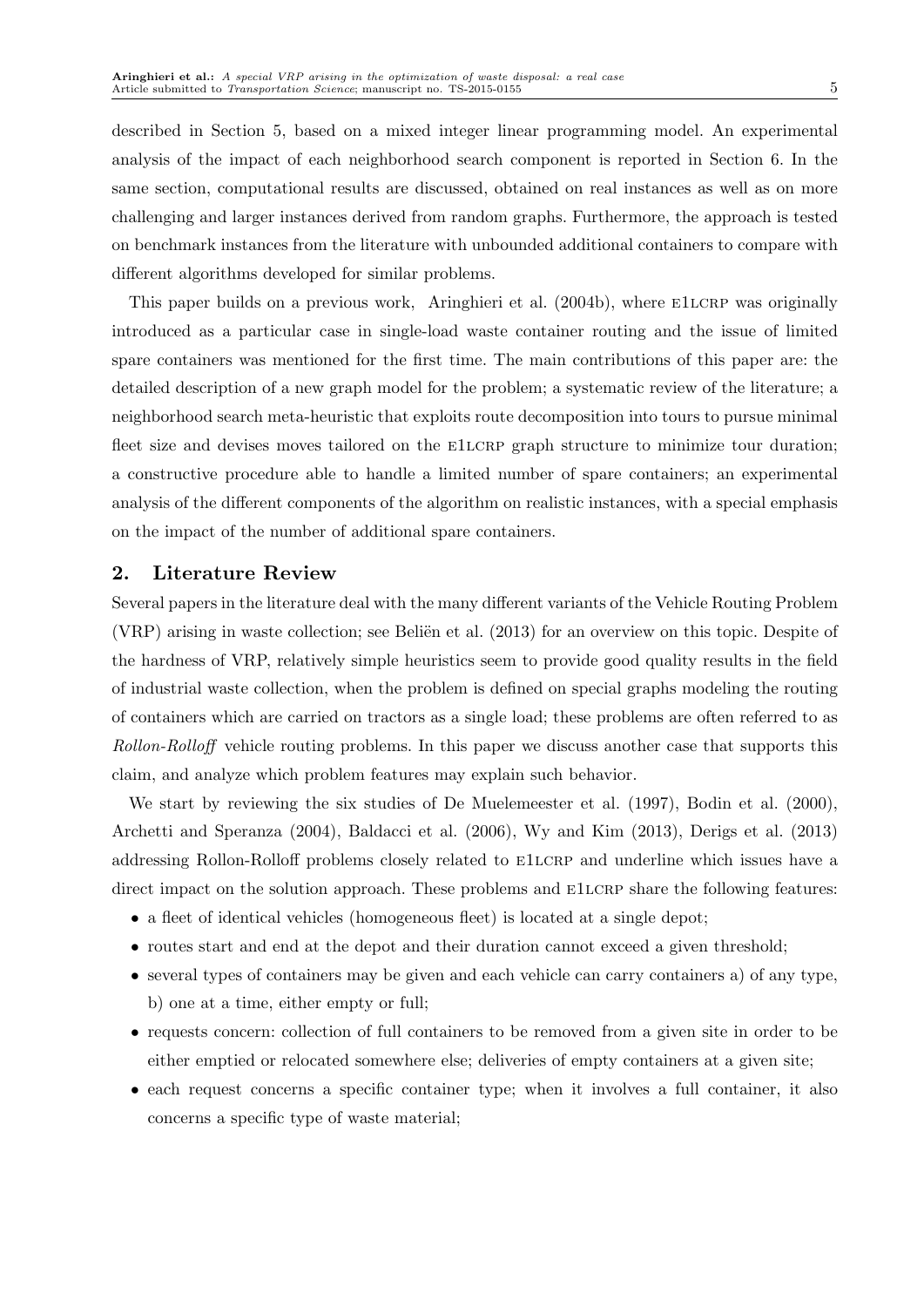- $\bullet$  waste material type unequivocally determines a subset of MRFs:
- company containers are interchangeable within each type, and can be passed from one client to another, whereas privately owned containers, when present, must be returned to their original site;
- empty spare containers are available;
- there is a one to one correspondence between a route, a driver's shift, and a vehicle.

Actually, Archetti and Speranza (2004) considers an heterogeneous fleet but the following restrictions hold: i) all requests are swaps; ii) there are two types of vehicles and two types of containers, each vehicle type is bound to a container type; iii) the vehicle always leaves the depot loaded by an empty container and performs a sequence of swaps before returning to the depot; iv) the depot is the only place where a container type can be changed. Therefore, when the driver returns to the depot and changes vehicle, it changes container type as well. It follows that the problem can be reformulated as if the fleet were homogeneous so that Archetti and Speranza (2004) shares the above mentioned features with De Muelemeester et al. (1997), Bodin et al. (2000), Baldacci et al. (2006), Wy and Kim (2013), Derigs et al. (2013) and e1lcrp. Nevertheless, the work of Archetti and Speranza (2004) structurally differs from the other studies since it considers a few constraints coming from the specific real case under study, in particular: (i) demand satisfaction and route duration are treated as soft constraints (overtime work and unsatisfied requests are allowed and yield penalties); (ii) time windows are client dependent; (iii) the number of routes (drivers) is bounded from above. These features require ad hoc solution approaches, therefore we drop it from our analysis.

For sake of completeness, beside Archetti and Speranza (2004) we mention a few recent papers tackling real life vehicle routing problems which can be seen as a generalization of the pure Rollon-Rolloff problem, such as Wy et al. (2013), Hauge et al. (2014), le Blanc et al. (2006), Elbek and Wøhlk (2016). Likewise Archetti and Speranza (2004), each one addresses a few applicationspecific requirements and priorities that call for tailored solution approaches. In particular: Elbek and Wøhlk (2016) tackles a multi-period problem; in le Blanc et al. (2006) and Hauge et al. (2014) the single load capacity constraint is relaxed, as vehicles can carry from two ( le Blanc et al. (2006)) to eight ( Hauge et al. (2014)) containers at a time; Wy et al. (2013) considers several scheduling restrictions: time windows at clients sites, at yards and at the disposal plants, drivers lunch breaks, and early service preference for special trips that complete a service that was started the day before. Finally, other related studies such as Imai et al. (2007), Jula et al. (2005) concern full container loads with time constraints: in those cases, though, the container is never emptied so it does not circulate on the network except for its shipping from origin to destination. Note that Wy et al. (2013) is the only study to mention a limited number of containers that are stored at each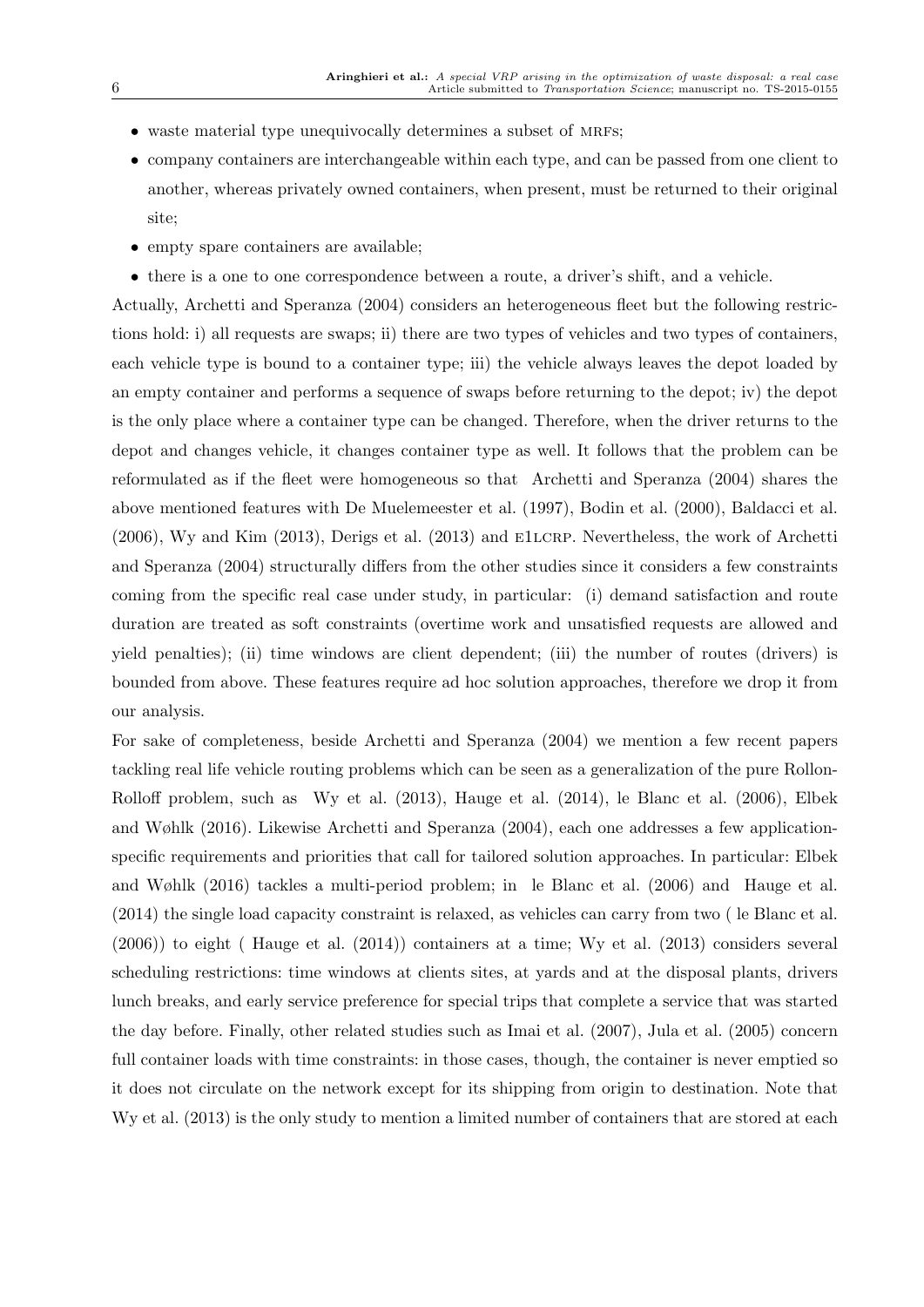individual yard but apparently there is a sufficient number of containers, as a whole, to satisfy all the requests. The authors tackle this issue algorithmically, during the solution construction phase, whereas in this paper we formalize this issue directly into the network model that supports the solution approach.

From here on, we disregard Rollon-Rolloff generalizations and concentrate on comparing E1LCRP with De Muelemeester et al. (1997), Bodin et al. (2000), Baldacci et al. (2006), Wy and Kim (2013), Derigs et al. (2013). In these problems, overtime is forbidden, time windows at requests are identical since those are induced by maximum route duration, the number of routes is unbounded since vehicles and drivers are such, therefore no request is ever rejected. In particular, Bodin et al. (2000), Wy and Kim (2013), Derigs et al. (2013) all tackle the same problem first introduced by Bodin et al. (2000) and only differ regarding the solution approach.

Hereafter, we focus on the three issues that, in our opinion, most characterize this class of problems, i.e., request types, spare containers, and objective function.

#### Composite requests

Given the two elementary requests introduced earlier, i.e., full container disposal (full) and empty container delivery (empty), additional request types can be built by sequencing full and empty; Bodin et al. (2000) introduce the following four request types and the associated trips: trip T1 corresponds to serving a composite request of the kind full-empty; trip T2 corresponds to  $\epsilon$  empty-full in the same RDS, i.e., a swap; trip T3 corresponds to the elementary request empty; trip T4 corresponds to the elementary request full. When the two RDSs involved in the two elementary requests part of a T1 trip coincide, we get a petal pattern. In all but De Muelemeester et al. (1997) most T1s are petal patterns.

An additional trip type T5 is introduced by Baldacci et al. (2006) which consists in the relocation of a partially filled container from a site to another one without detouring to the dumping site: T5 can be modeled as a composite request full-empty concerning a new type of container. The five trips are depicted in Figure 2 while petal patterns and swap patterns are depicted in Figure 3. Note that, if the number of empty and full requests for each container type is not balanced, then there must be at least one container repository where spare containers are available or can be stored after usage. Regarding trip types, it can be observed that if all requests were T1 trips, then the problem would reduce to a distance constrained VRP. If all requests were swaps and unlimited spare containers were available at the MRFs, the problem would reduce to a Bin Packing Problem (BPP). Furthermore, we argue that any trip type proposed so far can be reformulated in terms of a composite request made of elementary empty and full requests. In our opinion, even the two additional trips T6 and T7 introduced in Wy et al.  $(2013)$ , namely  $BTY$  and  $FFD$ , can be cast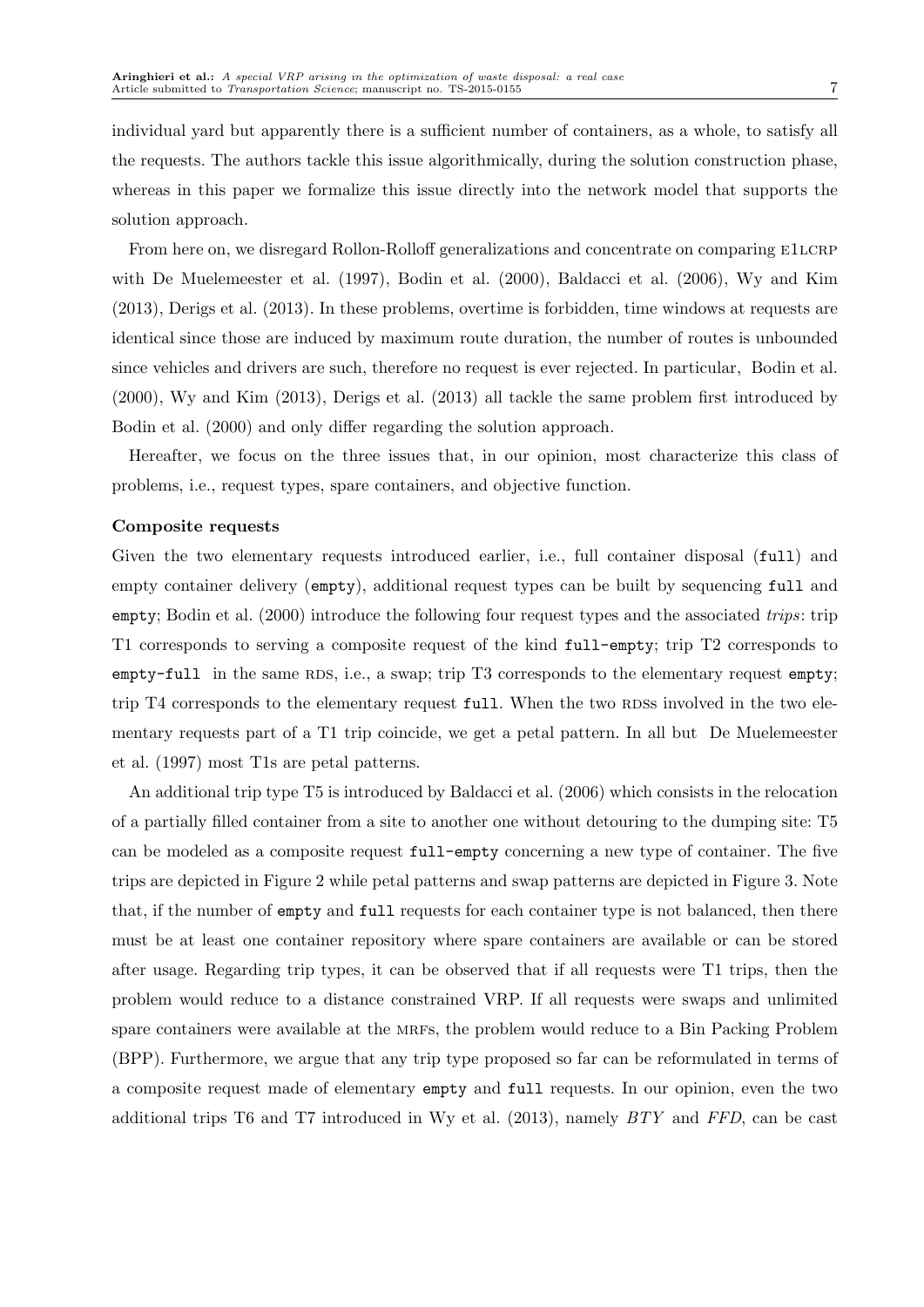Figure 2 T1, T2, T3, T4 and T5 in the scenario with no spare containers. Black and white circles represent the request of full container disposal and the request of delivering an empty container, respectively.



in our framework, provided the following adjustments. FFD concerns picking up a full container from the depot and emptying it at a disposal site. In our framework it can be modeled by an ad hoc RDS at zero distance form the depot where a full request is the only request located there. BTY requires to bring an empty container from a client site to a yard; it can be modeled as an empty request at each yard and a full request at the client site, involving a new container type not considered by any other request. In particular, each such empty request models the potential return of an additional container, which in our framework does not need to be necessarily served, as explained in the next section. The vehicle reaches full unloaded (as for any other full request) and proceeds to the most convenient empty request along its route.

## Spare containers

e1lcrp is the only study, among the six discussed, dealing with a limited number of spare containers. This bound acts as a global constraint and ties decisions related to different routes: for example, modifying the service sequence of the requests in a route may require using a spare container which may or may not be available depending on whether it has been used by another route. We believe this feature makes our problem more challenging, as discussed hereafter.

Spare containers increase the degree of freedom in the routing. Without spare containers, sequences of requests are subject to compatibility constraints: for example, prior to serving a given empty request, an unloaded vehicle must first serve a full request concerning a container of the same type. On the contrary, if spare containers are available, an unloaded vehicle can load one container of the desired type at the repository and proceed to serve the selected empty request, whatever the previous served request was. Conversely, a vehicle loaded by an empty container may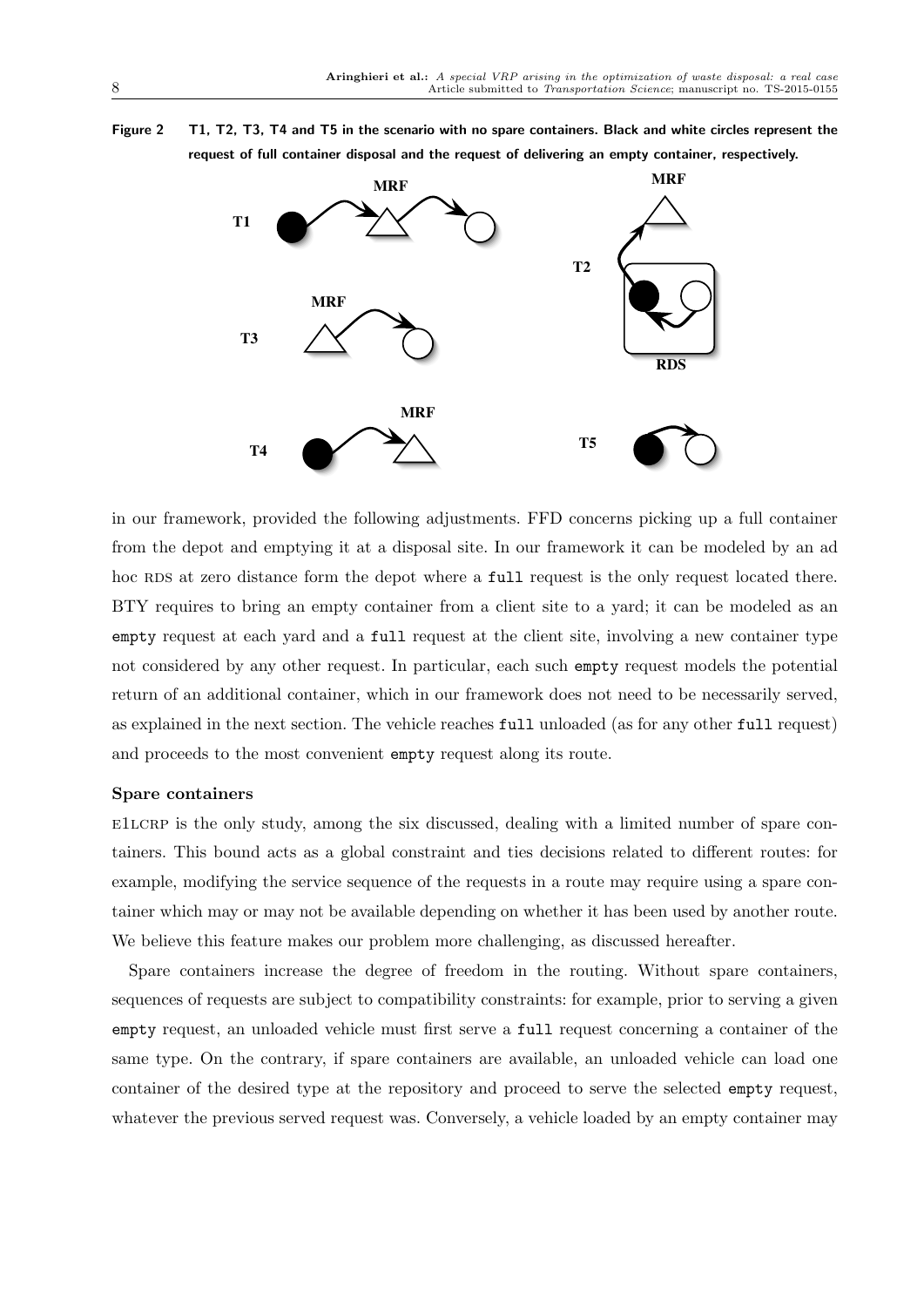unload it at a repository and proceed to serve any full request. Without repositories of spare containers, a compatible empty request should be served first in order to unload the vehicle. In other words, a detour by a container repository changes the status of the vehicle as wanted (from loaded to unloaded and vice versa, or changing the type of the container the vehicle is loaded with), thus allowing any sequence of requests to become feasible.

Three aspects related to spare containers impact on the problem difficulty: the number of container repositories, their locations, the number of spare containers stationed at each site, which can be either finite or unbounded for each container type.

Spare container repositories' cardinality. The more repositories are, the higher chances are that the status of a vehicle can be modified by a short detour to a repository, thus increasing the number of feasible routes. Moreover, any set of disjoint sequences of trips, where all sequences start and end at the same repository, can be combined into routes by solving a (modified) BPP regardless of the order in which they will be executed within the route.

Repositories location. Concerning repository locations, the previous effect is amplified when repositories coincide with network locations that must be visited along a route. In particular, when repositories are located at the MRFs, the opportunity for a change of status comes after each full request at no extra travel time.

Bounded spare containers. Spare containers are a shared resource by the vehicles, even if each one can be used at most once. It follows that bounded spare containers yield a global constraint on the solution, so that the feasibility of individual routes is not sufficient for the feasibility of the whole solution. This issue was first raised in Aringhieri et al. (2004b) of which this paper is a follow up. In Wy et al. (2013), where spare containers are stocked in limited quantities at different yards, this feature is handled algorithmically, during the solution construction phase, when selecting the yard at which an empty container will be picked up given the current solution. On the contrary, in our case, the additional containers are part of the network model, as explained in the next Section.

## Objective functions

A solution can be evaluated according to either fleet size, which models capital cost, or routing cost, modeling operational costs; the latter is the most common objective, either expressed in terms of distance, duration, or monetary cost of the routes; this criterion is usually correlated to the maximum duration constraint holding on individual routes. Optimizing capital cost is challenging since the most efficient routing does not imply minimum fleet size. Vice versa, the minimum fleet solution may be operationally expensive, although within each route the routing must be optimized with respect to this criterion in order to fit maximum duration. Often a hierarchical objective function is used, which incorporates both aspects, but the solution is challenging since the two objectives can be conflicting, as shown by Li et al. (1992).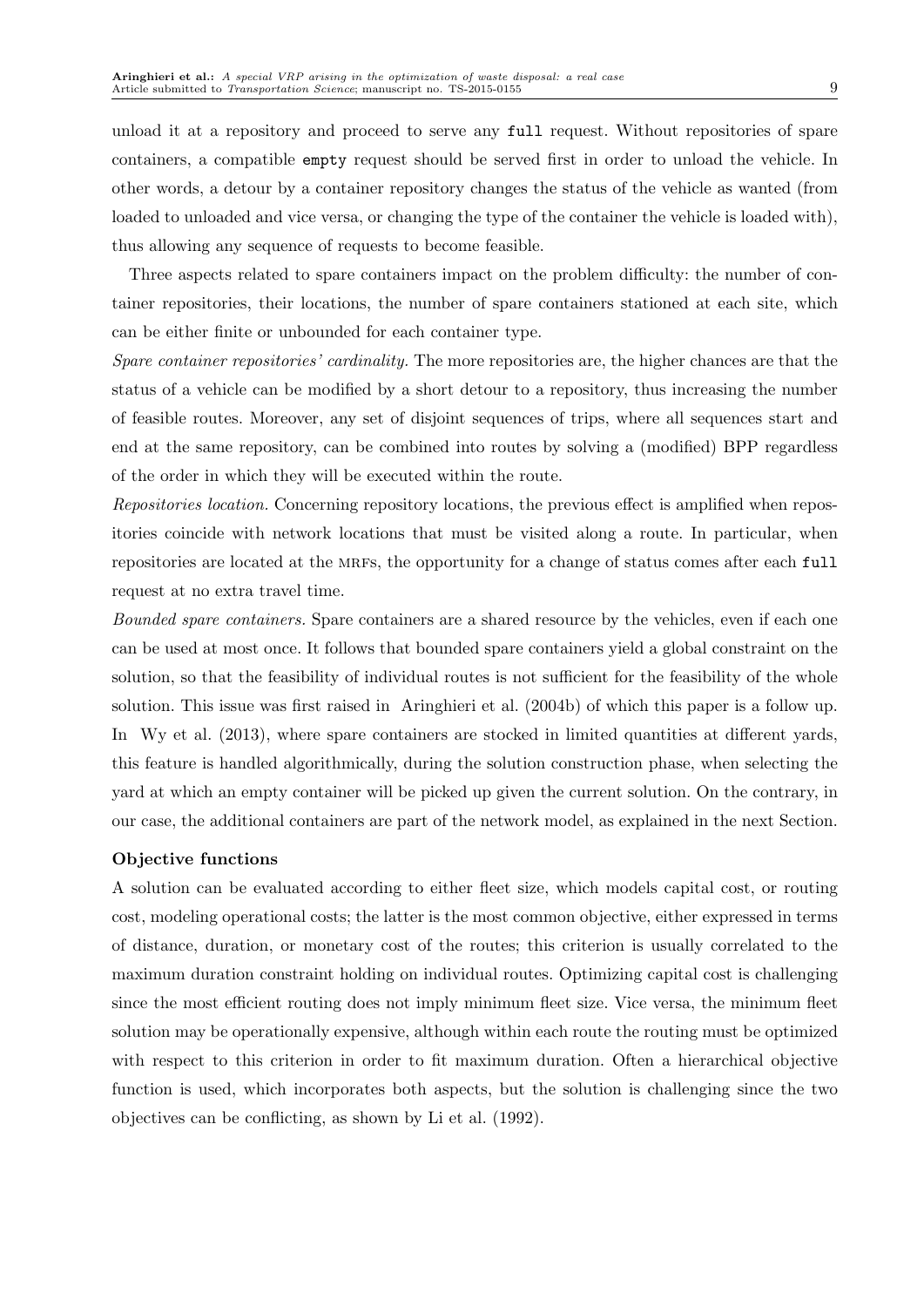| feature                | De Muelemeester et al. | Bodin et al. | Archetti and Speranza | Baldacci et al. | ElLCRP    |
|------------------------|------------------------|--------------|-----------------------|-----------------|-----------|
| 1:MRF                  | М                      | S            | М                     | MM              | MМ        |
| 2: MRF location        | $d$ , any              | any          | any                   | any             | $d$ , any |
| 3: spare containers    | $\infty$               | $\infty$     | $\infty$              | $\infty$        |           |
| 4: repositories        | S                      | S            |                       | М               | S         |
| 5: repository location |                        | <b>MRF</b>   |                       | <b>MRF</b>      | d.        |
| 6: requests            | T3.T4                  | $T1-T4$      | T2                    | $T1-T5$         | $T1-T7$   |
| 7: balance E F         | $\neq$                 | ≠            |                       | $\neq$          |           |
| 8: constraint          | distance               | time         | time                  | time            | time      |
| 9: constraint vs OC    | $=$                    | $=$          | $\neq$                | $\neq$          |           |
| $10: I$ o.f.           | OC                     | OC           | МC                    | $OC+V$          | V         |
| II o.f.                |                        |              |                       |                 | OС        |
| 11: fleet size         | $\infty$               | $\infty$     |                       | $\infty$        | $\infty$  |

Table 1 A summary of comparison over the literature.

Table 1 provides a concise picture of how each study is positioned with respect to the previous issues. Since Wy and Kim (2013), Derigs et al. (2013) address the same problem as Bodin et al. (2000) we report for Bodin et al. (2000) only. Each row addresses the following issue: 1 reports the number of mrfs: M stands for multiple, S for single. If some kind of waste can be assigned to more than one MRF we use the symbol MM; 2 reports the location of the MRFs: at the depot  $(d)$ or anywhere else in the region (any); 3 reports the number of spare containers, either unbounded  $(\infty)$  or bounded  $(\leq)$ ; 4 reports the number of container repositories and their location is given in 5; 6 reports which types of trips are handled, and 7 tells whether empty and full requests are balanced for each container type; 8 concerns the criterion used in the route feasibility constraint, i.e., distance or duration (time); 9 highlights whether the above criterion is the same (=) or it is different from  $(\neq)$  the one involved in the operational costs (OC); 10 concerns the objective function: OC stands for operational costs, MC for monetary costs which include OC and penalties, V for the fleet size; a two-levels hierarchical objective function is denoted by I o.f. and II o.f.; finally, 11 tells whether the fleet size is bounded or unbounded.

The information provided in Table 1 suggests the following insights. Waste type determines the (set of) MRFs at which a full container can be emptied. In case of a single MRF (as in the work of Bodin et al. (2000), Wy and Kim (2013), Derigs et al. (2013)), such node has to be visited once for each trip of type T4 and its successor in the route can be any T3 trip without additional travel time. Moreover, when such unique MRF coincides with the container repository, the possibility for the vehicle of changing status comes at no extra cost after T4. Therefore, T4 trips can be the predecessors of any other trip type, while T3 trips may follow any other trip. This allows to consider all the sequences of trips that start and end at the MRF as building blocks of the solution, which can be assembled in any order into routes, regardless of the solution cost.

Finally, we comment on the solution approaches developed in each work, that are designed to address the specific problem features listed above.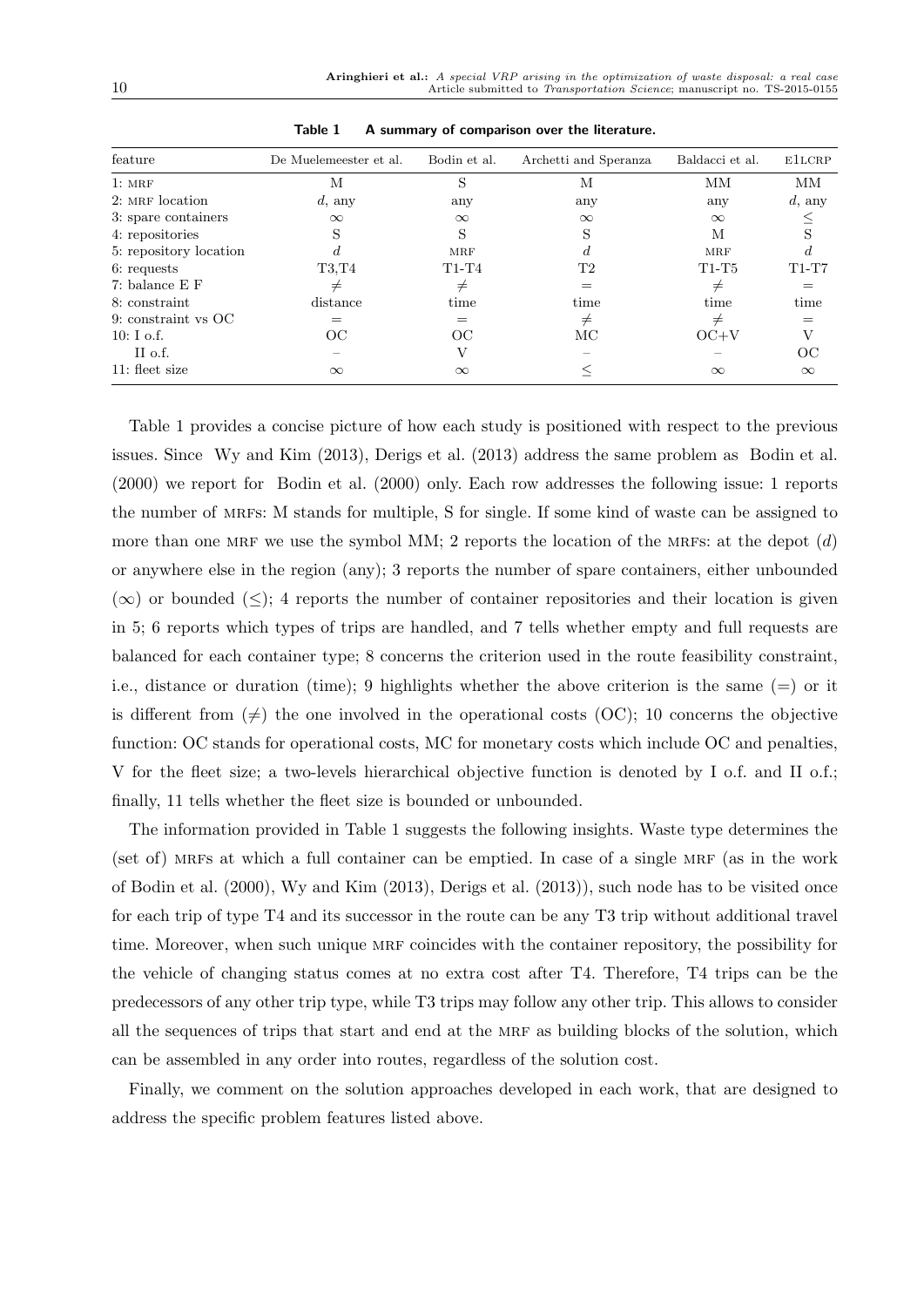In the work of Archetti and Speranza (2004), where only T2 trips are considered and the depot hosts the spare containers, the vehicle is tied to the same container type in between any two successive passages by the depot. In this approach, the main difficulty is the trip selection. Indeed, a big effort is put on setting up a penalty system able to reflect the consequence on solution quality of postponing a request vs. using an extra vehicle or paying for overwork. Computational results are provided on real data with up to 35 requests per day, but no lower bound is provided.

In the problem solved in Bodin et al. (2000), Wy and Kim (2013), Derigs et al. (2013) a single container repository is located at the unique mrf. In Bodin et al. (2000) the authors exploit the predominance of T2 trips which shifts the problem structure towards a BPP. They compare several approaches, and a simple heuristic performs almost as well as a sophisticated exact approach, exploiting this problem structure. Wy and Kim (2013) and Derigs et al. (2013) were published almost at the same time and report results on the same data set as Bodin et al. (2000): both propose several variants of a Large Neighbourhood Search combined with local improvements and Local Search. In both cases results marginally improve Bodin et al. (2000) (more on total duration than on fleet size) with a comparable number of iterations.

Baldacci et al. (2006) involves multiple disposal facilities at which an unlimited number of empty containers are available. They further generalize the problem considering arc cost and arc weight as different and independent functions, so that, given a set of nodes, the cheapest route may not be feasible whilst a more expensive one is. A column generation framework is developed which is also suitable for the Vehicle Routing Problem with Time Windows (TW-VRP). The authors use an additive bounding procedure to obtain a tight lower bound and generate a promising set of routes which are passed to a commercial software as the columns of a set partitioning problem.

De Muelemeester et al. (1997) solves a version with unlimited spare containers minimizing total duration. The depot acts as the only repository and hosts the dump of so called domestic requests, thus providing several possibilities of starting and ending a route at no extra cost. Trips are sequenced with the only aim of minimizing total duration, and the prevalence of domestic customers makes the maximum duration constraint easier to be satisfied. The solution approach exploits a tight lower bound coming from the solution of a cycle cover on the compatibility graph whose nodes are the elementary requests in T3 and T4. It consists in building a heuristic initial feasible solution to be improved by classical VRP moves.

In E1LCRP trips are all T3s and as many T4s, but the approach allows to handle all the kinds of trips described so far. E1LCRP generalizes the problem of De Muelemeester et al. (1997) since it considers a bounded number of spare containers and therefore it cannot be solved by any of the six reported approaches. Any demand pattern can be modeled in terms of elementary requests suitably sequenced, so that any trip type can be modeled in E1LCRP by a partial fixing of the routing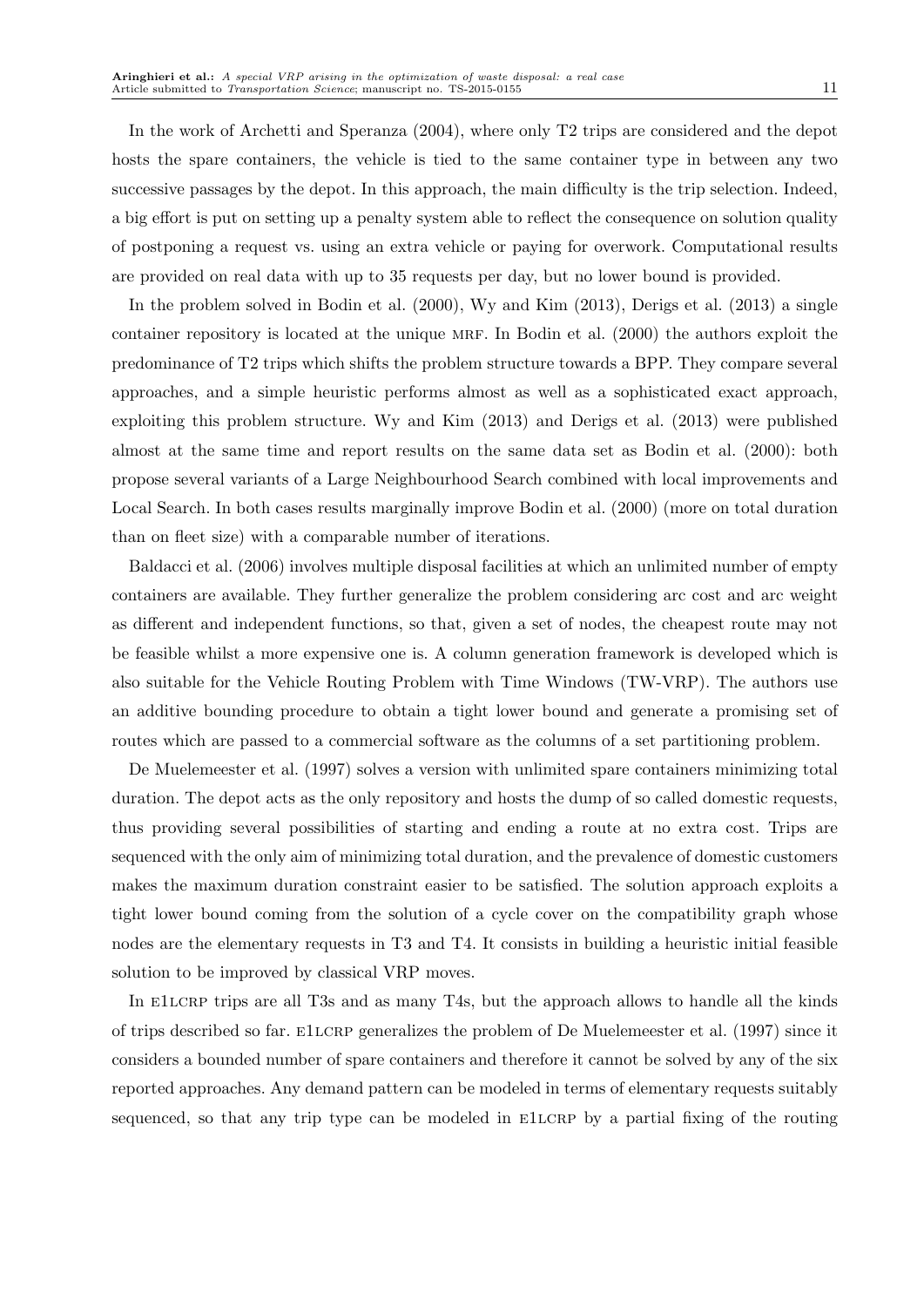decisions. Moreover, a proper number of spare containers for each type must be added to balance the demand or to model the unbounded containers situation (one for each request). However, ELLCRP differs from the problems of Bodin et al. (2000), Wy and Kim (2013), Derigs et al. (2013), Baldacci et al. (2006) concerning the number and location of the container repositories. In fact, in ELLCRP the unique container repository is located at the depot. This feature allows for an intermediate structure in between nodes and routes, that we term a tour. Tours can be sequenced disregarding compatibility of the vehicle status, and can be assembled into routes regardless of the order. Note that the total duration component of the objective function depends on the solution tours, while the fleet size component depends on how tours are partitioned into routes; this last step reduces to a Bin Packing Problem. This two-level structure could explain why very difficult problems such as those aforementioned could be handled so well by relatively simple solution approaches.

# 3. A Network Model for the Ecological Single Load Container Routing Problem

Let  $R = \{1, \ldots, n\}$  be the set of service requests. Each request i is characterized by a material type  $\mu_i$ , an RDS  $\gamma_i$ , and a container type  $\beta_i$  among the K available types  $\{1,\ldots,K\}$ . Requests i and j are said to be *compatible* if they involve the same type of container, i.e.,  $\beta_i = \beta_j$ . ElLCRP can be modeled as a D-VRP on a digraph  $G = (N, A)$  representing actions rather than the physical network. Let N include  $E \cup F \cup \{d\}$  where d is the depot and sets E, F model service requests as follows:  $\forall i \in R$ ,  $f_i \in F$  represents the action of bringing the full container to an eligible MRF (equipped to process material  $\mu_i$ ) and emptying it there, while  $e_i \in E$  represents the actions of taking an empty container of type  $\beta_i$  to  $\gamma_i$  in order to replace the full one, respectively. Clearly,  $|E| = |F|$  and both sets E, F can be partitioned according to container type into  $E = \bigcup_{k \in \{1,...,K\}} E_k$  and  $F = \bigcup_{k \in \{1,...,K\}} F_k$ , where  $E_k = \{e_i \in E : \beta_i = k\}$  and  $F_k = \{f_i \in F : \beta_i = k\}, \forall k \in \{1, ..., K\}.$ 

The arc set A is made of two classes of arcs: Loaded arcs  $(A<sup>L</sup>)$  model vehicles activities when loaded with a container, either full or empty, while *unloaded arcs*  $(A^U)$  model any vehicle trip without container. A loaded arc  $(f_i, e_j)$  models the following sequence of actions: transporting the full container of i from  $\gamma_i$  to an MRF, emptying the container, moving it to  $\gamma_i$ , and unloading it there. Notice that the selected MRF is the eligible one for material  $\mu_i$  on the cheapest detour from  $\gamma_i$  to  $\gamma_j$ . Disposal plants are thus embedded into loaded arcs, whose cost includes travel times, dumping and unloading times. Loaded arcs connect  $f_i$  to  $e_j$  for any pair of compatible requests  $(i, j)$ . However, we restrict this set to those arcs such that the duration of the operations associated with the path made of the nodes  $d, f_i, e_j, d$  does not exceed the maximum duration, for feasibility purpose. Such closed path is termed a basic tour. Remind that, if the two requests are co-sited and compatible, i.e.,  $\gamma_i = \gamma_j$  and  $\beta_i = \beta_j$ , then arc  $(f_i, e_j)$  models the so called *petal pattern*, that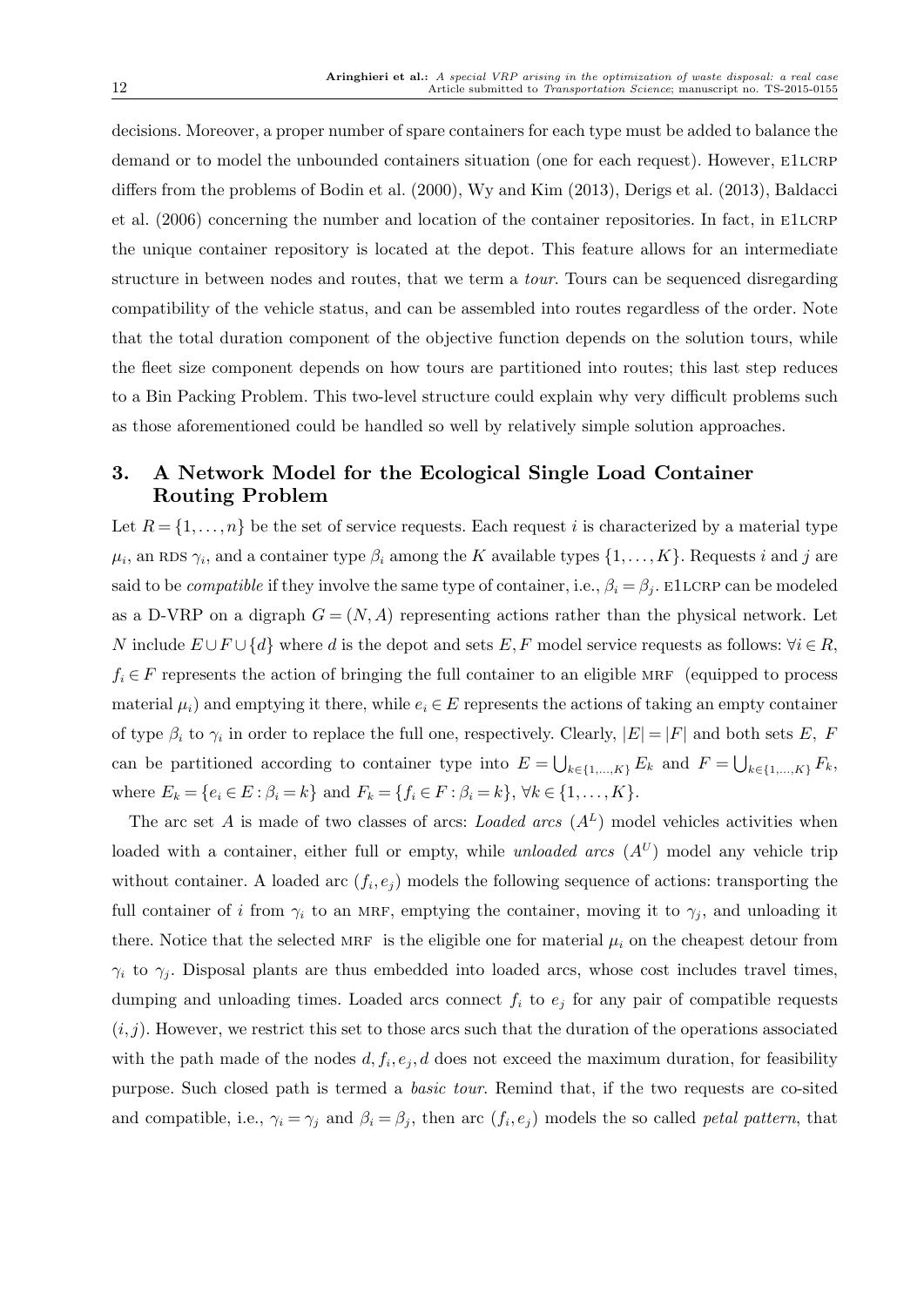is, the action of bringing back a container to its original RDS as soon as it has been emptied (see Figure 3a). Note that the cost of a petal pattern depends on the distance from the RDS to the chosen MRF, which in turn depends on  $\mu_i$ , the material of  $f_i$ . Therefore, in case of multiple requests at one RDS concerning the same container type, say two requests  $i$  and  $j$ , then both loaded arcs  $(f_i, e_j)$  and  $(f_i, e_i)$  model a petal pattern with the same cost, and for each solution involving arc  $(f_i, e_j)$  an equivalent solution exists using arc  $(f_i, e_i)$ .

Figure 3 A petal pattern (a) and a swap pattern (b) are depicted as they are modeled in the physical network (on top) and in the abstract graph  $G$  (at the bottom). Dashed arcs are unloaded while solid arcs are loaded.



Unloaded arcs connect  $e_i$  to  $f_j$ ,  $\forall i, j \in R$ , regardless of container types. Arc  $(e_i, f_j)$  models a vehicle that travels unloaded from  $\gamma_i$  up to  $\gamma_j$  where it picks-up the full container of request j. Its cost includes the travel time from  $\gamma_i$  to  $\gamma_j$  plus container loading time. Note that the arc is defined only given that its duration plus the travel time from d to  $\gamma_i$  and from  $\gamma_j$  to d passing by the closest MRF, does not exceed the maximum duration. If  $\gamma_i = \gamma_j$  and  $\beta_i = \beta_j$ , an arc is said co-sited: co-sited unloaded arcs have a null trip and model the swap pattern, i.e., bringing an empty container to a site and swap it with a compatible full one (see Figure 3b).

Note that a vehicle changes its status from loaded to unloaded, and vice versa, according to the last of the actions associated with each arc. Indeed, it is unloaded when outcoming from an  $e_i$ node, and loaded when outcoming from an  $f_i$  node.

If no spare container is available, a vehicle must leave and return to the depot unloaded. However, the availability of spare containers at the depot allows to deliver an empty container as a first action, or to return to the depot just after a dumping action at a mrf with the vehicle being still loaded by an empty container. Spare containers are modeled by the two sets  $\Phi = \cup_k \Phi_k$  and  $\Upsilon = \cup_k \Upsilon_k$ ,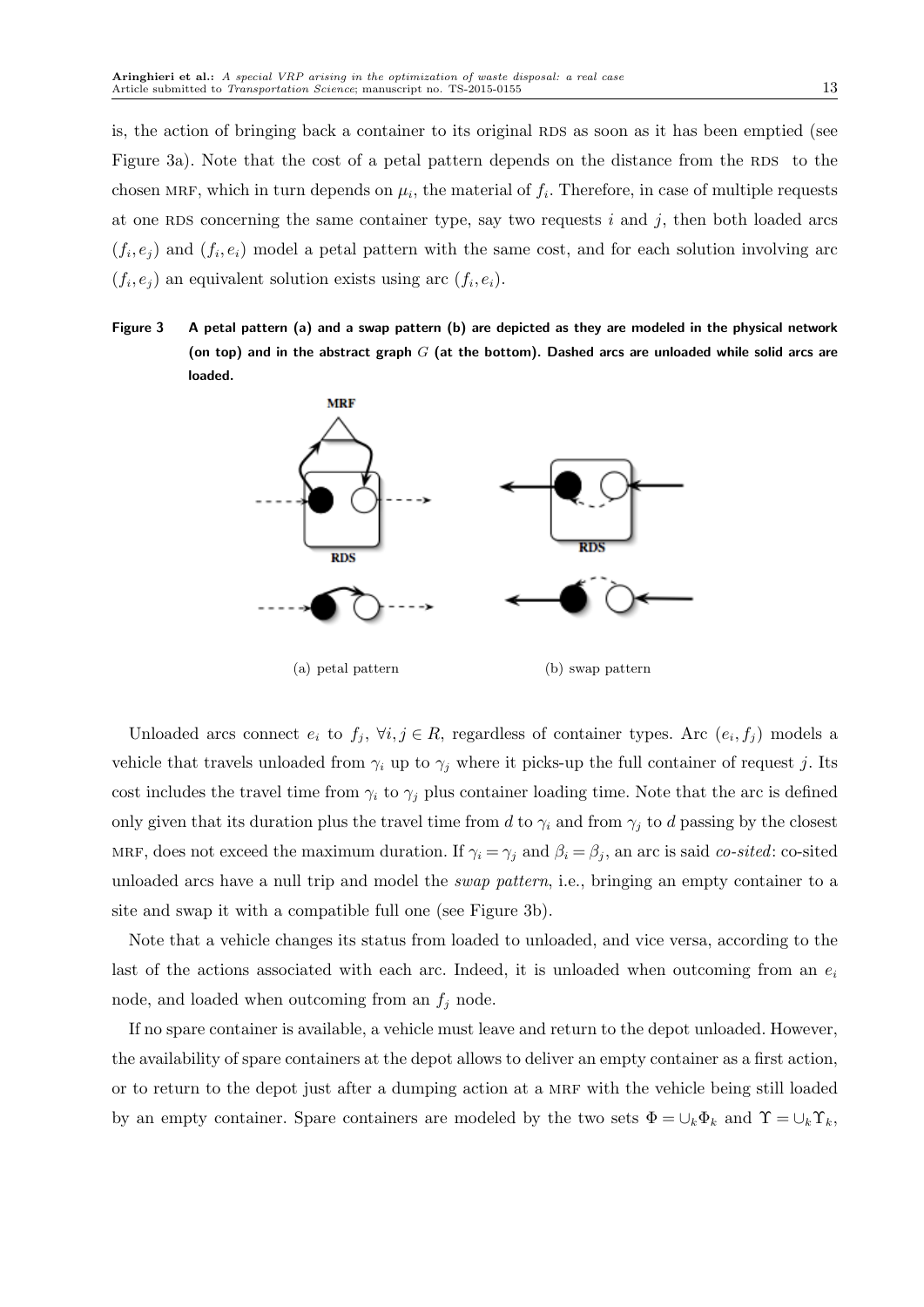where each subset  $\Phi_k$  or  $\Upsilon_k$ ,  $k \in \{1, ..., K\}$ , refers to containers of type k, and  $m_k = |\Phi_k| = |\Upsilon_k|$  is the number of additional spare containers of type k available at the depot. Let  $R_k$  be the subset of requests involving a container of type  $k$ , then an instance with unbounded number of spare containers is modeled by a graph with  $m_k = |R_k|$ , while an instance with bounded spare containers corresponds to a graph such that  $\exists k \in \{1, \ldots, K\}$  s.t.  $m_k < |R_k|$ .

Each node  $\phi \in \Phi$  models the pick-up of an empty container at the depot, while each node  $v \in \Upsilon$ models its return. Therefore, since vehicles may also leave and return the depot loaded,  $A<sup>U</sup>$  also includes arcs:  $(d, f_i), (e_i, d), (d, \phi), (v, d) \forall i \in R, \forall \phi \in \Phi, \forall v \in \Upsilon$ , whereas  $A^L$  also includes arcs  $(\phi, e_i)$ and  $(f_i, v)$  for each compatible pair, i.e.,  $\forall i \in R$ ,  $\forall \phi \in \Phi_k$ ,  $\forall v \in \Upsilon_k$  s.t.  $\beta_i = k$ .

In summary,  $G = (N, A)$  where  $N = E \cup F \cup \{d\} \cup \Phi \cup \Upsilon$  and  $A = A^U \cup A^L$ . Graph G becomes a weighted network by introducing a cost function on A as summarized in Table 2.

Let us extend the notation as follows: P is the set of MRF  $(P_{\mu_i})$  are those processing material  $\mu_i$ ;  $t_{ij}$  is the travel time from the physical location i to the physical location j, where by physical location we intend either an RDS, the depot or a MRF;  $\sigma_p$  is the time required for emptying a container at MRF p,  $\forall p \in P$ ;  $\tau^L$  and  $\tau^U$  are the time for loading and unloading, respectively, a container from the vehicle.

The cost of an arc is given by the overall time required to carry out the sequence of actions modeled by the arc. In particular, arc  $(f_i, e_j)$  is unequivocally associated with the MRF  $p \in P_{\mu_i}$ along the shortest detour from  $\beta_i$  to  $\beta_j$ .

| (u,v)         | $c_{uv}$                                                                                              | nodes                                                       |
|---------------|-------------------------------------------------------------------------------------------------------|-------------------------------------------------------------|
| $(d, f_i)$    | $t_{d\gamma_i}+\tau^L$                                                                                | $\forall f_i \in F$                                         |
| $(d,\phi)$    |                                                                                                       | $\forall \phi \in \Phi$                                     |
| $(\phi, e_i)$ | $t_{d\gamma_i} + \tau^U$                                                                              | $\forall e_i \in E, \forall \phi \in \Phi_k : k = \beta_i$  |
| $(e_i, d)$    | $t_{\gamma_i d}$                                                                                      | $\forall e_i \in E$                                         |
| (v,d)         |                                                                                                       | $\forall v \in \Upsilon$                                    |
| $(f_i, v)$    | $min_{p\in P_{\mu_i}}\{t_{\gamma_ip}+\sigma_p+t_{pd}+\tau^U\}$                                        | $\forall f_i \in F, \forall v \in \Upsilon_k : k = \beta_i$ |
| $(e_i,f_j)$   | $ t_{\gamma_i\gamma_j}+\tau^{\prime}$                                                                 | $\forall e_i \in E, \ \forall f_j \in F$                    |
| $(f_i,e_j)$   | $\left  \,min_{p \in P_{\mu_i}} \{ t_{\gamma_i p} + \sigma_p + t_{p \gamma_j} + \tau^U \} \, \right $ | $\forall f_i \in F, \forall e_j \in E: \beta_i = \beta_j$   |

Table 2 Cost definition of the arcs in graph  $G$ .

On the graph  $G$  so far defined, any feasible activity of a vehicle can be represented, including switching the type of the container of a loaded vehicle when spare containers are available. Indeed, the pair of arcs  $(v, d)$  and  $(d, \phi)$ , with  $v \in \Upsilon_k$  and  $\phi \in \Phi_{k'}$ , models the substitution of a container of type  $k$  with a container of type  $k'$  at the depot. Notice that the vehicle starts and finishes its daily itinerary at the depot, but it may pass by it several times in order to load, unload or change container type, since spare containers are stored at the depot. Therefore, the vehicle itinerary can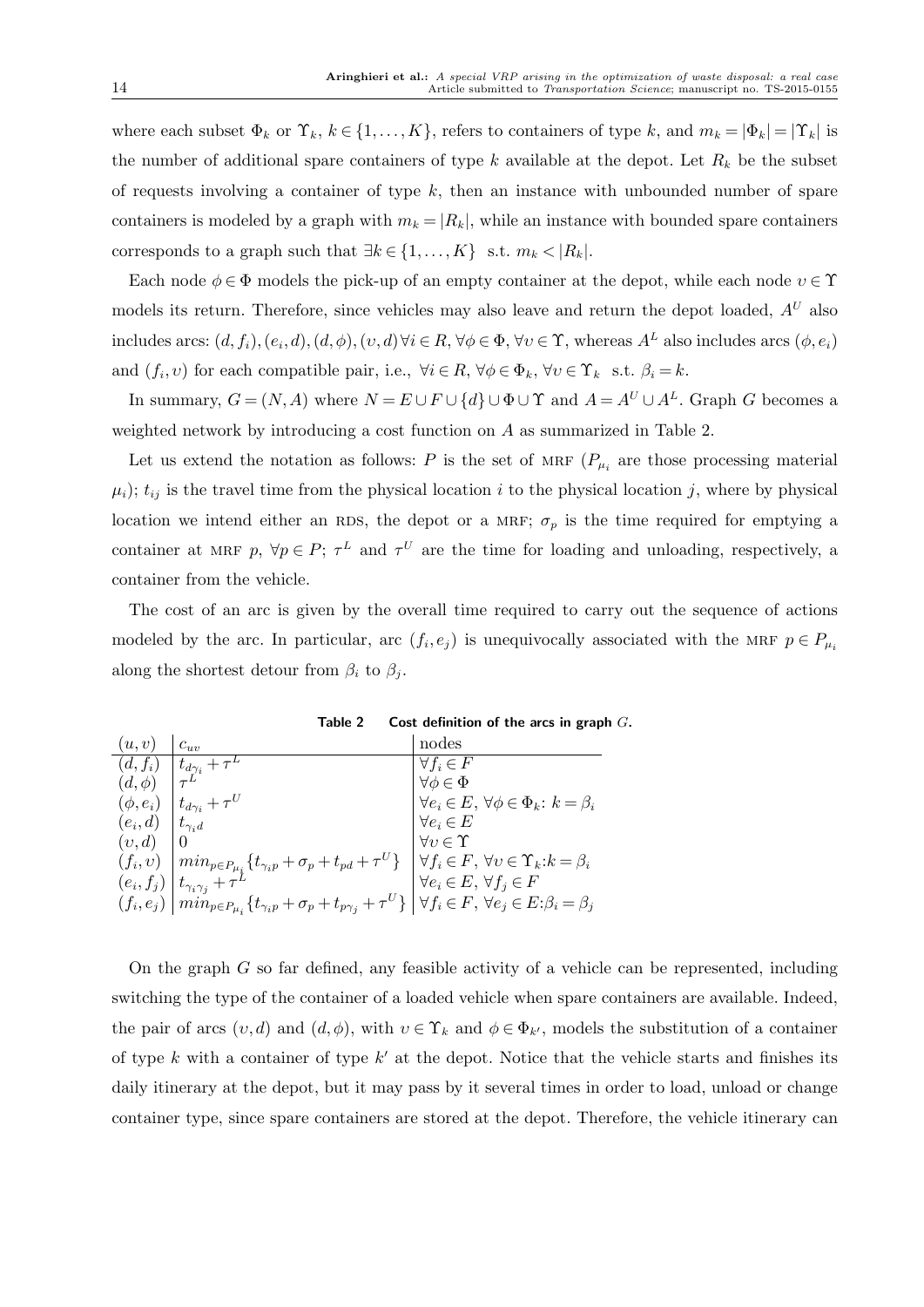be partitioned into smaller portions of activities between successive passages by the depot. This suggests two scheduling levels, tours and routes which are formally defined below.

A tour is an elementary cycle through d in G whose nodes are an alternating sequence in the sets  $E \cup \Upsilon$  and  $F \cup \Phi$ . A *route* is a collection of tours disjoint on  $N \setminus \{d\}$  with total duration less than or equal to a given  $D$ . A feasible solution is a collection of routes passing exactly once by each  $f_i \in F$  and  $e_i \in E$  and at most once by each  $v \in \Upsilon$  and  $\phi \in \Phi$ .

Any solution approach has to handle the special features of the graph: the graph  $G$  is bipartite (no triangular inequalities) other than at the depot; the reverse of a loaded arc is unloaded, and vice versa, however, while an unloaded arc is always defined, the loaded one depends on compatibility; the cost matrix is highly asymmetric since loaded arcs hide detour by MRF. Figure 4 compares the representation of the solution for a 3 requests instance on the physical graph and on the bipartite graph. Our approach works on  $G$  and exploits its structure, while handling explicitly the two scheduling levels, tours and routes.

Figure 4 A solution to E1LCRP with 3 requests is depicted on the physical network ( $\triangle$  represent recycling plants, the vehicle is unloaded on dashed arcs, loaded by an empty container on regular arcs and by a full one on bold arcs), as well as on the bipartite graph ( $\Box$  model additional containers). Arc ids ( $\cdot$ ) represent the visit sequence. Arcs  $(d, \phi_1)$  and  $(v_1, d)$  are unlabeled since the operation of loading and unloading a spare container at the depot is implicit in the physical graph.



# 4. Solution Algorithm

In this section, we discuss the computational complexity of the problem (Subsection 4.1) and the basic components of the solution approach, namely: the construction of the starting solution (Subsection 4.2), the neighborhood search, the efficient merging of tours into routes, the use of a variable objective function to handle the two objectives, the intensification and diversification strategies (Subsection 4.3).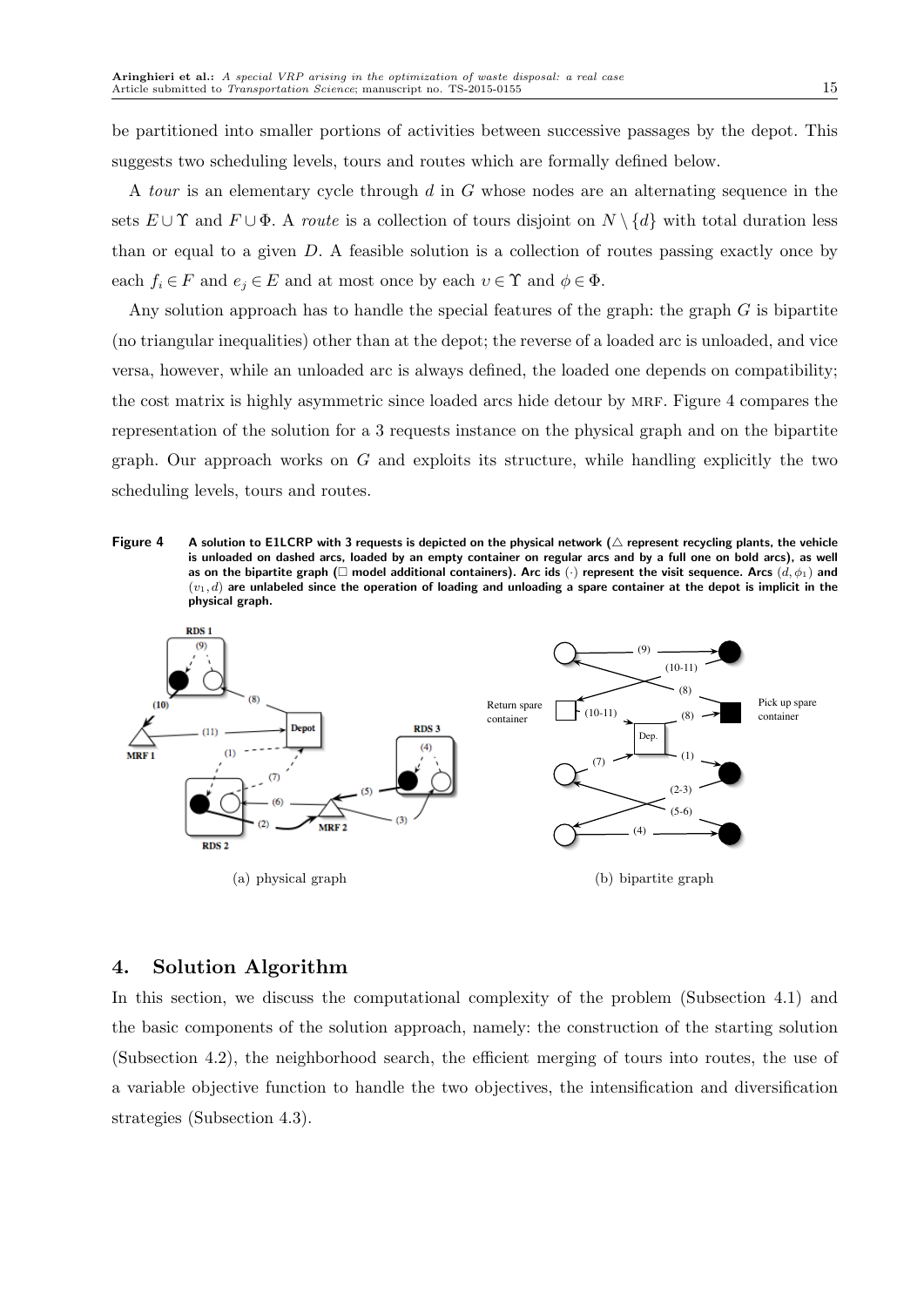#### 4.1. NP-Completeness

The version of E1LCRP that minimizes the fleet size is strongly NP-hard by reduction from the D-VRP (Li et al. 1992, Nagarajan and Ravi 2012). Consider an instance of D-VRP given by an undirected graph  $\tilde{G} = (\tilde{N} \cup \{0\}, \tilde{A})$ , where each node of  $\tilde{N}$  is a customer, 0 is the depot, the arc set  $\tilde{A}$  represents all the pairs of customers that can be visited by a vehicle,  $\tilde{t}_{ij}$  is the shortest distance from node i to node j for each  $(i, j) \in \tilde{A}$  and  $\tilde{D}$  is the maximum distance that can be traveled by each vehicle. We can build an e1lcrp instance where the depot coincides with 0, no spare containers are available, a service request corresponds to each customer of  $N$  and for each request a different container type and a different material is involved, the MRF location and the RDS location coincide and the time required for loading, unloading and emptying a container are negligible (i.e.,  $\tau^L = \tau^U = \sigma_p = 0$  for each RDS p). Moreover concerning the time spent to go from the RDS of a service request i to the RDS of a service request j let be  $t_{ij} = \tilde{t}_{ij}$  if  $(i, j) \in \tilde{A}$  and  $t_{ij} = \infty$ , otherwise. Let  $\tilde{D}$  be the maximum duration of each vehicle route. It is easy to see that each feasible solution of the E1LCRP on such an instance, if any, corresponds to a feasible solution of the D-VRP on the original instance with the same number of vehicles and overall distance.

The version of the E1LCRP where the number of vehicles is given and the total duration of the vehicle routes is minimized is strongly NP-hard as well, since it contains the TSP as special case (when the number of vehicles is one). Note that the problem of approximating the version of e1lcrp where the number of vehicles must be minimized within a relative factor of 2 is NP-hard. The proof follows immediately from the fact that it holds for the D-VRP (Theorem 2 of Li et al.  $(1992)$ ) and the reduction from D-VRP to E1LCRP used in the proof of Theorem 1 is gap-preserving. since the E1LCRP optimal value for the transformed instance coincides with the D-VRP optimal value for the original instance.

#### 4.2. Starting Solution

The tours of the starting solution are computed by a modified version of the well-known Clarke and Wright's algorithm (m-cw) for the VRP. In fact, the parallel version of Clarke and Wright's heuristic proved successful in tackling the problem addressed by De Muelemeester et al. (1997) and it provided the starting solution for a neighborhood based improving algorithm in Bodin et al. (2000). However, the algorithm has to be modified in order to achieve feasibility regarding the limited availability of spare containers.

M-CW works on the auxiliary graph  $\widetilde{G} = (\widetilde{N}, \widetilde{A})$ , where  $\widetilde{N} = E \cup F \cup \{d\}$  and  $\widetilde{A} = (E \times F) \cup$  $({d} \times E) \cup (F \times {d}) \cup ({f_i, e_j}) \in A^L$   $\cup$   $({d} \times F) \cup (E \times {d})$ , as in De Muelemeester et al. (1997). In  $\tilde{G}$  there are no spare container nodes, as they are implicitly modeled by the arcs in  $({d} \times E) \cup (F \times {d}),$  i.e.,  $(d, e_i)$  models the pick up of one spare container of type  $\beta_i$ , while  $(f_j, d)$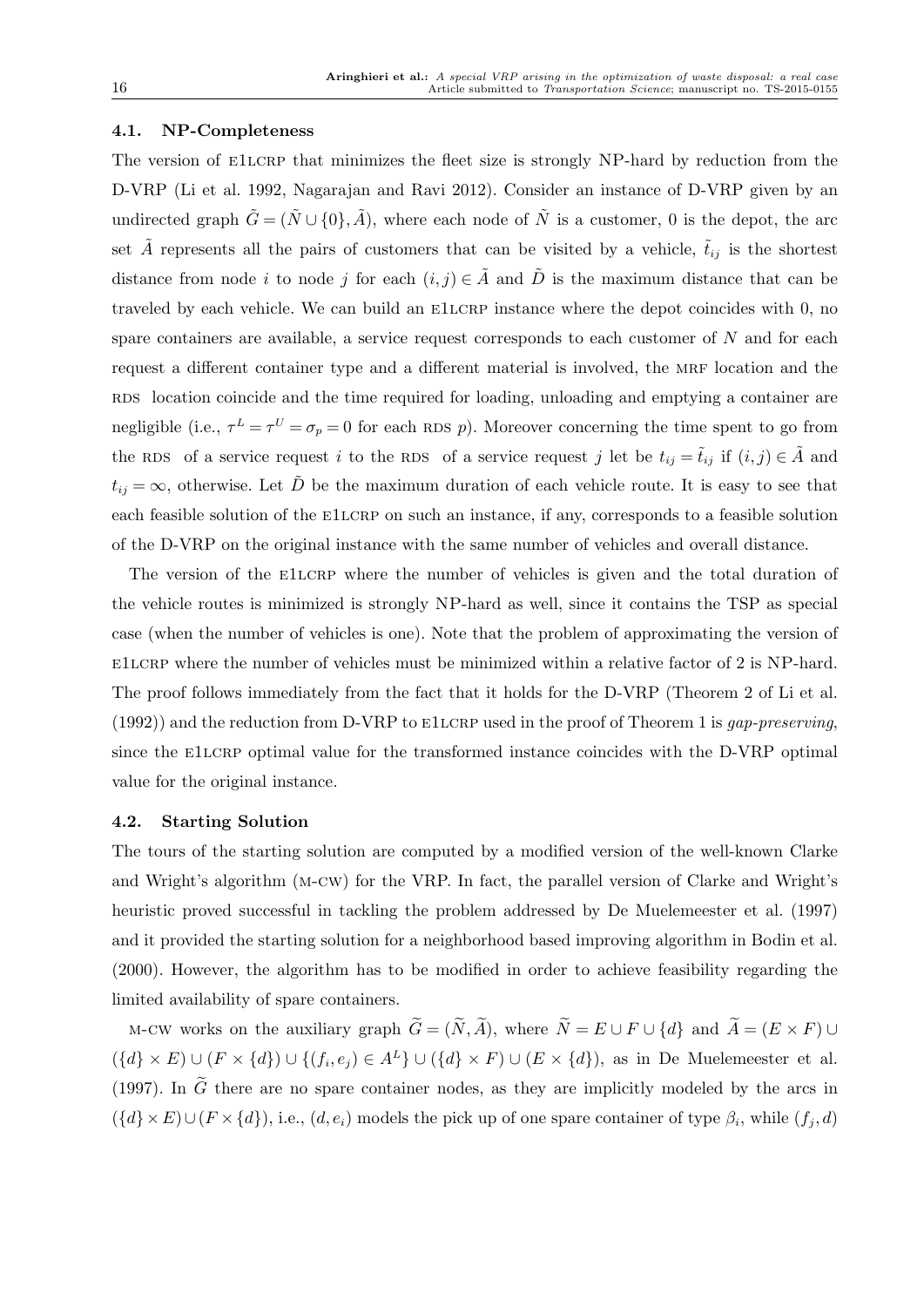models the drop off of one of type  $\beta_i$ . M-CW starts from a set of *elementary tours*, one for each node in  $E \cup F$  either of the kind  $(d, e_j, d)$  or  $(d, f_i, d)$ . Since each elementary tour either picks up or returns a spare container, the initial solution is container-wise infeasible whenever spare containers are bounded, that is, when the spare containers available are less than the requests for at least one container type. m-cw is composed of two distinct phases.

- Phase 1: seeking spare containers feasibility while maintaining duration feasibility. Starting from the elementary tours, the only merging operations allowed are those that save one spare container by inserting a loaded arc  $(f_i, e_j) \in A^L$  and deleting arcs  $(f_i, d)$  and  $(d, e_j)$ : it merges two elementary tours into one so called *basic tour*. Among the merging operations allowed, at each iteration the one with highest saving is chosen. Note that if  $(f_i, e_j)$  exists in A then the basic tour yielded by the merging is time-feasible, due to the definition of  $A<sup>L</sup>$ .
- Phase 2: Clarke and Wright saving procedure. If container-wise feasibility is reached in phase 1, the second phase of m-cw proceeds as the standard Clarke and Wright algorithm, checking the maximum tour duration when merging. Two types of merging operations are now allowed: either a spare container is saved, as before, by merging  $(f_j, d)$  and  $(d, e_i)$  into  $(f_j, e_i)$ , or a detour by the depot is skipped by deleting  $(e_i, d)$  and  $(d, f_j)$  to insert the unloaded arc  $(e_i, f_j)$ .

Basically, for each container type k, of which  $m_k$  is the number of spare containers, phase 1 procedure tries to operate enough mergings so to leave at most  $2m_k$  elementary tours involving containers of type  $k$ . The intuition is that the arcs in the basic tours induce a matching in the bipartite graph  $G^k$  with nodes  $F_k \cup E_k$ , whose edges are those induced by the arcs in  $A^L \cap F_k \times E_k$ ; the procedure looks for a matching leaving at most  $2m_k$  free nodes. It pursues this target in a greedy way, guided by highest savings, and when it fails it backtracks according to different strategies depending on which case holds among the followings.

*HP A:* All compatible requests  $f_i$  and  $e_j$  are linked by an arc, i.e., the basic tour  $(d, f_i, e_j, d)$  is not longer than D.

HP B1: For each request  $i \in R$  the length of the basic tour made of the petal pattern does not exceed D. Such tours have the form  $(d, f_i, e_j, d)$ :  $\gamma_i = \gamma_j$ .

HP B2: All non-cosited compatible requests  $f_i$  and  $e_j$  are linked by an arc, i.e. each basic tour  $(d, f_i, e_j, d)$ :  $\gamma_i \neq \gamma_j \wedge \beta_i = \beta_j$  is not longer than D).

HP C: The duration of any elementary tour is not longer than  $D$ .

The phase 1 procedure goes as follows.

• Case 1:  $(A)$ : Savings are computed and ranked as usual. Starting from the ones with highest saving, elementary tours are merged into basic tours. As soon as container-wise feasibility is reached for a container type  $k$ , no further merging involving type  $k$  takes place. Since full and empty requests are balanced for each container type, i.e.,  $|E_k| = |F_k| \forall k$ , container-wise feasibility is always reached.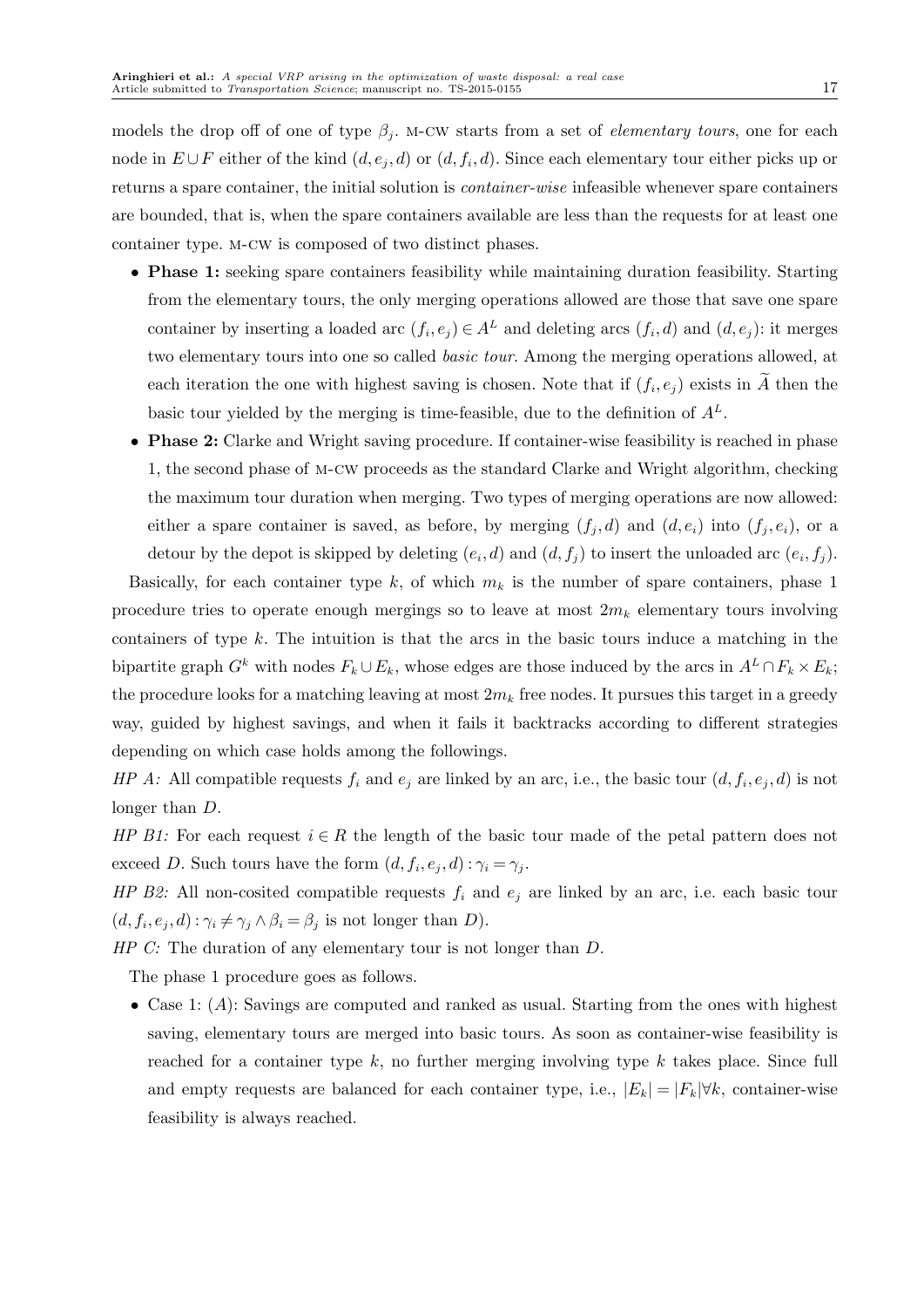- Case 2:  $(B1 \wedge \neg B2)$ : Apply the procedure provided for case  $(A)$ , merging elementary tours into basic tours. Either container wise feasibility is reached or, for at least a container type  $k$ , no more mergings are possible but there are more elementary tours left than twice the available containers  $m_k$ . The backtracking procedure proceeds as follows. Since  $(B1)$  holds, some of the computed basic tours are not petal patterns. Recall that highest saving mergings are operated first, and these do not necessarily yield petal patterns. In such a case, some of these tours are broken and their nodes are reconnected to form petal patterns, as follows. Let us focus on container type  $k$ . Note that, at each RDS, all the elementary request nodes of type k still part of an elementary tour (unmerged nodes) must belong either to  $F_k$  or to  $E_k$ , since otherwise an additional merging yielding a petal pattern could be operated. Moreover, considering all RDSs as a whole, such unmerged nodes are equally divided between  $F_k$  and  $E<sub>k</sub>$ , since each merging allowed in the first phase involves one node for each set. Suppose that there are  $2n_k$  unmerged nodes and  $m_k < n_k$  spare containers available. For  $n_k - m_k$  times, do the following: select at random an unmerged node  $f_i \in F_k$  and a merged node  $e_j \in E_k$  that are cosited. There must be at least one such  $e_j$ , since elementary requests at each RDS are balanced (each request  $i \in R$  yields  $f_i \in F$  and  $e_i \in E$ ). Brake the basic tour  $e_i$  belongs to, and merge  $e_j$  with  $f_i$  producing a petal pattern. Let  $f_{i'} \in F_k$  be the node preceding  $e_j$  in the broken tour: if  $f_{i'}$  has a cosited unmerged node in  $E_k$ , then build a basic tour connecting  $f_{i'}$  to that node, according to the petal pattern. Otherwise iterate the procedure on  $f_{i'}$ . The procedure converges since  $E_k$  and  $F_k$  are balanced at each RDS, and each merging involves one node for each set. Once the procedure has been applied  $n_k - m_k$  times, the remaining nodes in the elementary tours can be served by the available spare containers. Container-wise feasibility is thus achieved since all petal patterns are feasible according to  $(B1)$ . Note that the sequence of nodes involved into each backtracking operation corresponds to an augmenting alternating path in  $G^k$ .
- Case 3:  $(\neg B1 \land B2)$ : Consider separately each container type k. First, all basic tours made of petal patterns are built by merging, if any. Then, all other mergings are carried out, always according to the highest saving priority rule. The procedure fails to return a feasible solution if the unmerged nodes in  $F_k \cup E_k$  outnumber  $2m_k$ . Note that such nodes must all be cosited and located at the same RDS, say  $\gamma$ , and are present in equal number in the two sets  $F_k$  and  $E_k$ . The procedure iteratively backtracks, breaking one at a time one of the basic tours produced by the previous mergings involving only RDSs different from  $\gamma$ . Each such broken tour releases two nodes  $f_{i'}, e_{j'} : \gamma_{i'}, \gamma_{j'} \neq \gamma$  each of which is merged with one unmerged node located in  $\gamma$ , say  $e_i$  and  $f_i$  respectively, thus yielding two new basic tours both having one node located at RDS  $\gamma$ . If container-wise feasibility is not reached, then the instance is container wise infeasible. The proof is given below, see 1.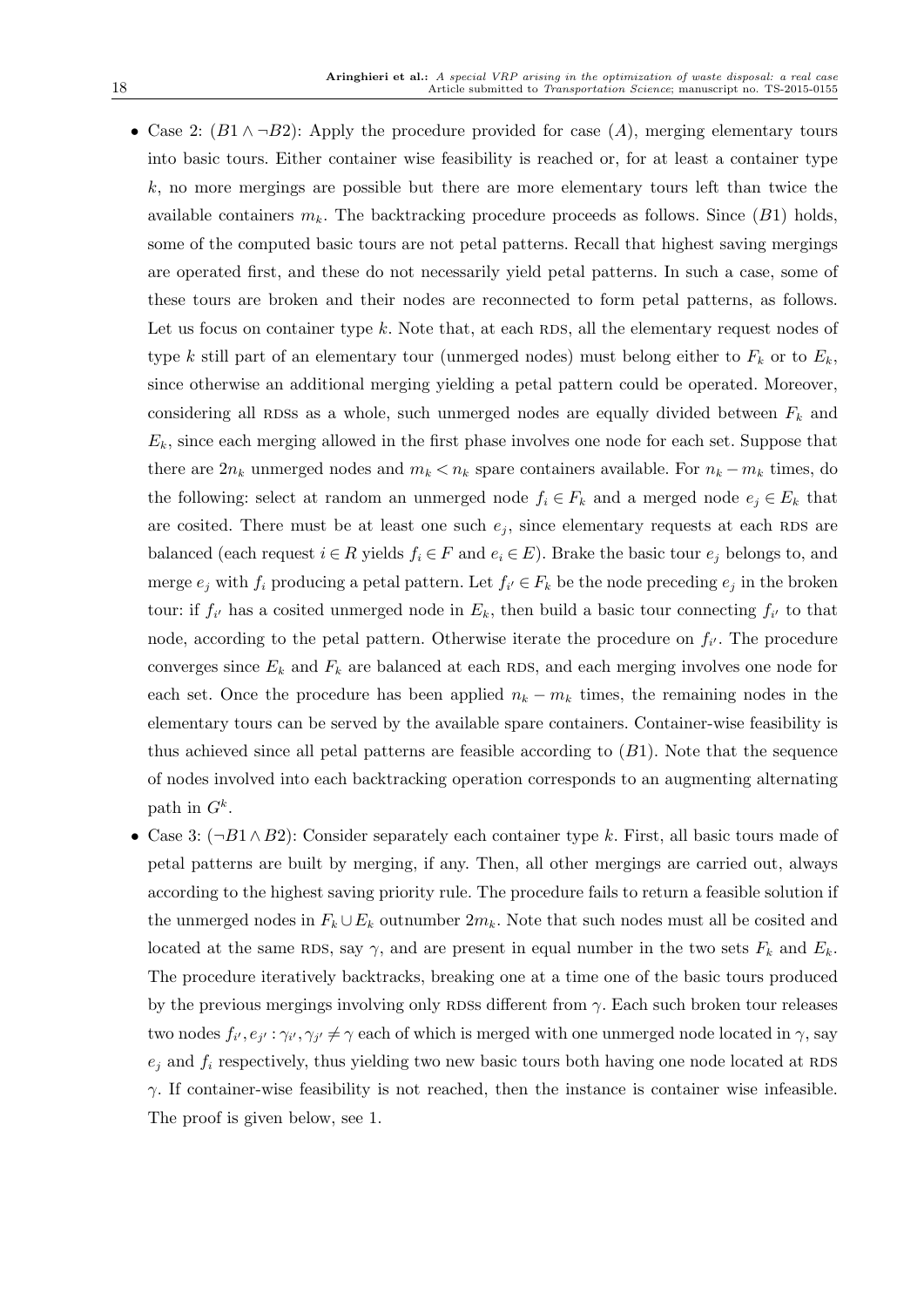• Case 4:  $(\neg B1 \land \neg B2 \land C)$ : Apply the procedure provided for case (A). If it fails to reach container wise feasibility for at least one k and nor  $(B1)$  neither  $(B2)$  holds, there is no guarantee that a feasible solution exists. For each such k build the bipartite graph  $G<sup>k</sup>$  and compute a maximum cardinality matching starting from the matching induced by the arcs in  $A<sup>L</sup>$  selected in the current tours. If, for each type of container k, the number of free nodes is no more than twice the number of spare containers of type  $k$ , then a feasible solution exists; if not, the problem is container-wise infeasible. For a formal proof see 1.

PROPOSITION 1 (feasibility). M-CW returns a feasible solution, if any.

Proof of Proposition 1: It suffices to prove it for case 3 and 4. Consider case 3:

We have to prove that if container-wise feasibility is not reached, then the instance is not container wise feasible. Suppose that the backtracking procedure has terminated with still more unmerged nodes in  $F_k \cup E_k$  at some RDS  $\gamma$  than  $2m_k$  but no more basic tours to brake (not involving RDS  $\gamma$ ). Consider the bipartite graph  $G<sup>k</sup>$ . It suffices to prove that the matching associated to the current solution is a maximum cardinality matching. Ad absurdum, suppose an augmenting alternating path exists in the graph: it should start and end at unmerged nodes in RDS  $\gamma$  (otherwise an additional basic tour could be obtained), and it should contain at least one matched edge none of whose vertices belongs to RDS  $\gamma$ , thus contradicting the hypothesis that the backtracking procedure had terminated.

Consider case 4: compute a maximum cardinality matching in  $G<sup>k</sup>$ : two cases are possible.

i) For each k, the number of free nodes is no greater than twice the number of spare containers of type k. A feasible solution can be computed by building one basic tour for each edge in the matching, and an elementary tour for each free node. Since requests are balanced, for each  $k$  there are as many free nodes in  $E_k$  as in  $F_k$ . Therefore, the associated elementary tours can be feasibly operated by way of the available spare containers.

ii) For at least one container type, k, the number of free nodes in the matching is greater than twice the number of spare containers of type k. Hereafter, we show by contradiction that a feasible solution can not exist.

Denote by  $P_k$  be the set of edges in the matching on the bipartite graph  $G^k$ , involving container type k, with  $|P_k| = p_k$ . Let  $r_k$  be the number of requests involving containers of type k, and  $m_k$ the number of spare containers of this type. Let  $free(k)$  be the number of nodes in  $E_k \cup F_k$  left unmatched in the maximum cardinality matching solution  $P_k$ : as mentioned, such nodes are equally divided between  $E_k$  and  $F_k$ . According to ii),  $free(k) = 2(r_k - p_k) > 2m_k$  holds. Suppose that a feasible solution, say Sol, exists, i.e., Sol is a collection of elementary and basic tours in  $\tilde{G}$  such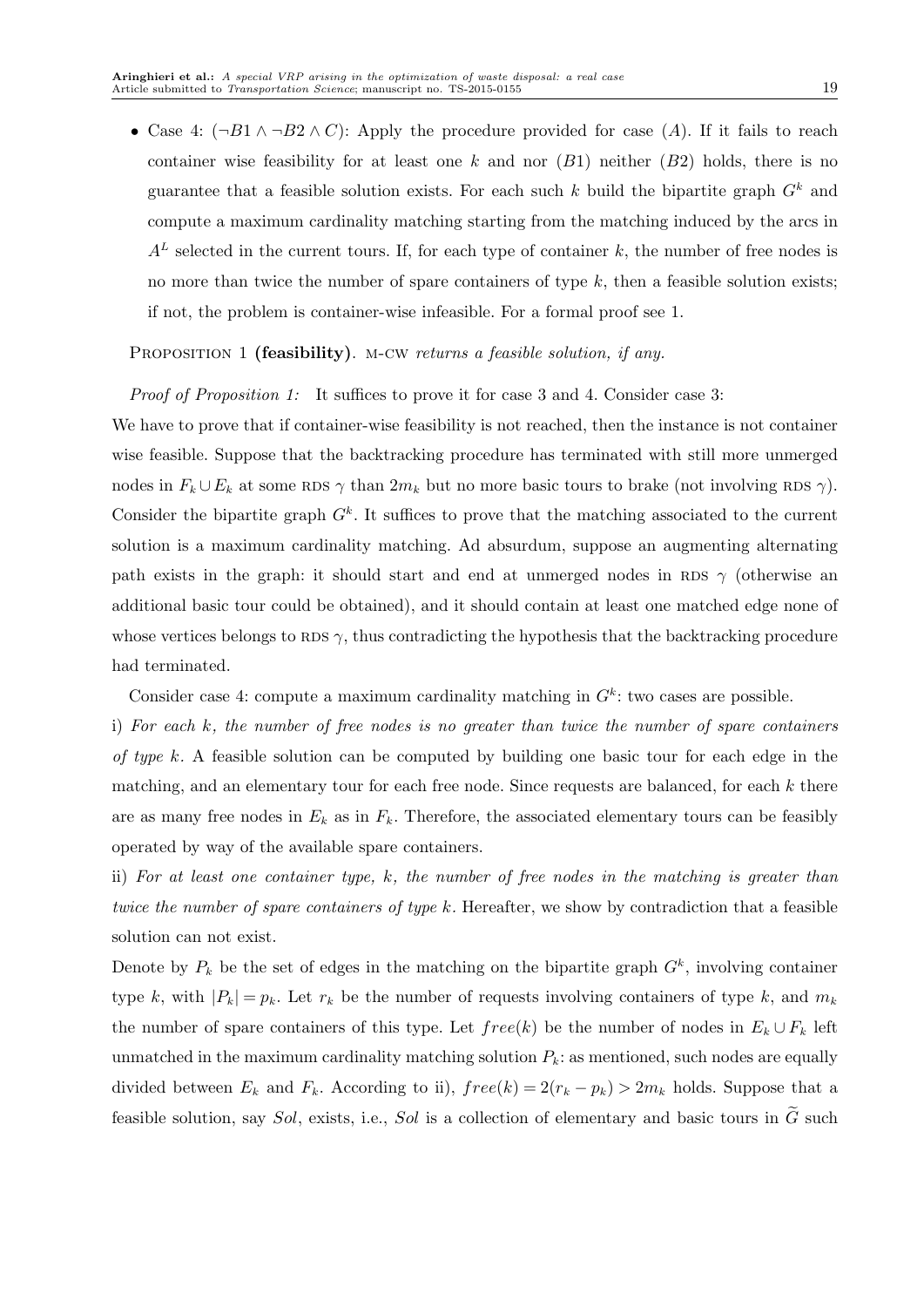that each node in  $E_k \cup F_k$  belongs to either one of the former or one of the latter. We show that this leads to a contradiction.

Let  $t_k$  be the number of loaded arcs of type k in Sol. Recall that, in a feasible solution, from a node  $f_i$  there is either an outgoing loaded arc or the arc  $(f_i, d)$ ; likewise, into a node  $e_j$  is either entering a loaded arc  $(f_i, e_j)$  or the arc  $(d, e_j)$ . Therefore, the number of arcs  $(d, e_j)$  and  $(f_i, d)$ related to type k is  $2(r_k - t_k)$ . Since Sol is feasible,  $(r_k - t_k) \le m_k$ . Therefore, loaded arcs in Sol provide a feasible matching with  $t_k \ge r_k - m_k$  while in  $P_k$  we have  $r_k - m_k > p_k$  leading to  $t_k > p_k$ , thus contradicting the maximality of matching  $P_k$ .  $\Box$ 

Finally, notice that  $A \equiv (B1 \wedge B2)$ , both A and B1 are sufficient conditions for feasibility, while  $B2$  is not. In fact, if A then there is a feasible solution made of basic tours, which uses no spare containers; if B1, then there is a solution made of basic tours each made of one petal pattern. If B2, thought, a counter example can be easily built that does not admit a solution with no spare containers. (see appendix) Finally, each of  $A$ ,  $B1$ , and  $B2$  implies  $C$ , which in turn is a necessary condition for a feasible solution to exist, due to triangular inequalities on distances on the physical graph. m-cw returns a set of tours, among which some can be elementary and basic. These tours are iteratively improved and merged into routes as described in Section 4.3.

#### 4.3. Neighborhood Search

Neighborhood search based metaheuristics have been successfully applied to solve several versions of VRPs as shown by Laporte et al. (2000), Toth and Vigo (2002), due to their flexibility in handling most types of constraints.

Since we deal with both minimum total duration and minimum fleet size our algorithm operates at two different levels of granularity, namely tours and routes as defined in Section 3. Tours are used when minimizing the total duration whilst the algorithm works with routes to minimize the fleet size. This idea will be motivated in the remaining of the Section.

With respect to a given a feasible solution, let us define z as the number of routes,  $\omega_v$  the duration of route v, for  $v = 1, \ldots, z$ ,  $\overline{\omega} = \max\{\omega_v : v = 1, \ldots, z\}$  the duration of the longest route, and  $\omega = \sum_{v=1}^{V} \omega_v$  the total duration.

Any tour can be seen as an alternating sequence of  $e_i$  and  $f_j$  nodes, that is an alternating sequence of loaded and unloaded arcs. Tours start and end with unloaded arcs. Loaded arcs connect compatible nodes while unloaded arcs may connect nodes related to containers of any kind. Such particular graph topology suggests several neighborhood structures that can be exploited within a local search framework.

All the neighborhoods aim at reducing the total route lengths with inter-tour moves (neighborhoods  $N_1$  and  $N_2$ ) and intra-tour moves (neighborhood  $N_3$ ): some neighborhoods can be seen as the specialization of classical VRP moves to G (see, e.g., Aarts and Lenstra (1997), Toth and Vigo  $(2002)$ , while others have been suggested by the particular structure of G.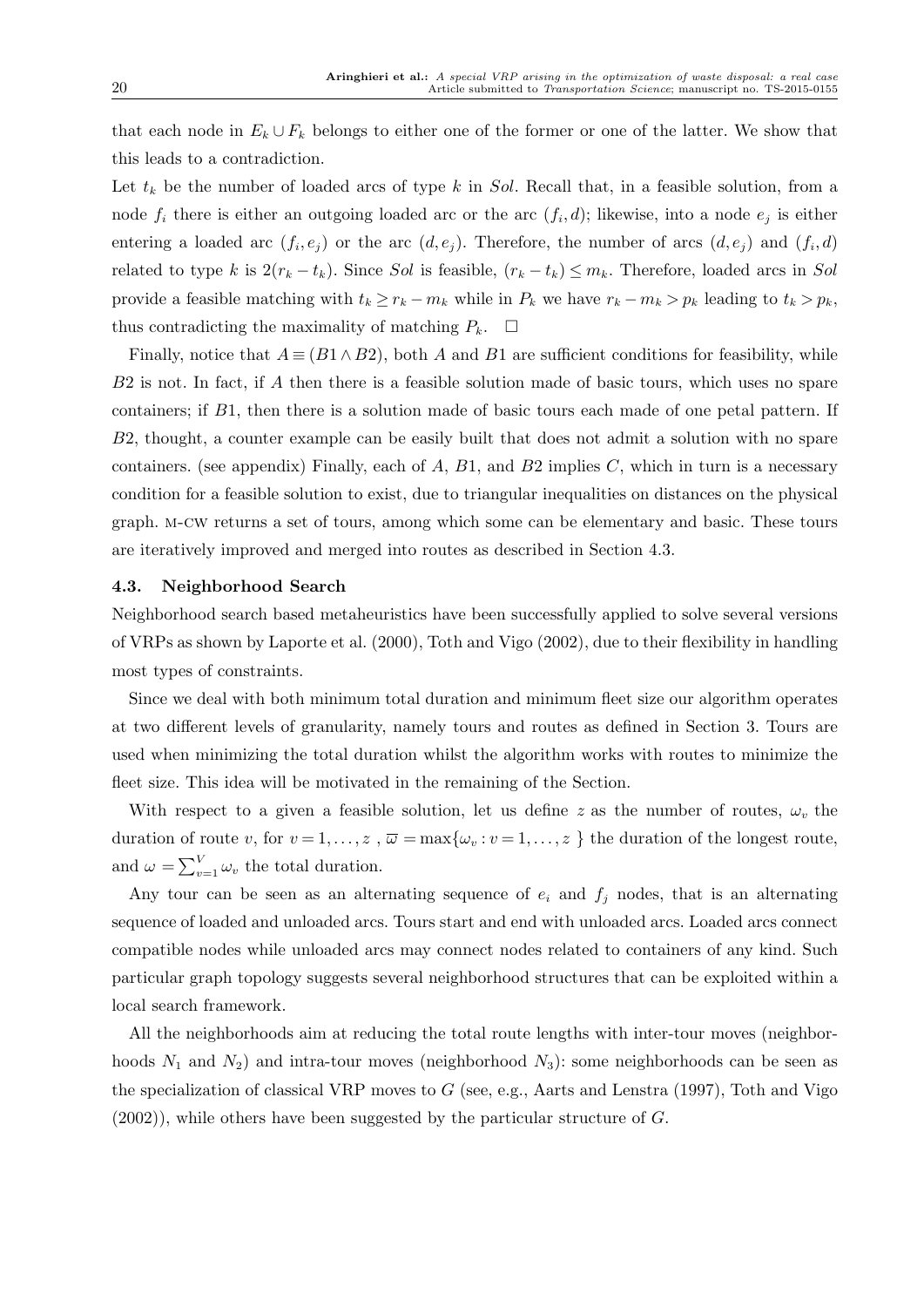Neighborhood  $N_1$ : String Exchange and Relocation of Unloaded Arcs Consider any arc sequences  $s_1$  and  $s_2$  belonging to disjoint tours, that start from a node in  $F \cup \Phi$  and end in a node of  $E \cup \Upsilon$ , that is sequences whose first and last arcs are loaded; let  $\sigma_1 \ge \sigma_2 \ge 0$  be their sizes (i.e., their number of arcs). Note that in the degenerate case  $\sigma_2 = 0$  and  $s_2$  is the *null* sequence, denoted as  $s_2 = \emptyset$ , where the preceding unloaded arc coincides to the following unloaded arc. The two sequences are swapped as usual:  $s_1$  and  $s_2$  are removed from their tour by deleting the four unloaded arcs that precede or follow each sequence, and are inserted into the other tour, thus reconnecting each of them in the only possible way without reversing, by inserting four new unloaded arcs. An example is depicted in Figure 5.



We take into account some special inter-tour cases: 1) if both  $s_1$  and  $s_2$  contain all loaded arcs in their own tour, that is, the four unloaded arcs preceding and following the sequences belong to  $\delta(d)$ , then the move returns the original tours. 2) If  $s_2 = \emptyset$ , the move removes  $s_1$  from its tour and relocates it into the tour of  $s_2$ . In particular, if  $s_1$  contains all loaded arcs of its tour, this move merges one tour into another. 3) If both sequences are either at the end or at the beginning of their own tour, the move performs a cross (see the example depicted in Figure 6).



Finally, consider the intra-tour case, when  $s_1$  and  $s_2$  are disjoint sequences in the same tour. When  $s_2 = \emptyset$ , the move yields a *relocation* of  $s_1$  before or after its current position. According to the classic moves description, such a move can be described as a 3-opt move without arc reversing, performed on a single tour and restricted to triplets in  $A<sup>U</sup>$ . Relocation is the only intra-tour move allowed in  $N_1$ .

Move  $N_1$  can be used to enforce an efficient pattern in the current solution related to swaps. Recall that an arc is said to be co-sited when its two vertices model requests that share the same RDS. In particular, loaded co-sited arcs model a petal pattern while unloaded co-sited arcs model a swap. Swaps can provide a substantial saving since have null travel time. If two co-sited nodes  $e_i$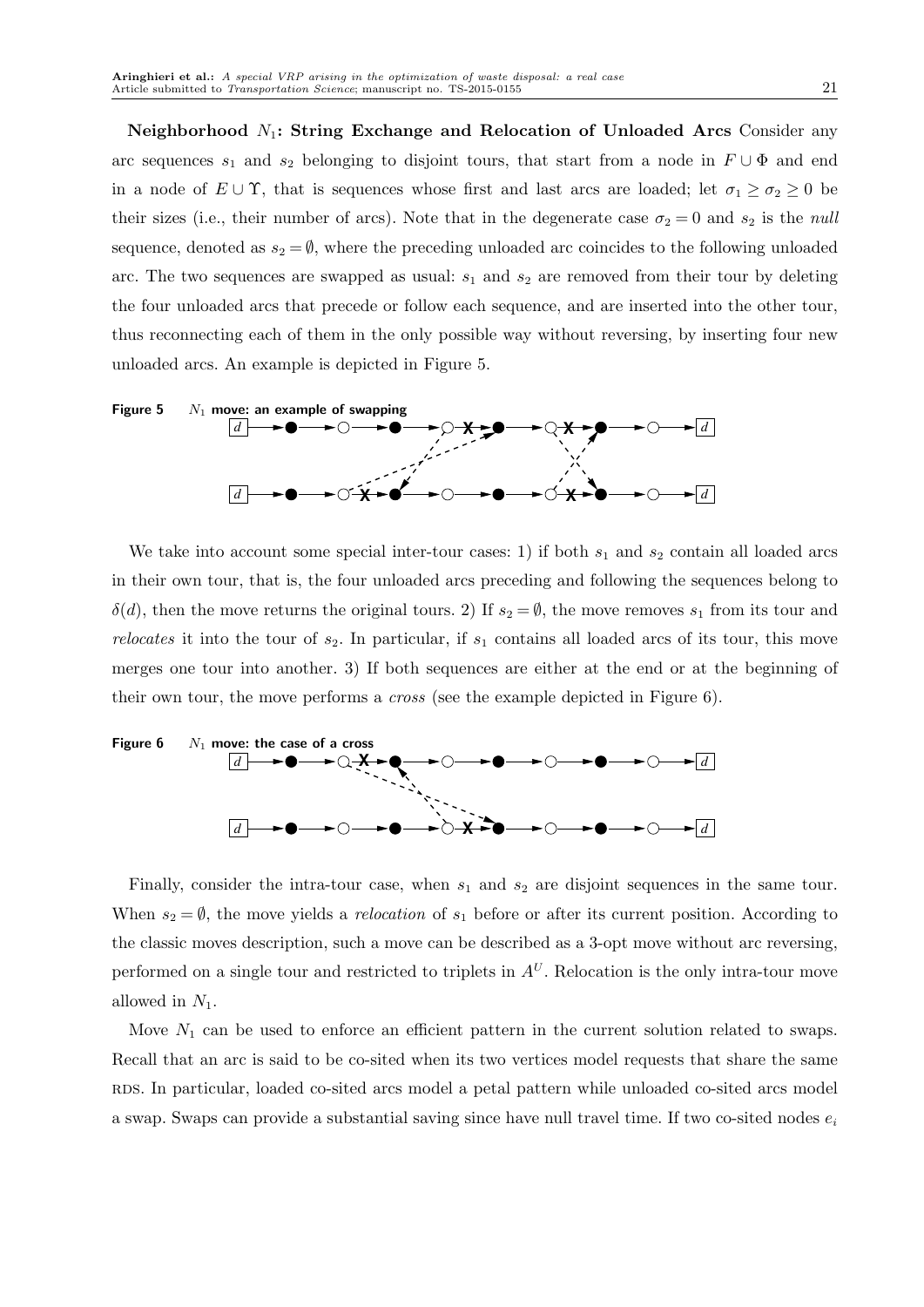and  $f_i$  belong to different tours, they can be sequenced by applying an  $N_1$  move. Otherwise, when they belong to the same tour, but are not adjacent, they can be sequenced by a relocation where  $s_1$  is made of node  $f_j$  and its outgoing arc while  $s_2 = \emptyset$  involves the unloaded arc outgoing from  $e_i$ . Note that the swap idea can be generalized to a pair of co-sited nodes of different container type. Due to the large dimension of neighborhood  $N_1$ , its exploration could be controlled by bounding  $\sigma_1$ .

Neighborhood  $N_2$ : String Cross of Loaded Arcs The exploration of  $N_2$  considers a pair of compatible loaded arcs in different tours. These arcs are then deleted, and the tours recomposed to yield a cross.



Neighborhood  $N_3$ : Intra-tour Additional Empty Container Moves generated by neighborhood  $N_3$  exploits the availability of an additional container of a given type. This is suitably inserted into a tour, thus involving the reversing of some loaded arcs as depicted in Figure 8. The opposite move, which removes an additional empty container from a tour, is also considered in  $N_3$ .



4.3.1. From Tours to Routes Given a set of tours satisfying our set of requests R, they have to be partitioned and merged to yield feasible routes. The neighborhoods illustrated before aim at reducing the total duration  $\omega$ , although case 2) of move  $N_1$  decreases z if the route of  $N_1$  is made of a single tour. Indeed, a move that reduces total duration does not necessarily lead towards a set of tours that allows a better partitioning into routes. On the other hand, working directly on routes would require the use of complex moves, made of non monotonic steps with respect of total duration, aiming at spreading one route on to the others in a feasible way. The following example illustrates this situation.

Figure 9 depicts 3 routes  $v_1$ ,  $v_2$  and  $v_3$  whose durations are respectively 7.5, 7.5 and 8. The corresponding total duration  $\omega$  is equal to 23. Note that  $z = 3$  and no two routes can be merged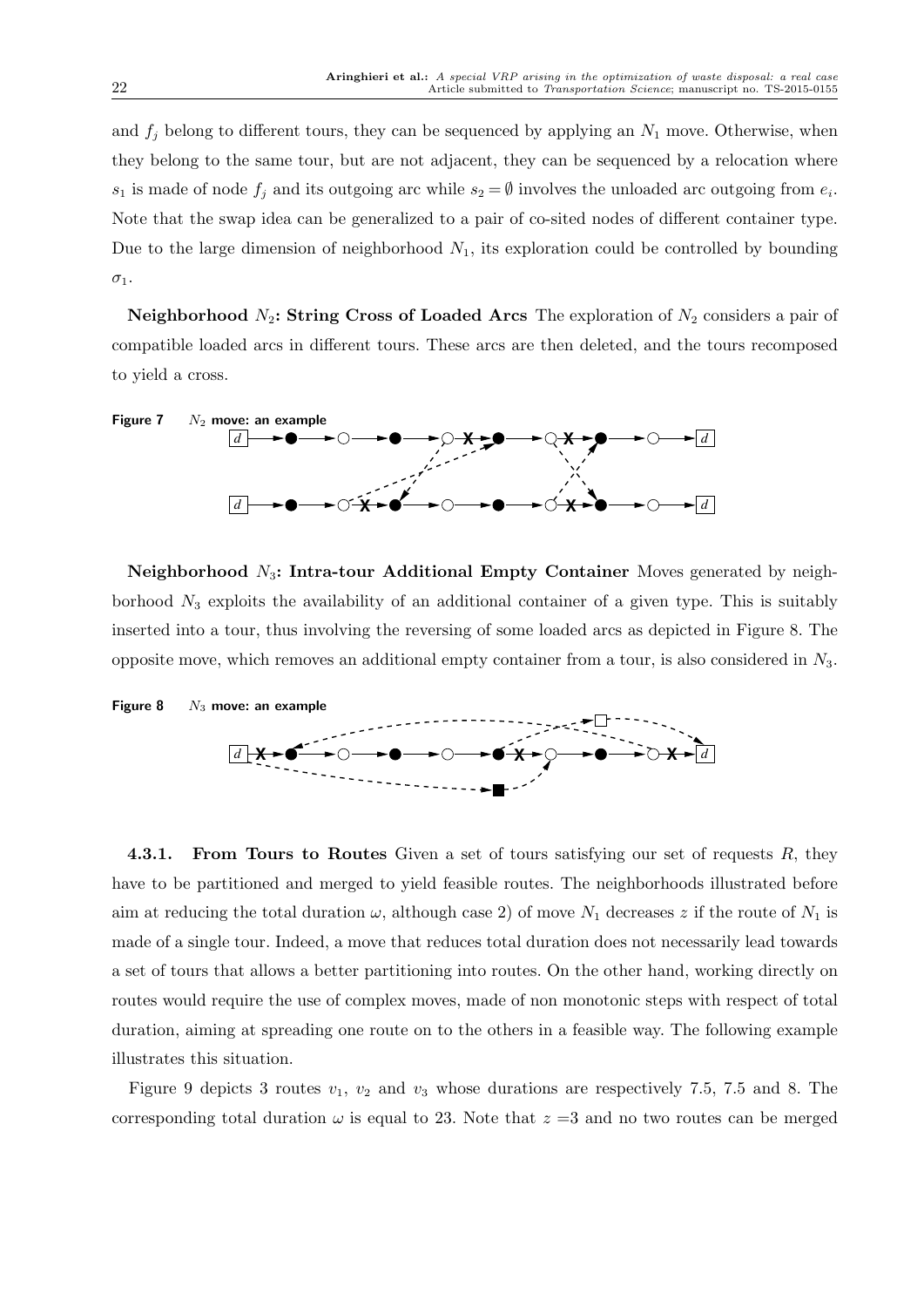

into a feasible one since  $D = 13$ . However, z can be decreased by two non improving moves as follows.



In Figure 9 are highlighted a pair of sequences  $s_1$  and  $s_2$  with  $\sigma_2 = 0$ , that are used in a  $N_1$  type move yielding the routes in Figure 10. Note that  $\omega$  increases.



Now, a move of type  $N_1$  on  $s_3$  and  $s_4$  merges  $v_3$  into  $v_1$  so that  $z = 2$  as depicted in Figure 11.

We tackle this issue by working on two levels of granularity, i.e., tours and routes. The composition of tours into routes is directly dealt with by a Bin Packing approach. Considering the standard BPP (Martello and Toth 1990), objects and bins model tours and routes respectively, and each bin has a maximum capacity equal to  $D$ . Notice that a route (bin) is composed by a set of tours starting and ending at the depot d. In BPP the insertion order of the items within the same bin does not influence the residual capacity. On the contrary, according to how tours are sequenced in the route, some savings can be achieved. In particular there are two cases as depicted in Figure 12. First, when the last node of a tour is any  $e_i$  and the first node of the following tour is any  $f_j$ , a shortcut that skips the depot is possible as in case (a). Second, when a tour ends with a node  $v \in \Upsilon_k$  and the first node of the next tour is  $\phi \in \Phi_k$ , a shortcut skipping  $v, \phi$  and d is possible, as shown in case (b). Note that, the tours are not actually merged but the potential saving is considered when computing the duration of the route.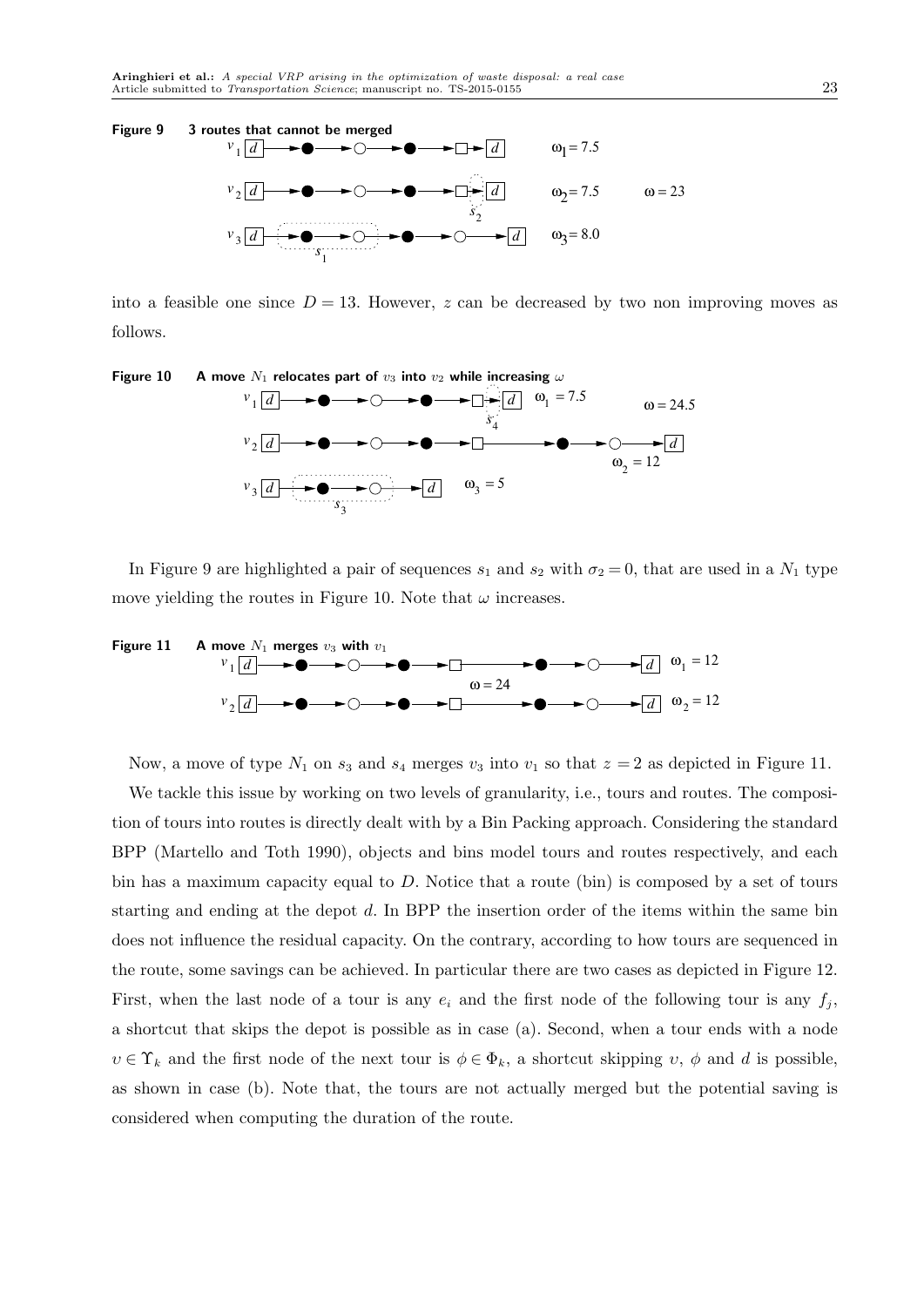

We generalize the well-known *Best Fit Decreasing* algorithm into the modified Best Fit Decreasing (M-BFD) in order to deal with the sequencing of tours taking into account the potential savings. A further version of M-BFD is also provided in order to deal with a fixed number of routes, and called M-BFD-F: the algorithm proceeds as M-BFD until it is possible to insert tours into routes maintaining the feasibility; as soon as the insertion of a tour makes infeasible the whole solution, M-BFD-F inserts a tour into a route  $r$  in such a way to minimize the infeasibility of the routes, that is  $\omega_r - D$ . In the following, we refer to the two algorithms as M-BPH, i.e., Modified Bin Packing Heuristics.

4.3.2. Infeasible Solutions and a Variable Objective Function The exploration of infeasible solutions during the neighborhood search has been proved useful in determining better solutions for Vehicle Routing Problems as described in Gendreau et al. (1994), where overcapacity and overtime are allowed along the search although penalized by two self-adjusting parameters. Accordingly, we admit intermediate solutions which violate the duration constraint  $\bar{\omega}$ , i.e., some routes can last longer than D. In order to minimize both fleet size and total duration, the objective function leading the search must depend on both z and  $\omega$ . At the same time, overtime is penalized as defined in formula (1):  $\varphi(sol)$  is a variable objective function adding an extra cost to the cost of a solution sol when sol is infeasible; this extra cost is set to the maximum constraint violation  $(\overline{\omega} - D)$  times the number of routes z.

$$
\varphi(sol) = \begin{cases} z \ D + \omega \ , & \text{if } \overline{\omega} \le D \\ z \ \overline{\omega} + \omega \ , & \text{if } \overline{\omega} > D \end{cases}
$$
 (1)

When  $D < \overline{\omega}$ , the inequality  $z D + \omega < z \overline{\omega} + \omega$  holds, so that no feasible solution can be discarded in favor of an infeasible one with the same number of vehicles.

Intensification and Diversification Strategies In order to better explore the solution space, we introduce two strategies to intensify and diversify the search when particular conditions hold.

The intensification strategy consists in confining the search for a given number of iterations  $k_{int}$ into a subregion characterized by a fixed number of routes, one less than the number of routes in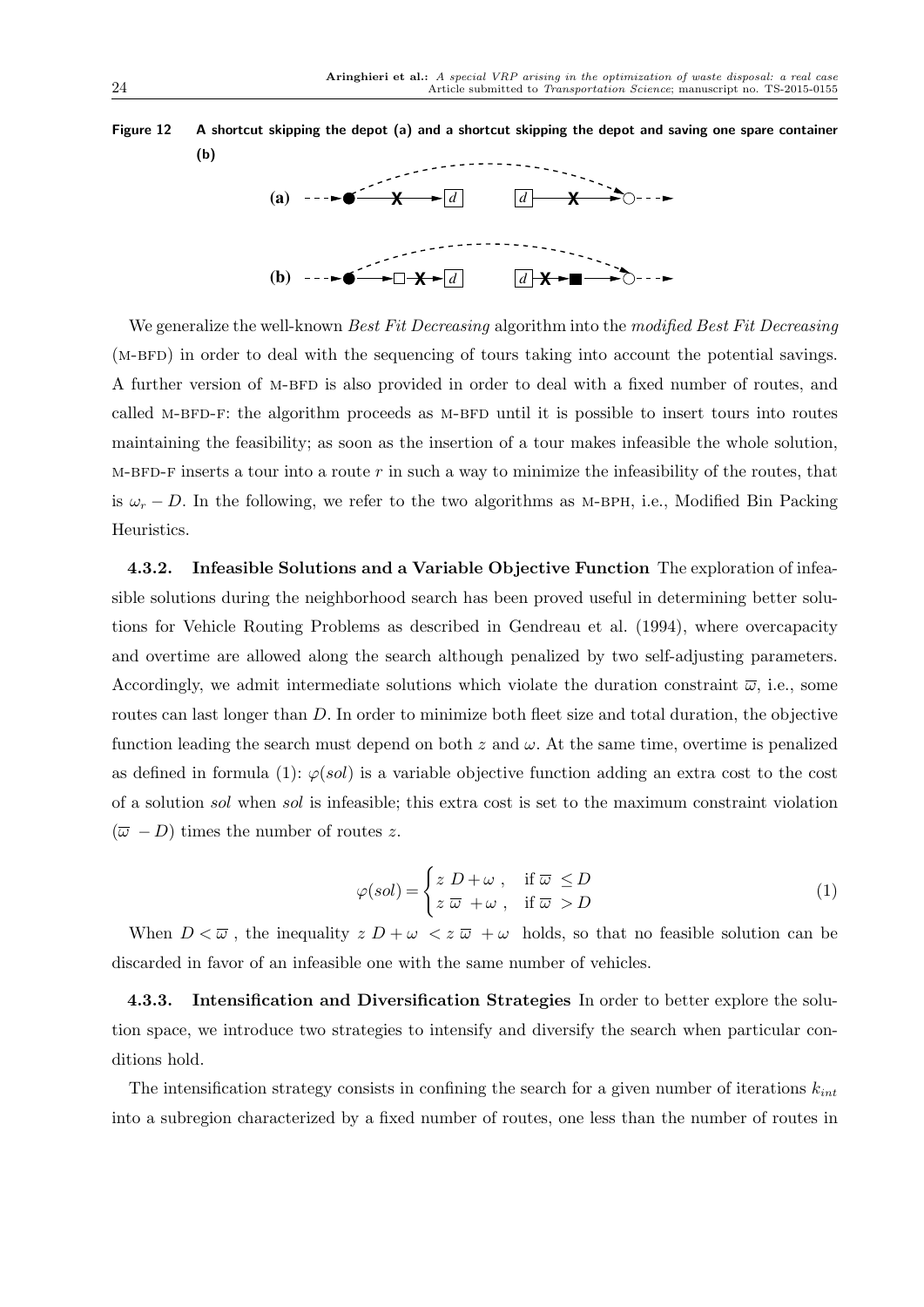the solution just before the intensification. Clearly, this can lead far out of the feasible region, but the variable objective function  $\varphi(sol)$  is designed so that it leads the search back towards feasibility, within the forced subregion. The idea of forcing the reduction of (quite) flat objective functions adopting also a variable objective function has been proved effective in Aringhieri and Dell'Amico (2005).

Whenever M-BPH decreases z to  $z' < z$  is the condition needed to start the intensification strategy. In order to obtain the reduced solution (in terms of number of routes), the tours belonging to the shortest route are spread on to the other routes obtaining a solution with  $z' - 1$ . In the following  $k_{int}$  iterations, M-BPH is forced to use  $z' - 1$  bins in order to allow neighborhood search to reach again the feasibility. If feasibility is not regained, the search resumes from a solution with at least  $z'$  routes at the next application of M-BPH without restrictions.

We observed that the neighborhood search and M-BPH tend to generate routes with bigger, at least one, tour inside. The diversification strategy occurs after  $k_{div}$  consecutive iterations monotonically non decreasing, as follows: all routes composed by one tour are recomputed by splitting the single tour in two separate tours, and the broken arcs are made tabu in order to avoid successively merging. The basic idea is to give more degree of freedom both to neighborhood search and to the M-BPH.

4.3.4. HNS Algorithm Finally, we briefly describe the whole algorithm putting together all the building blocks discussed before. The pseudo code is described in Algorithm 1. Our algorithm for E1LCRP is a Hierarchical Neighborhood Search (HNS) that starts its search from the solution  $sol_0$ computed by m-cw. The initial solution is then improved by a neighborhood search (lines 3– 18) and by the exploitation of some intensification (lines 19– 29) and diversification (line 31) strategies. At the end a new iteration starts until the maximum number of iterations  $k_{\text{max}}$  has been reached. The solution obtained at the  $k - th$  iteration is indicated with  $sol_k$ .

According to the computational experience on the Capacitated Asymmetric VRP reported in Vigo (1996), better results can be achieved by using a larger neighborhood obtained by the union of the moves provided by the single neighborhoods, namely relocate, exchange and cross, rather than cycling iteratively from one to the other. We adopt these advice concerning  $N_1$  and  $N_2$ , while we resort to  $N_3$  as a sort of mild diversification move.

Therefore, our neighborhood search generates new solutions, exploring  $N = N_1 \cup N_2 \cup N_3$ , which are evaluated using the variable objective function  $\varphi(sol)$  described by formula (1): the best move, taking into account also the solutions satisfying the usual aspiration criteria, are then applied. If this move decreases  $\omega$ , we apply the M-BPH trying to reduce the total number of routes z. Two tabu lists of fixed length are used:  $\ell_1$  avoids moves involving nodes used in the previous  $|\ell_1|$  moves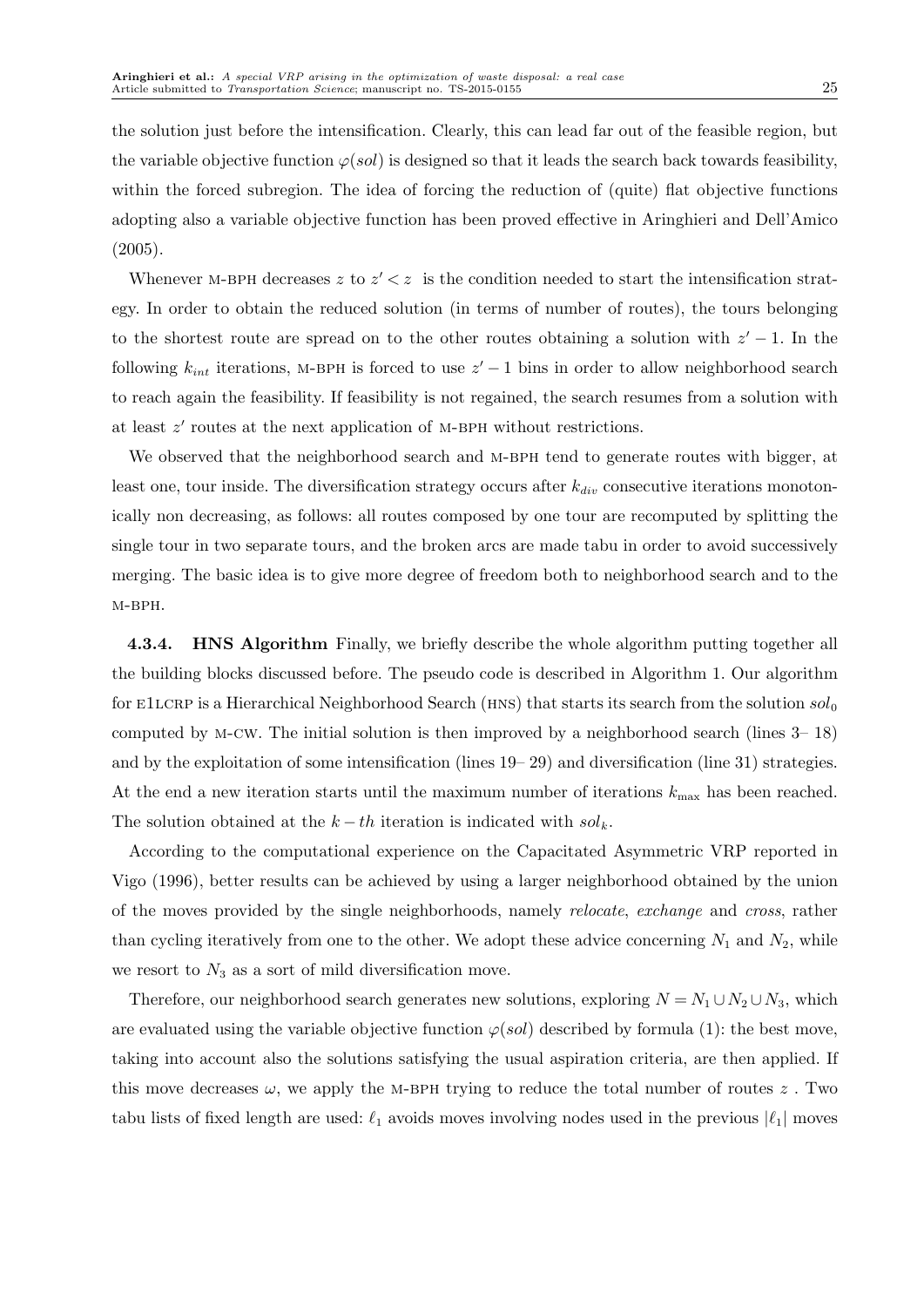whilst  $\ell_2$  avoids a node to return to the tour from which it was removed for  $|\ell_2|$  moves. Clearly,  $|\ell_1| < |\ell_2|$ . After each move, the conditions which control the intensification and the diversification strategies are verified and, if satisfied, the corresponding strategy is applied.

Algorithm 1 Pseudo code for hns 1:  $sol_0 = M-CW$ ;  $sol^* = sol_0$ ;  $k = 1$ ; intPhase = divPhase = false;  $k_d = 0$ ; 2: while  $(k \leq k_{\text{max}})$  do 3: if (¬(intPhase ∨ divPhase)) then . Neighborhood Search 4:  $sol_k = \arg \min \{ \varphi(sol) : sol \in N_1 \cup N_2 \cup N_3 \};$ 5: if  $(\omega(sol_k) < \omega(sol_{k-1}))$  then 6:  $sol_k = M-BPH(sol_k);$ 7: if  $(\varphi(sol_k) < \varphi(sol^*))$  then  $sol^* = sol_k$  end if 8: if  $(z (sol_k) < z (sol_{k-1})$  then 9: z  $z' = z (sol_k) - 1;$ 10:  $sol_k = \text{spreadShortestRoot}(\text{solveTours})$ ; 11:  $intPhase = true; k<sub>i</sub> = 0;$ 12: end if 13:  $k_d = 0;$ 14: else 15:  $k_d = k_d + 1;$ 16: **if**  $(k_d \ge k_{div})$  then divPhase = true end if 17: end if 18:  $k = k + 1;$ 19: **else if** ( intPhase ) then  $\triangleright$  Intensification Phase 20:  $sol_k = \arg \min{\{\varphi(sol) : sol \in N_1 \cup N_2 \cup N_3\}};$ 21:  $\qquad sol_k = M-BPH(sol_k, z');$ );  $\triangleright$  Force M-BPH to use z' bins 22: if  $(i sFeasible(sol_k))$  then 23:  $intPhase = false;$ 24: if  $(\varphi(sol_k) < \varphi(sol^*))$  then  $sol^* = sol_k$  end if 25: else 26:  $k_i = k_i + 1;$ 27: if  $(k_i > k_{int})$  then intPhase = false end if  $\triangleright$  Temporary infeasible solution 28: end if 29:  $k = k + 1;$ 30: else . Diversification Phase . Diversification Phase . Diversification Phase . Diversification Phase . Diversification Phase .  $\triangleright$  Diversification Phase .  $\triangleright$  Phase .  $\triangleright$  Phase .  $\triangleright$  Phase .  $\triangleright$  Phase . 31:  $\text{sol}_k = \text{splitSingleTourRoot}(sol_{k-1}); \text{divPhase} = \text{false}; k_d = 0; k = k+1;$ 32: end if 33: end while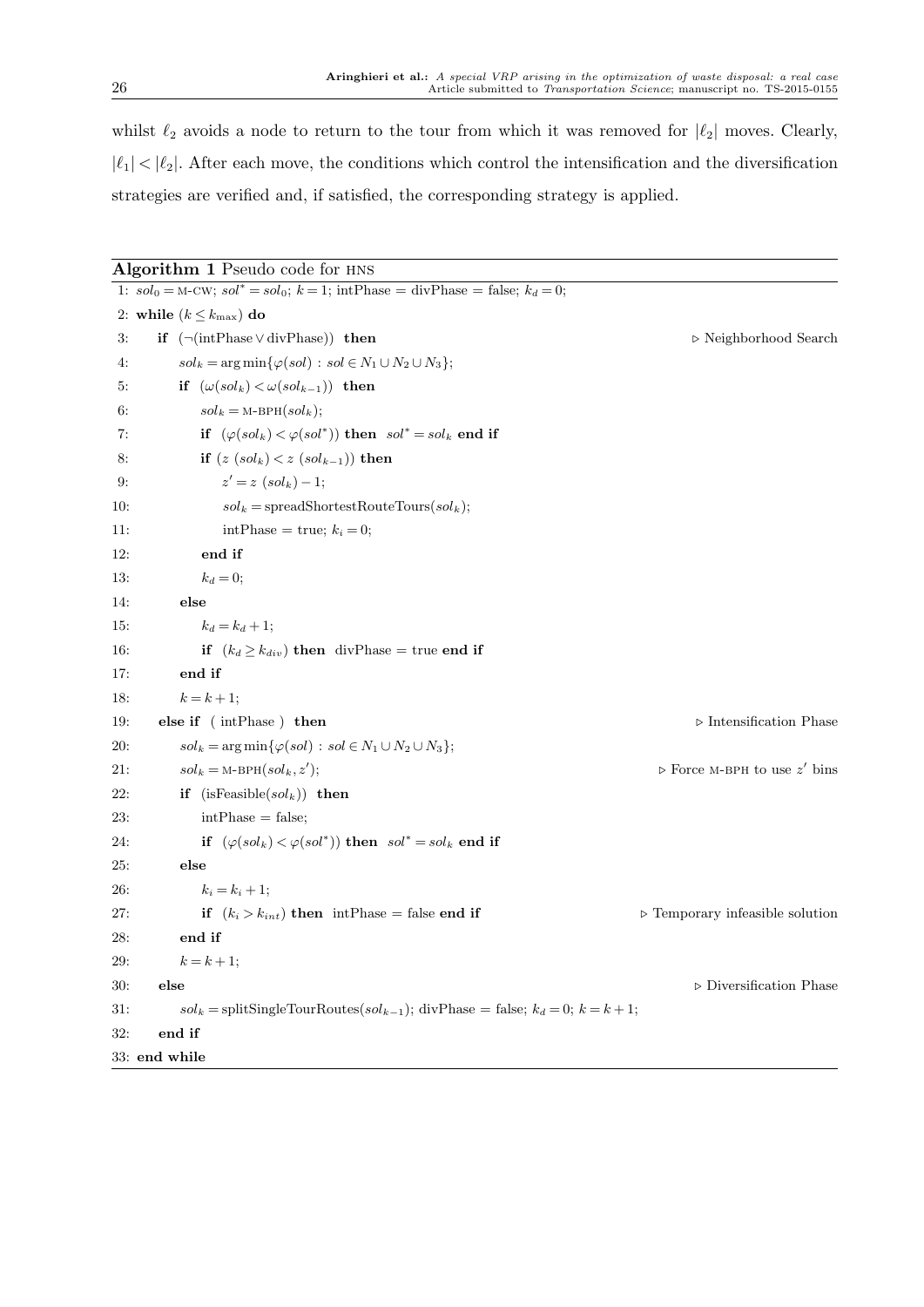## 5. Lower Bounds

e1lcrp is a special case of Distance constrained uncapacitated VRP (D-VRP) D-VRP arises whenever in a VRP the sum of the (positive) arc weights in each route is bounded from above. D-VRP is not as much studied as its two well known generalization, namely the Distance constrained Capacitated VRP (DCVRP)and the TW-VRP, and despite its many applications, tailored approaches for the pure D-VRP are still few (see Laporte et al. (1984), Li et al. (1992) for the exact approaches and Nagarajan and Ravi (2012) for approximation of the min fleet size D-VRP under different metrics). Actually, D-VRP is a relaxation of the formers since it lacks the additional structure provided by the capacity constraint, which allows for Bin Packing Problem relaxations in DC-VRP, as well as the partial order relation on the requests that time windows induce when they differ from one another, as in TW-VRP. This lack of structure makes tight lower bounds hard to compute.

The objective function of E1LCRP is twofold, considering both total duration  $\omega$  and fleet size z. Since  $z$  is the leading component, the total traveling time of any solution to E1LCRP is bounded from below by the shortest duration  $\omega^*$  of the single-objective D-VRP minimizing  $\omega$ , so we are interested in lower bounds for each of both objectives in a single-objective D-VRP formulation. Moreover, although  $\omega$  and z are potentially conflicting, any lower bound on either z or  $\omega$  can be exploited to provide a valid lower bound on the other component.

Deriving a tight lower bound on  $z^*$  can be quite challenging if neither  $\omega^*$  nor a lower bound  $\omega^{LB}$ are available, whereas a straightforward one can be computed as the ceiling of the ratio of  $\omega^*$  over D, i.e.,  $z^{LB} = [\omega^*/D] \leq z^*$ , or  $z^{LB} = [\omega^{LB}/D] \leq [\omega^*/D] \leq z^*$ .

Given either  $z^*$  or  $z^{LB}$ , a straightforward, though quite loose, lower bound on the total duration is given by  $\omega^{LB} = (D/2+1)(z^{LB}-1)+D/2$ . Indeed, if at least two vehicles were traveling no longer than  $D/2$ , their routes could be merged, yielding a time-feasible solution with one less  $z^{LB}-1$  vehicles.

More sophisticated lower bounds can be obtained by mathematical programming relaxation techniques of different MILP models, as for example in Baldacci et al. (2006) where the set partitioning formulation is exploited, providing tight but computationally expensive bounds. On the contrary, hereafter we consider a MILP model for E1LCRP whose relaxation can be easily computed by a commercial solver for real life size instances.

#### 5.1. A Mixed Integer Linear Programming Model

e1lcrp can be formulated as a Mixed-Integer Linear Programming (MILP) problem by an arc based flow model on the following extended graph  $G' = (N, A')$ . In order to model fleet size as an objective function, each arc outgoing from the depot node  $d$  is associated with the use of an additional vehicle. Therefore, the arc set A needs to be extended to  $A' = A \cup \Lambda$ , where  $\Lambda = \{(v, \phi):$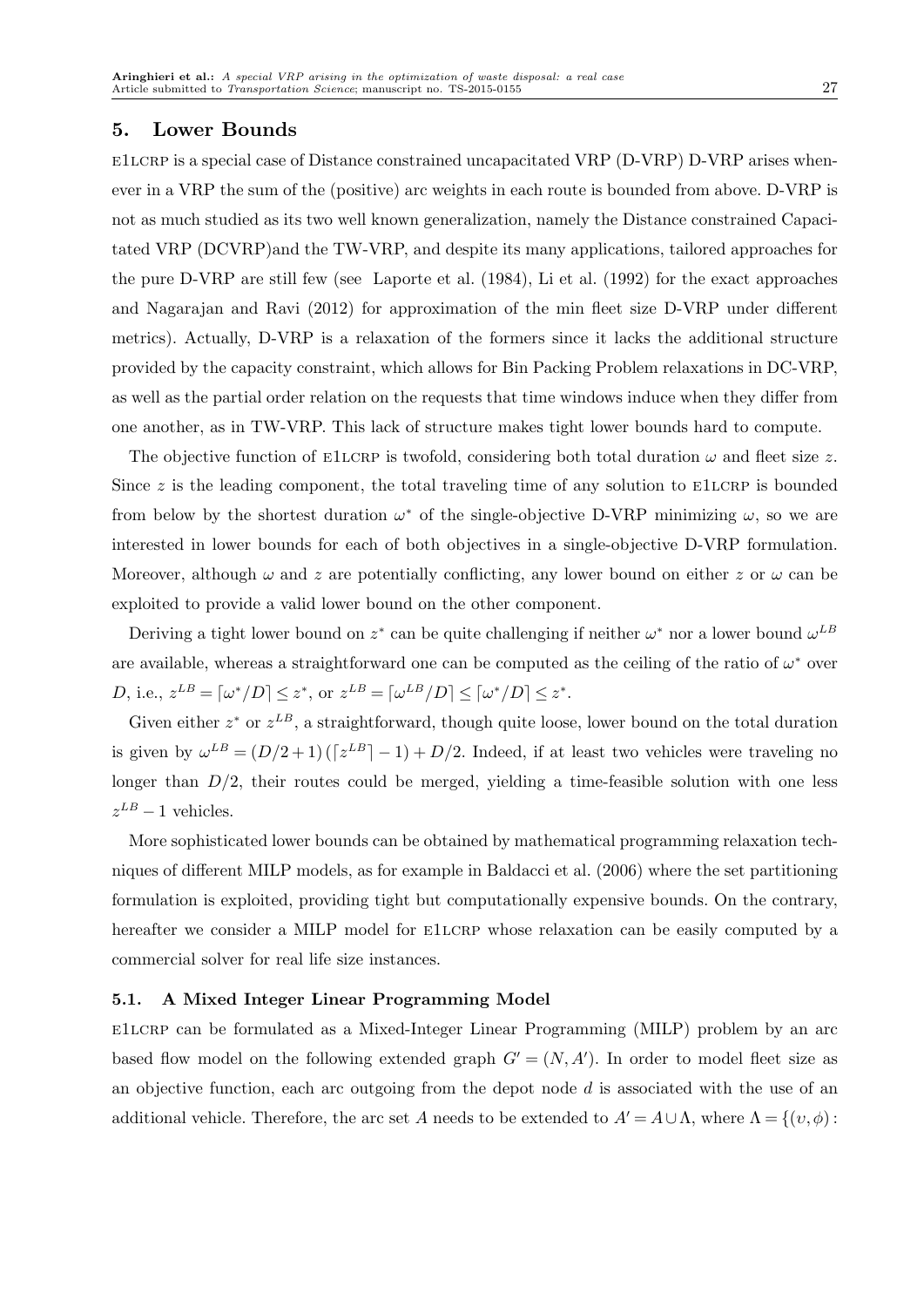$v \in \Upsilon_k, \, \phi \in \Phi_{k'}, \, \forall k, k', \, k \neq k' \},$  is a new set of arcs that explicitly model the change of container type from k to k' which takes place at the depot along one route. These arcs have cost  $\tau^L$ , that is the time required to load a container. Note that in  $G'$  a route is an elementary cycle containing  $d$ while a tour in general is not. Solving the corresponding D-VRP on  $G'$  would solve E1LCRP, and this provides a mathematical model for the problem, as follows.

Consider a binary variable  $x_{uv}$  for each arc  $(u, v)$  in A' and a continuous variable  $t_u \ge 0$  for each node  $u \in N$ ,  $t_d = 0$ . Let  $\delta^+(u) := \{v \in N : (u, v) \in A'\}$  and  $\delta^-(u) := \{v \in N : (v, u) \in A'\}$  for all  $u \in N$ , as usual. Recall that D is the maximum route duration. A MILP model for E1LCRP follows.

$$
\min \ (M z + \omega) \tag{2}
$$

$$
\sum_{v \in \delta^+(d)} x_{dv} = z \tag{3}
$$

$$
\sum_{(u,v)\in A'} c_{uv} x_{uv} = \omega \tag{4}
$$

$$
\sum_{v \in \delta^+(u)} x_{uv} = 1 \qquad \qquad \forall u \in F \cup E \tag{5}
$$

$$
\sum_{v \in \delta^+(u)} x_{uv} \le 1 \qquad \qquad \forall u \in \Phi \cup \Upsilon \qquad (6)
$$

$$
\sum_{v \in \delta^+(u)} x_{uv} = \sum_{v \in \delta^-(u)} x_{vu} \qquad \forall u \in N \tag{7}
$$

$$
\sum_{(u,v)\in A'} c_{uv} x_{uv} \le D \sum_{v\in \delta^+(d)} x_{dv}
$$
\n
$$
t + a \cdot x_{uv} \le t + \tilde{D}(1-x_{uv}) \qquad \forall (u,v)\in A' \setminus \{(u,d): u\in \delta^-(d)\} \tag{0}
$$

$$
t_u + c_{uv}x_{uv} \le t_v + \tilde{D}(1 - x_{uv}) \qquad \qquad \forall (u, v) \in A' \setminus \{(u, d) : u \in \delta^-(d)\}
$$
(9)

$$
t_u + c_{ud}x_{ud} \le D \qquad \qquad \forall u \in \delta^-(d) \qquad (10)
$$

$$
x_{uv} \in \{0, 1\} \qquad \qquad \forall (u, v) \in A' \tag{11}
$$

$$
t_u \ge 0 \qquad \qquad \forall u \in N \qquad (12)
$$

The objective function  $(2)$  is the weighted sum of the fleet size component modeled by z, defined by constraints (3) (one vehicle for each route), and the total duration component, modeled by  $\omega$ , defined by constraints (4). By setting M to a suitably big constant, fleet size minimization becomes the main objective so that a solution with a minimum total duration is selected among those having the minimum fleet size. Constraints (5) impose that requests are covered exactly once; constraints (6) ensure that each additional container be used at most once; constraints (7) are flow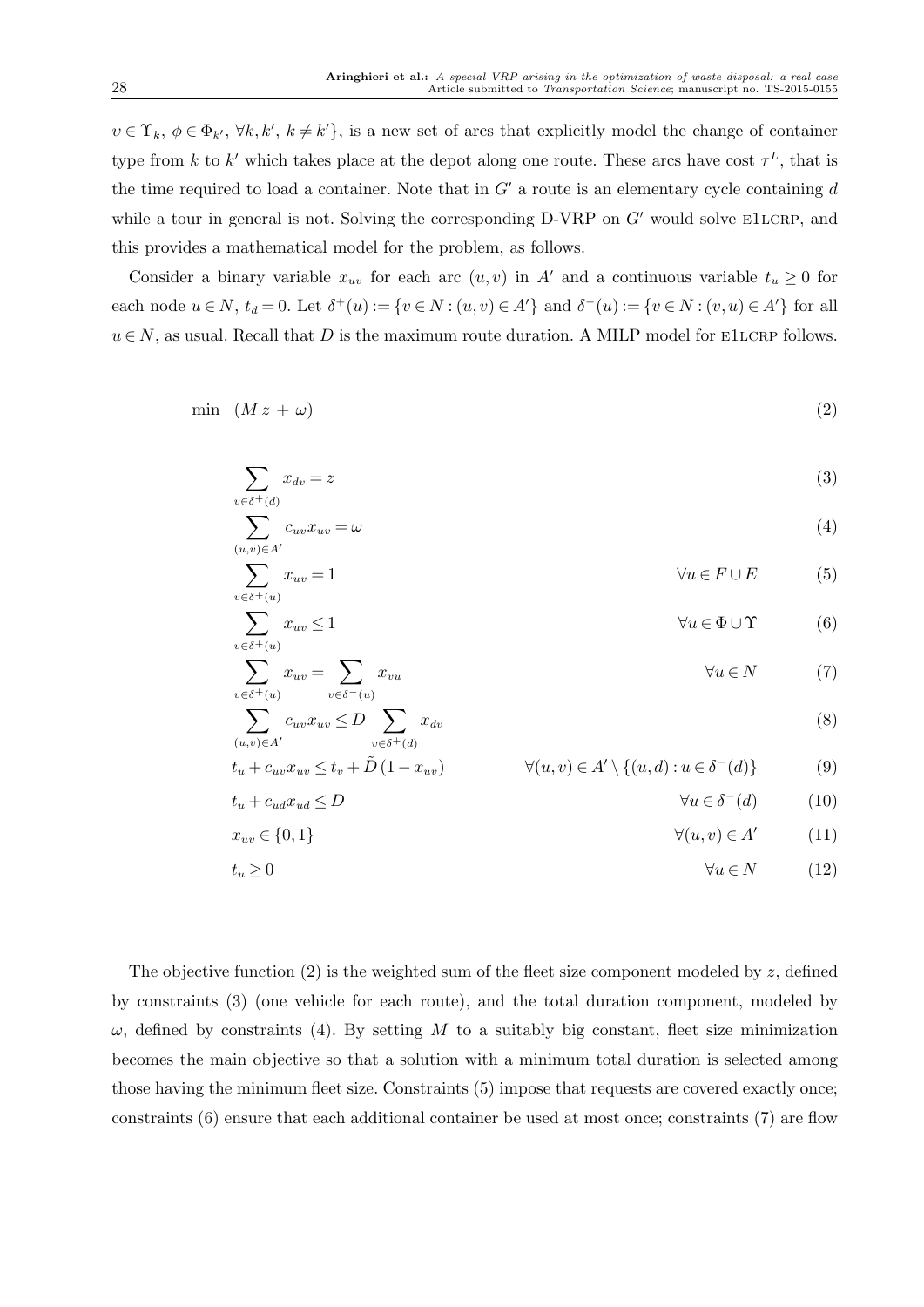conservation constraints; constraint (8) relates fleet size to total duration, since it imposes that the number of routes must be not lower than the total duration divided by the maximum route duration; constraints (10) impose maximum route duration. Constraints (9) are the classical Miller-Tucker-Zemlin like subtour breaking constraints, strengthened by setting  $\tilde{D} = D - \tilde{t}_{ud} - \tilde{t}_{dv}$ , where  $\tilde{t}_{ud}$  denotes the duration of the shortest path from node u to the depot  $(\tilde{t}_{ud} = t_{ud}$  for  $u \in E \cup \Upsilon)$ , and  $\tilde{t}_{dv}$  denotes the duration of the shortest path from the depot to node  $v$  ( $\tilde{t}_{dv} = t_{dv}$  for  $v \in F \cup \Phi$ ).

In order to compute a lower bound on total duration  $\omega^{LB}$  in a reasonable time we solve  $(2)$ – $(12)$ by setting  $M=0$ , relaxing (11) into  $x_{uv} \leq 1$ , and imposing integrality on  $z = \sum_{u \in \delta^+(d)} x_{du}$  that is the outflow of the depot. A trivial lower bound on z is obtained as mentioned at the beginning of the section that is  $z^{LB} = [\omega^{LB}/D].$ 

## 6. Experiments and Results

The aim of this section is to provide some computational insights regarding the capability of the proposed algorithm hns. To this end, we report an extensive computational analysis solving three sets of instances based on real and realistic data. Afterward, we test our approach on benchmark instances from the Rollon-Rolloff literature (the 20 test instances introduced in Bodin et al. (2000)) to verify its capability in handling problems with similar structure and compare with algorithms specialized for the original Rollon-Rolloff problem.

Section 6.1 concerns real instances and Section 6.2 the realistic ones, built to have more challenging tests, providing all the technical specifications about the data generation process. In Section 6.3, we evaluate the impact on the solution quality and the running time of each component of hns. Section 6.1 and Section 6.5 report a comparison of hns with the lower bound obtained by solving the MILP model in Section 5 with a general purpose MILP solver.

The proposed algorithm is coded in standard C and compiled by gcc 4.6.0 and the bound is computed using Gurobi 4.5.1. Parameters  $k_{\text{max}}$  and  $k_{div}$  have been calibrated on each instance set, according to the problem size, while the values of  $\sigma_1$  and  $\sigma_2$  in neighborhood  $N_1$  are not relevant since the route duration limit keeps the average number of nodes in a route sufficiently small. All the computational tests are performed on a 2.40 GHz Intel Xeon E5620 double processor, with 18 GB of memory, under Linux operating system.

#### 6.1. Results on real instances

The first set of instances  $B_1$  was provided by Gesenu and describes real life cases in representative days that were perceived as challenging by the company, given that, at present, the scheduling is solved by hand. Each instance is characterized by the number of service requests and the number of available containers at the depot. Set  $B_1$  is made of problems with  $|R| \leq 11$  and 6 containers of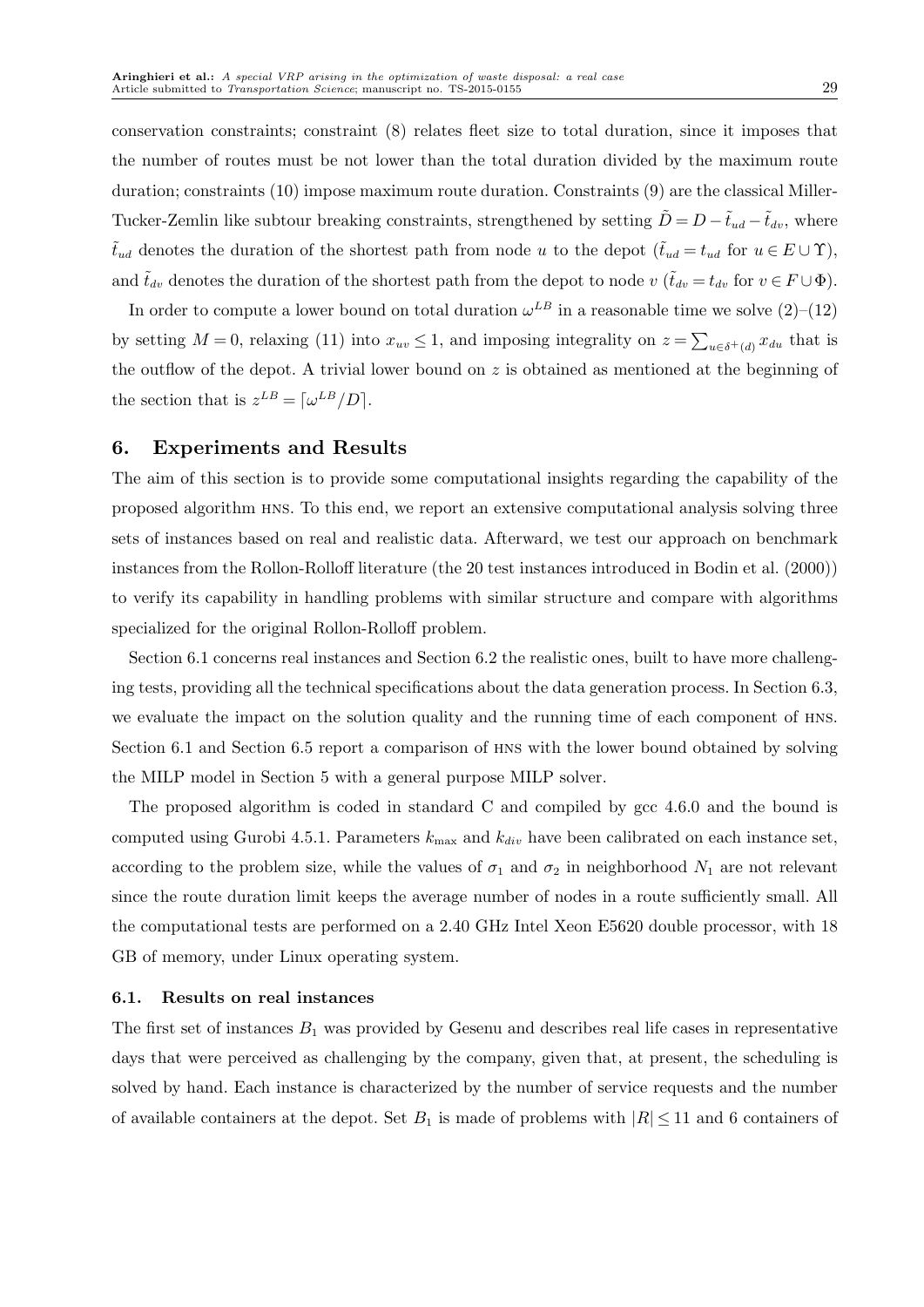different types. This yields graphs having at most 34 nodes, since the number of nodes  $|N|$  depends on |R| according to  $2|R| + 1 \leq |N| \leq 4|R| + 1$ .

Computational results are reported in Table 3: instance name is in the first column. We compare four solutions: the actual solution adopted in Gesenu (column Company), the exact solution obtained by solving the MILP model presented in Section 5 (column MILP) by Gurobi, the solution computed after the constructive step (column m-cw), and the solution computed by our algorithm (column HNS). For each solution, the number of vehicles  $(z)$  and the total duration  $(\omega)$  of the routes are reported. Parameter calibration on the  $B_1$  instances yielded  $k_{\text{max}} = 500$  and  $k_{div} = 50$ .

|              | Company          |          |                  | MILP solver |                  | $M-CW$   | <b>HNS</b>       |          |  |
|--------------|------------------|----------|------------------|-------------|------------------|----------|------------------|----------|--|
| Instances    | $\boldsymbol{z}$ | $\omega$ | $\boldsymbol{z}$ | $\omega$    | $\boldsymbol{z}$ | $\omega$ | $\boldsymbol{z}$ | $\omega$ |  |
| <b>B1.0</b>  | 3                | 789      |                  | 668         | ച                | 668      |                  | 668      |  |
| B1.1         | 3                | 813      |                  | 701         |                  | 709      |                  | 709      |  |
| <b>B1.2</b>  | 3                | 686      |                  | 665         | ച                | 665      | $\overline{ }$   | 665      |  |
| <b>B1.3</b>  | 3                | 1001     | 3                | 843         | 3                | 966      | 3                | 843      |  |
| <b>B1.4</b>  | 3                | 975      | 3                | 839         | 3                | 839      | .,               | 839      |  |
| <b>B</b> 1.5 | 3                | 1075     | ച                | 878         | 3                | 878      |                  | 878      |  |

Table 3 Comparing results for real instances with  $|N| \leq 34$ 

The solutions provided by the company are mainly based on the simplest procedure from an organizational point of view, that is the petal pattern. This implies that the company does not exploit the availability of empty containers which are only used as a safety stock. On the contrary, our approach fully exploits this fact, modeling the two actions as distinct nodes in our network model. This allows to obtain better solutions than those provided by the company even on instances small enough to be within the reach of a skilled operator. The quality of our solutions is also certified by the comparison with the optimal ones computed by Gurobi. It can be observed that in all but one case the constructive step already computes the (sub) optimal solution returned by hns, thus confirming the findings reported in De Muelemeester et al. (1997) regarding the performance of the Clarke and Wright procedure, of which our m-cw is a variant.

## 6.2. Setting up the computational experiments: realistic instances

In order to test our approach on more challenging instances, we build realistic instances exploiting the real data on the Gesenu service network made of the actual depot, RDSS, and MRFS, using real travel and service times. In fact, based on the existing facilities of the company, if we suppose that all of the 10 different waste materials can be stored at each of the 10 RDS, we can generate instances with up to 100 different service requests. In case of unbounded spare containers the corresponding graph may reach 401 nodes. The set of realistic instances  $B_2$  is generated by randomly selecting the required number  $|R|$  over the 100 possible service requests. In detail,  $B_2$  consists of 5 subsets of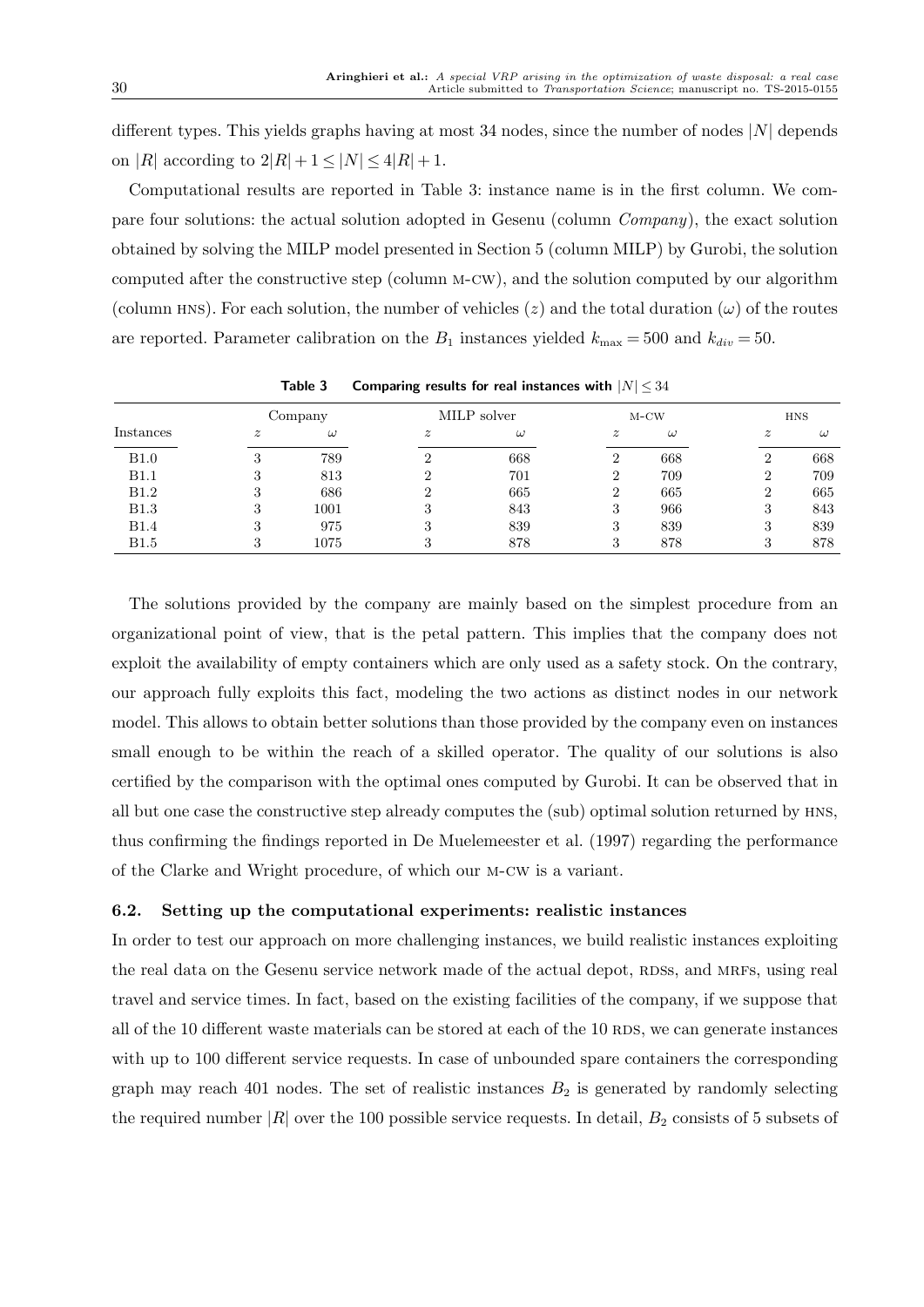10 instances each, differing for the number of requests, i.e., cardinality of  $|R| = 20, 30, 40, 60, 80$ . Each instance is replicated by changing the container setup, i.e., the number of empty containers available at depot: type "0", "1", " $\mu$ ", and " $\infty$ " denotes 0, 1, an *average number* and a *large* number of containers available for each container type whilst "def" denotes the actual company container stock, i.e. six containers of different types. The  $\infty$  setup consists in fixing the number of empty containers equal to the number of requests requiring this type of container; the  $\mu$  setup is given by the ratio of the number of requests requiring a given container over the average number of requests.

In order to generate larger instances, we added 16 new RDSs in such a way to cover all the main areas of Umbria region, anticipating the effects of a potential aggregation of this service management activity which is currently operated independently by the different local providers. A picture describing the complete RDS network is reported in Aringhieri et al. (2008). The new setting allows the generation of the benchmark set  $B_3$ , composed of more challenging instances up to  $|R| = 260$ : 10 with  $|R| = 100$ , 10 with  $|R| = 150$  and 10 with  $|R| = 200$ . Each instance has two different versions:  $D_0$  has the |R| requests clustered on the minimum number of RDSs (e.g.,  $|R| = 100$ requests are clustered on 10 RDSs randomly selected) while  $D_1$  equally distributes them among all the RDSs (e.g., each RDS has about  $\frac{|R|}{26}$  requests). Finally, each instance has been replicated changing the *container setup* as described before. We do not report the results for the  $\mu$  setting since they coincide with the  $\infty$  due to the fact that even in the larger instances  $(n = 200)$  the use of spare containers in any solution is much below the number of available ones.

In terms of number of instances, we have  $|B_2| = 250$  and  $|B_3| = 120$ . Table 4 summarizes the features of the benchmarks in  $B_2$  and  $B_3$ . For all instances, the maximum route duration is  $D = 375$ . All the three benchmark sets are available at http://www.di.unito.it/˜aringhie/benchmarks.html.

|                | R          |     | $\overline{0}$ |     |           |     | $\infty$  |     | $\mu$     |     | $\det$    |
|----------------|------------|-----|----------------|-----|-----------|-----|-----------|-----|-----------|-----|-----------|
|                |            | N   | $#$ inst.      | N   | $#$ inst. | N   | $#$ inst. | N   | $#$ inst. | N   | $#$ inst. |
|                | 20         | 41  | 10             | 51  | 10        | 81  | 10        | 47  | 10        | 53  | 10        |
|                | 30         | 61  | 10             | 71  | 10        | 121 | 10        | 71  | 10        | 73  | 10        |
| B <sub>2</sub> | 40         | 81  | 10             | 91  | 10        | 161 | 10        | 99  | 10        | 93  | 10        |
|                | 60         | 121 | 10             | 133 | 10        | 241 | 10        | 147 | 10        | 133 | 10        |
|                | 80         | 161 | 10             | 173 | 10        | 321 | 10        | 195 | 10        | 173 | 10        |
|                |            |     | 50             |     | 50        |     | 50        |     | 50        |     | 50        |
|                | 100        | 201 | 10             | 213 | 10        | 401 | 10        |     | -         | 241 | 10        |
| $B_3$          | 150        | 301 | 10             | 313 | 10        | 601 | 10        |     | -         | 341 | 10        |
|                | <b>200</b> | 401 | 10             | 413 | 10        | 801 | 10        |     |           | 441 | 10        |
|                |            |     | 30             |     | 30        |     | 30        |     |           |     | 30        |

Table 4 Description of benchmarks  $B_2$  and  $B_3$ .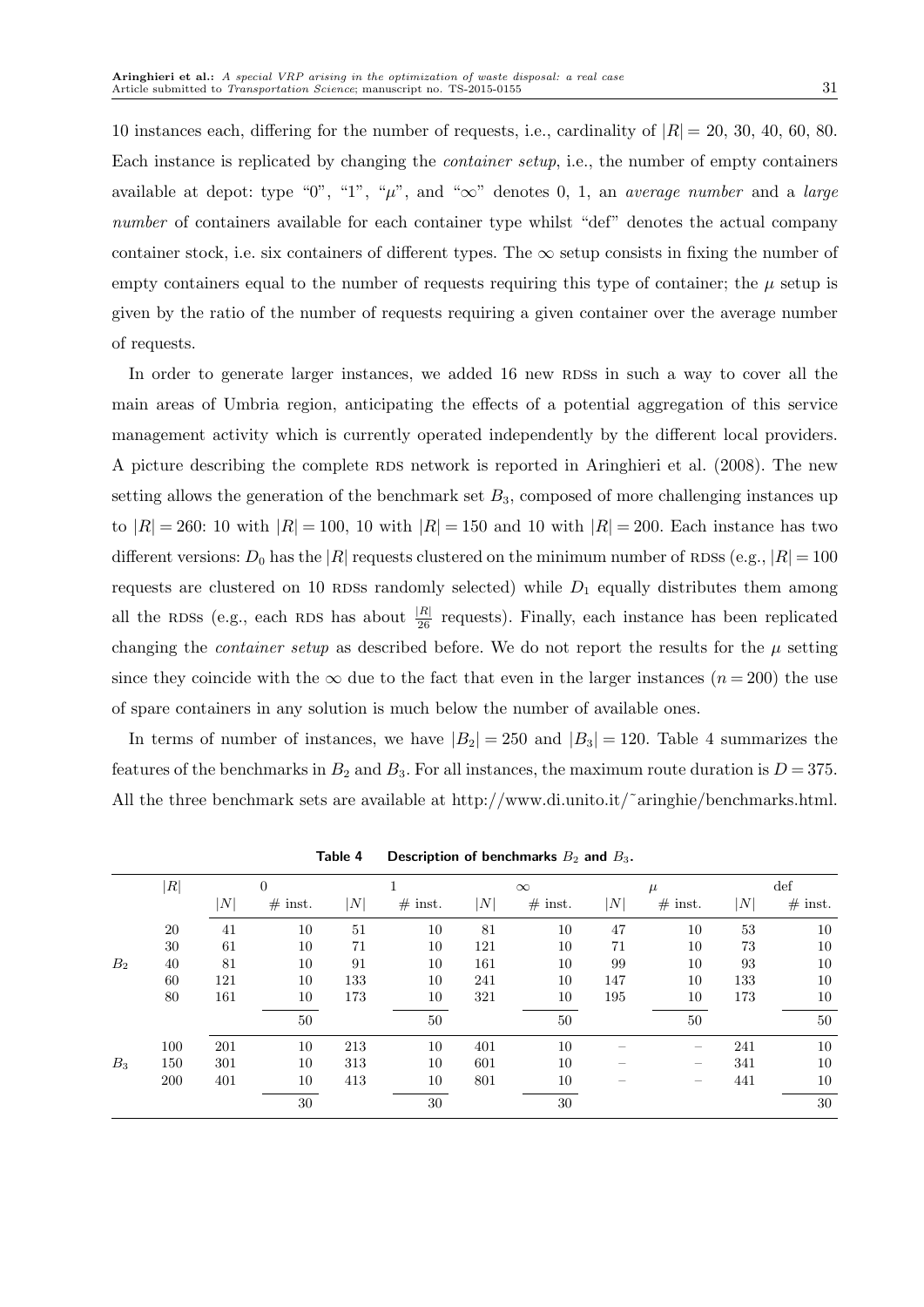The hns parameters have been calibrated by a series of preliminary computational tests and have been set to the following values for both  $B_2$  and  $B_3$ :  $k_{\text{max}} = 60000$ ,  $k_{div} = 300$ ,  $k_{int} = 20$ ,  $\sigma_1 = \sigma_2 = 25, \, \ell_1 = 5 \text{ and } \ell_2 = 20.$ 

#### 6.3. Evaluation of the algorithm components

In this section we compare the performance of several variants of hns obtained by enabling or disabling the *ad hoc* components of the algorithm that is: the infeasibility handled by the objective function, the set of restarts (intensification and diversification strategies) and the use of neighborhood  $N_3$  as a sort of mild diversification. The experiments have been performed on the 50 instances in  $B_2$  having  $|R| = 40$ , which are sufficiently difficult not to be solved to optimality by the solver, but for which good lower bounds are attained.

Table 5 reports the results of the computational test: the first four columns summarize the mix of tested components; the fifth column reports the total duration average gap with respect to the available exact solutions; the sixth and seventh columns report for how many instances the hns solution reached the lower bound on the number of vehicles and the lower bound plus 1, respectively. For all variants running times are comparable. Notice that the intensification component requires the management of infeasibility.

| Mix of                     |               | HNS with:       | avg. gap | $#$ instances                  |                |         |
|----------------------------|---------------|-----------------|----------|--------------------------------|----------------|---------|
| components                 | infeasibility | intensification | $N_3$    | $(\omega - \omega_b)/\omega_b$ | z <sub>b</sub> | $z_b+1$ |
| [A]                        | $\times$      | $\times$        | $\times$ | $0.44\%$                       | 32             | 18      |
| $\left( \mathrm{B}\right)$ | $\times$      | $\times$        |          | 0.82%                          | 30             | 20      |
| $\rm (C)$                  | X             |                 | $\times$ | 0.72%                          | 27             | 23      |
| D)                         | $\times$      |                 |          | 1.41\%                         | 26             | 24      |
| $\left( \mathrm{E}\right)$ |               | n.a.            | $\times$ | $0.79\%$                       | 29             | 21      |
| $(\mathrm{F})$             |               | n.a.            |          | 0.83%                          | 28             | 22      |

Table 5 evaluating HNS components ("n.a." means not applicable).

The analysis proves the effectiveness of ad hoc components for HNS when they are all enabled (mix  $(A)$ ). In particular the addition of neighborhood  $N_3$  has always a positive impact. Moreover also infeasibility seems a crucial issue: without handling infeasibility (mix  $(E)$ ) and  $(F)$ ) in HNS, the gap on  $\omega$  doubles, more vehicles are used and computational times are longer. However, infeasibility deteriorates the search when used alone (mix (D)).

#### 6.4. Results on large realistic instances

Benchmarks  $B_2$  and  $B_3$  are introduced to evaluate the algorithm behavior on a larger but lifelike settings.

Table 6 reports the comparison between hns and m-cw as far as the gap with the lower bound on the number of vehicles z is concerned: gaps from 0 to 6 and  $\geq 7$  are considered separately. The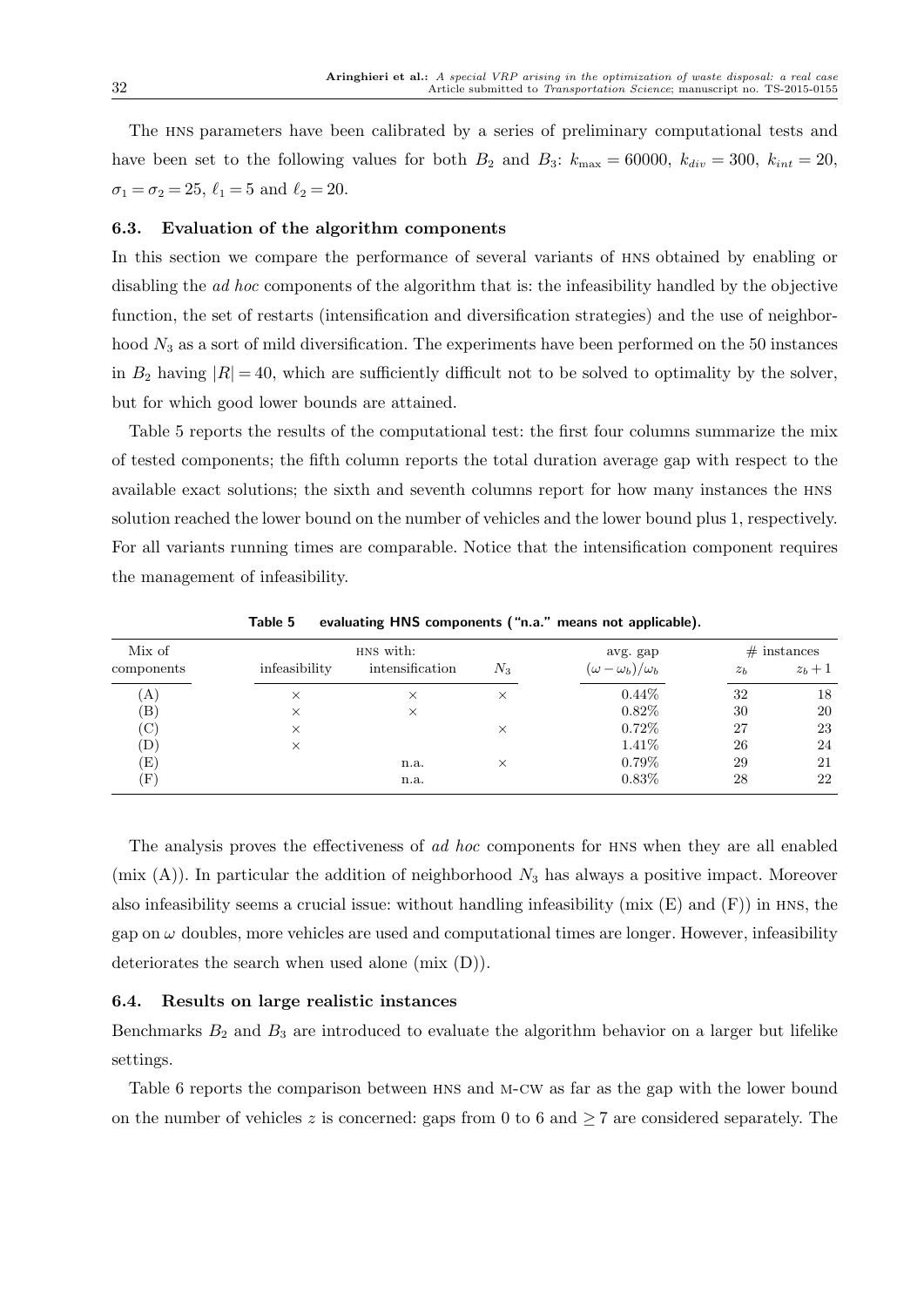|                |                           |           |    |          |                             |                |          |                | absolute gaps w.r.t. lower bound |          |                |          |                             |          |          |                |                |                |
|----------------|---------------------------|-----------|----|----------|-----------------------------|----------------|----------|----------------|----------------------------------|----------|----------------|----------|-----------------------------|----------|----------|----------------|----------------|----------------|
|                | $\left\vert R\right\vert$ | $#$ inst. |    |          |                             |                |          | 2              |                                  | ð        |                | 4        |                             | 5        |          | 6              |                | >7             |
|                | 20                        | 50        | 42 |          | 8                           | 32             | $\theta$ | 10             | 0                                |          | 0              | $^{(1)}$ | 0                           |          |          | 0              | $\theta$       | $\Omega$       |
|                | 30                        | 50        | 35 | $\left($ | 14                          | $\overline{0}$ |          | 26             | $\overline{0}$                   | 20       | $\overline{0}$ | 4        | $\overline{0}$              | $\Omega$ | 0        | $\overline{0}$ | $\theta$       | $\overline{0}$ |
| B <sub>2</sub> | 40                        | 50        | 32 |          | 18                          | 15             | $\Omega$ | 29             | $\overline{0}$                   | 5        | $\overline{0}$ | $\theta$ | $\overline{0}$              | $\Omega$ | 0        | $\overline{0}$ | $\overline{0}$ | $\theta$       |
|                | 60                        | 50        | 19 | $\Omega$ | 31                          |                | $\Omega$ | 15             | $\overline{0}$                   | 22       | $\overline{0}$ | 12       | $\Omega$                    | $\Omega$ | 0        | 0              | $\overline{0}$ | $\theta$       |
|                | 80                        | 50        |    | $\left($ | 30                          | $\overline{0}$ | 3        | $\overline{2}$ | $\Omega$                         | 14       | $\Omega$       | 26       | $\Omega$                    | 8        | $\Omega$ | $\overline{0}$ | $\overline{0}$ | $\overline{0}$ |
|                | 100                       | 40        | 0  |          | $\mathcal{D}_{\mathcal{L}}$ | $\Omega$       | 5        |                | 12                               |          | 13             | 2        | $\mathcal{D}_{\mathcal{L}}$ |          |          | 2              | 6              | 31             |
| $B_3$          | 150                       | 40        |    | $\left($ | $\Omega$                    | $\overline{0}$ | $\Omega$ | $\Omega$       |                                  | 0        | 8              | $\Omega$ | 4                           | $\Omega$ |          |                | 20             | 39             |
|                | <b>200</b>                | 40        | 0  | $\theta$ | $\overline{0}$              | $\overline{0}$ | $\Omega$ | $\Omega$       | $\overline{0}$                   | $\Omega$ |                | $\Omega$ | 6                           | $\theta$ | 3        | 0              | 30             | 40             |

Table 6 (HNS,M-CW) vs. lower bound: number of vehicles.

value of the gap is reported at the heading of each column. Below, for each such column and for each set of instances in B2 and in B3, the number of instances solved by HNS (on the left) and by m-cw (on the right) with such gap is reported. The gap is computed with respect to the lower bound introduced at the end of Section 5.

As expected, the gap provided by HNS is quite small for the instances in  $B_2$  while the quality deteriorates for the instances in  $B_3$ . Concerning benchmark set  $B_3$ , no instance can be solved with gap 0, and for 150 and for 200 requests only one instance can be solved with gap 3 and 4, respectively, while most instances are solved with gaps higher than 6. Probably this is also due to the bound deterioration.

Furthermore, comparing the results of HNS with those of M-CW, it is evident the capability of hns to largely improve the quality of the initial solution provided by m-cw which increases with the size of the instances: actually,  $HNS$  on  $B<sub>2</sub>$  computes a solution having a gap equal to 2 only for 4 instances, otherwise the gap is less than or equal to 1; on the contrary, m-cw is able to compute a gap less than or equal to 1 only for 56 while the remaining 194 have a gap equal to or greater than 2.

#### 6.5. Comparison with the MILP solver

In the following we present a sequence of Tables reporting a comparison with the MILP solver. Table 7 reports an *equal effort* comparison meaning that we use the MILP solver in a single-thread mode imposing a time limit equal to the average total running time of hns when solving instances having the same number of requests R. We report the number of instances for which hns computes a better solution than the MILP solver, and vice versa. We propose two types of comparison: the first one takes into account the total duration  $\omega$  of the solution when the value of z is the same; the second one takes into account only z. The last column reports also the number of instances in which the MILP solver "fails", that is when it reaches the time limit without providing a feasible solution.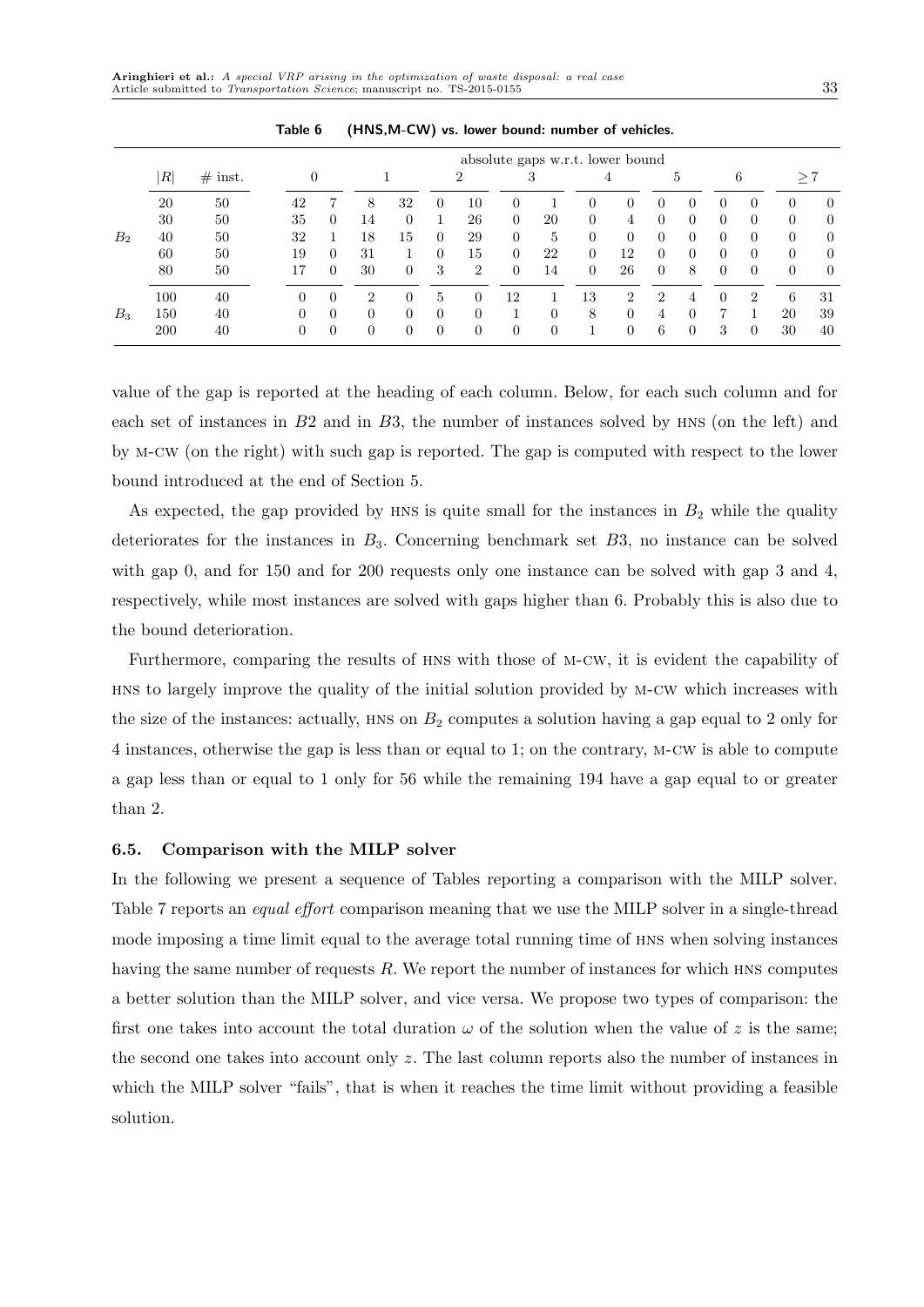|                |     |           |            | comparing z and $\omega$ |          |     | comparing only $z$ |     |           |
|----------------|-----|-----------|------------|--------------------------|----------|-----|--------------------|-----|-----------|
|                | R   | $#$ inst. | <b>HNS</b> | MILP                     | tie      | HNS | MILP               | tie | MILP fail |
|                | 20  | 50        | 4          | 16                       | 30       | 3   | $\mathcal{D}$      | 45  |           |
|                | 30  | 50        | 3          | 18                       | 29       |     | $\mathcal{D}$      | 45  |           |
| B <sub>2</sub> | 40  | 50        | 6          | 16                       | 28       | 3   |                    | 46  |           |
|                | 60  | 50        | 42         |                          |          | 34  | $^{(1)}$           | 16  |           |
|                | 80  | 50        | 47         | 3                        | $\left($ | 46  | $\theta$           |     | 3         |
|                | 100 | 40        | 32         | 8                        |          | 31  | 5                  |     | $\theta$  |
| $B_3$          | 150 | 40        | 31         | 9                        |          | 30  | 8                  |     | 10        |
|                | 200 | 40        | 36         |                          |          | 35  |                    |     | 9         |

Table 7 HNS vs. MILP solver: equal effort comparison.

The results showed the superiority of hns as soon as the number of requests is greater than or equal to 60. Note that taking into account only the value of z, we remark that our algorithm provides the best solution more often than the MILP solver. As expected when the number of requests increases the MILP solver fails more frequently. Conversely, the MILP solver seems competitive only when solving instances up to  $R = 40$ .

The same tests reported have been carried out also using the MILP solver at its maximum potentiality exploiting multi thread computation (15 threads) and increasing the time limit (2400 seconds of wall time). Even if the solution quality of the MILP solver improves (especially for instances in  $B_2$ ), such tests confirm again the effectiveness of HNS. Unexpectedly, the number of fails counted for instance in  $B_3$  largely increases.

Table 8 reports the average running time in seconds of hns and the MILP solver. It also reports the average running time of computing the first solution having the same value of z and  $\omega$  of the best solution yielded by hns at the end of the computation. While the MILP solver is generally faster than hns on smaller instances, we remark that hns requires, on average, the 5.05% and the 21.83% of the whole running time to compute a solution having the best possible value of  $z$  for instances in  $B_2$  and  $B_3$ , respectively.

Table 8 HNS vs. MILP solver: average running time in seconds. For HNS the iteration and time at which the best solution is reached are reported.

|       |     |            |            | total running time |              |        | <b>HNS</b>        |        |
|-------|-----|------------|------------|--------------------|--------------|--------|-------------------|--------|
|       | R   | $\#$ inst. | <b>HNS</b> | MILP               | 1st iter $z$ | time   | 1st iter $\omega$ | time   |
|       | 20  | 50         | 103.3      | 44.6               | 1084         | 1.8    | 16347             | 28.1   |
|       | 30  | 50         | 251.7      | 126.0              | 2543         | 10.7   | 18238             | 76.5   |
| $B_2$ | 40  | 50         | 566.7      | 339.5              | 786          | 7.4    | 14095             | 133.1  |
|       | 60  | 50         | 559.1      | 549.9              | 3688         | 34.4   | 28014             | 261.0  |
|       | 80  | 50         | 1228.1     | 1228.7             | 7061         | 144.5  | 33253             | 680.7  |
|       | 100 | 40         | 3643.9     | 3644.4             | 13246        | 804.5  | 27323             | 1659.4 |
| $B_3$ | 150 | 40         | 12699.6    | 12700.6            | 10541        | 2231.2 | 18797             | 3978.7 |
|       | 200 | 40         | 24816.2    | 24817.5            | 15496        | 6409.4 | 19512             | 8070.3 |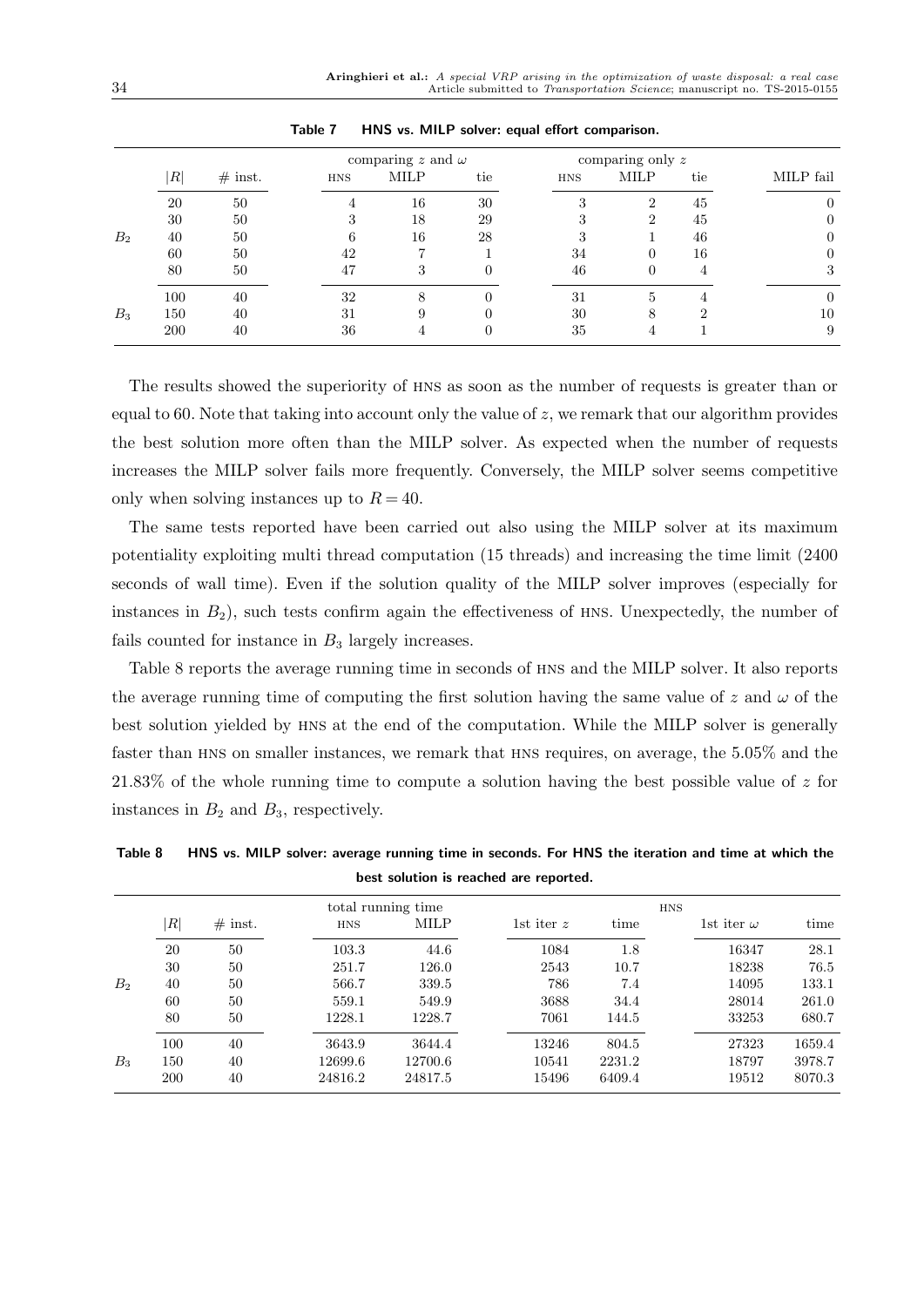#### 6.6. The impact of spare containers on the hardness of the problem

As mentioned in the paper, the peculiarity of our approach is to explicitly deal with a limited number of spare containers. The main concern of this section is to evaluate, from a computational point of view, the impact of the amount of spare containers on the hardness of the problem. Our claim is that a limited number of spare containers makes more difficult the problem. To support our claim we investigate how the gap on z changes with respect to the different spare containers settings. We present results on the B3 instances disregarding B2 since the majority of the instances in B2 are solved with a null gap on the fleet size.

|           |                 |                         | $\overline{0}$   |                  | $\,1$          |                          | $\det$         |                | $\infty$                |
|-----------|-----------------|-------------------------|------------------|------------------|----------------|--------------------------|----------------|----------------|-------------------------|
| Instances |                 | ${\rm HNS}$             | $M-CW$           | <b>HNS</b>       | $M-CW$         | <b>HNS</b>               | $M-CW$         | ${\rm HNS}$    | $M-CW$                  |
| B3.0.R100 | $D_0$           | $\sqrt{4}$              | $12\,$           | 8                | 11             | $\sqrt{4}$               | $\overline{7}$ | 3              | $\bf 5$                 |
| B3.1.R100 | $D_0$           | $\overline{4}$          | 11               | 4                | 12             | $\sqrt{3}$               | 8              | 3              | $\sqrt{3}$              |
| B3.2.R100 | $D_0$           | $\overline{4}$          | $\boldsymbol{9}$ | 4                | 10             | 3                        | 6              | $\overline{2}$ | $\sqrt{4}$              |
| B3.3.R100 | $D_0$           | 4                       | 10               | 4                | 11             | $\bf 5$                  | $\overline{5}$ | 3              | $\,6$                   |
| B3.4.R100 | $D_0$           | $\overline{7}$          | 9                | 10               | 10             | $\overline{4}$           | $\overline{7}$ | $\overline{2}$ | $\bf 5$                 |
| B3.0.R100 | $D_1$           | 8                       | 10               | $\overline{4}$   | 12             | $\bf 5$                  | 6              | 3              | $\,$ 6 $\,$             |
| B3.1.R100 | $D_1$           | 8                       | 10               | $\overline{4}$   | $10\,$         | 3                        | 8              | $\mathbf{1}$   | $\bf 5$                 |
| B3.2.R100 | $D_1$           | 3                       | 11               | 3                | 10             | 3                        | $\overline{5}$ | $\overline{2}$ | $\bf 5$                 |
| B3.3.R100 | $\mathcal{D}_1$ | $\overline{4}$          | $8\,$            | $\overline{2}$   | $\overline{7}$ | $\overline{2}$           | $\overline{5}$ | $\mathbf{1}$   | $\,4\,$                 |
| B3.4.R100 | $D_1$           | 13                      | 14               | $\overline{4}$   | 16             | 3                        | 11             | 3              | $\overline{7}$          |
|           |                 | $59\,$                  | 104              | 47               | 109            | $35\,$                   | 68             | $23\,$         | $50\,$                  |
| B3.0.R150 | $D_0$           | 15                      | $17\,$           | 15               | $17\,$         | $\,6\,$                  | 18             | $\,4\,$        | $\,8\,$                 |
| B3.1.R150 | $D_0$           | 12                      | 19               | $\overline{7}$   | 20             | $\overline{7}$           | 17             | $\overline{4}$ | $\,7$                   |
| B3.2.R150 | $D_0$           | $\,$ 6 $\,$             | 14               | $\bf 5$          | 15             | $\bf 5$                  | 15             | $\overline{4}$ | $\,6\,$                 |
| B3.3.R150 | $D_0$           | 17                      | 19               | 13               | 19             | $\overline{\mathcal{U}}$ | 20             | $\overline{4}$ | $\overline{\mathbf{7}}$ |
| B3.4.R150 | $D_0$           | 11                      | 18               | 14               | 18             | 6                        | 20             | $\overline{4}$ | $\overline{\mathbf{7}}$ |
| B3.0.R150 | $D_1$           | $13\,$                  | $19\,$           | $\overline{7}$   | 19             | $19\,$                   | 21             | $\overline{4}$ | $\,$ $\,$               |
| B3.1.R150 | $D_1$           | 10                      | 14               | $\overline{7}$   | 14             | $\bf 5$                  | 14             | $\overline{4}$ | $\,$ $\,$               |
| B3.2.R150 | $D_1$           | $\overline{7}$          | 17               | 13               | 18             | 6                        | 18             | 4              | $\,$ $\,$               |
| B3.3.R150 | $\mathcal{D}_1$ | 15                      | 18               | 6                | 18             | 6                        | 19             | 3              | $\overline{\mathbf{7}}$ |
| B3.4.R150 | $D_1$           | $\overline{\mathbf{7}}$ | 15               | $\overline{7}$   | 16             | 6                        | 17             | $\overline{5}$ | 9                       |
|           |                 | 113                     | $170\,$          | 94               | 174            | $73\,$                   | 179            | 40             | $75\,$                  |
| B3.0.R200 | $D_0$           | $13\,$                  | $21\,$           | 13               | 22             | $\boldsymbol{9}$         | 24             | $\,6\,$        | 10                      |
| B3.1.R200 | $D_0$           | 17                      | 23               | 10               | 24             | 9                        | 23             | $\bf 5$        | 11                      |
| B3.2.R200 | $D_0$           | $14\,$                  | 22               | 9                | 23             | 8                        | 23             | $\,6$          | $\,8\,$                 |
| B3.3.R200 | $D_0$           | 10                      | 20               | 10               | 21             | 9                        | 21             | $\overline{5}$ | 10                      |
| B3.4.R200 | $D_0$           | 18                      | $25\,$           | 20               | 26             | $\boldsymbol{9}$         | 26             | $\bf 5$        | $\,8\,$                 |
| B3.0.R200 | $D_1$           | $\boldsymbol{9}$        | 21               | $\boldsymbol{9}$ | 21             | $10\,$                   | 21             | $\overline{4}$ | 10                      |
| B3.1.R200 | $D_1$           | 9                       | 19               | 8                | 20             | 9                        | 19             | $\overline{5}$ | 10                      |
| B3.2.R200 | $D_1$           | 21                      | 22               | 12               | 24             | $8\,$                    | 26             | $\,6$          | 10                      |
| B3.3.R200 | $D_1$           | 16                      | 21               | 20               | 23             | 21                       | 23             | $\overline{5}$ | $\boldsymbol{9}$        |
| B3.4.R200 | $D_1$           | $20\,$                  | 21               | 9                | 21             | 18                       | 22             | 5              | 8                       |
|           |                 | 147                     | 215              | 120              | 225            | 110                      | 228            | 52             | 94                      |

Table 9 Comparing the gap on z of HNS and M-CW; instances with  $|R| = 100, 150, 200$ .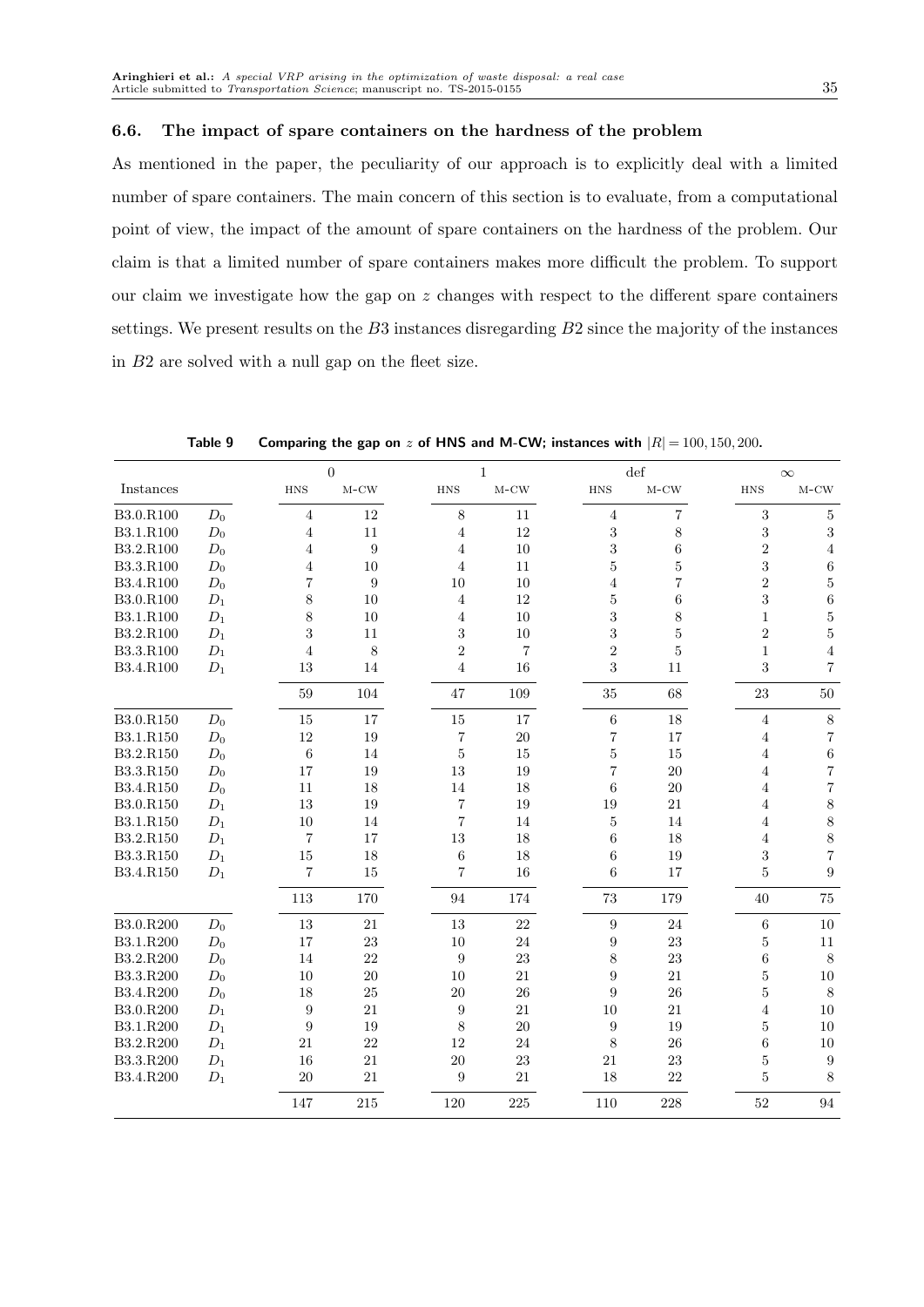A comparison of the gap between z and the lower bound for HNS and M-CW on the instances in  $B_3$  is reported in Table 9. For each instance, a pair of columns report the absolute gap for the four different spare container settings. The last row reports the sum of the gaps on the corresponding column. Note that instances are identified through the random seed used in the generator, the requests number and their version  $(D_0 \text{ or } D_1)$ .

The results for instance with  $|R| = 100$  shows a worsening of the gap as soon as the number of the spare containers reduces: actually, the sum of the gaps for hns and m-cw are respectively 23 and 50 with setting " $\infty$ " while is 47 and 109 with setting "1" and 59 and 104 with setting "0". Note that the same behavior is confirmed for instances with  $|R| = 150$  and  $|R| = 200$  as reported in the remaining of Table 9. Let us remark that the bound obtained for the setting " $\infty$ " are also a bound for the other settings, but not vice versa.

Furthermore, the average gap of hns and m-cw is respectively 12.05% and 27.12% for instances with  $|R| = 100$ , 15.66% and 29.41% for instances with  $|R| = 150$ , and 15.55% and 27.70% for instances with  $|R| = 200$ . This means that the average gap is quite stable with respect to the size of the instance considered.

Finally, we would like to analyze the number of vehicles used to show the impact of a different spare container setting on the final solution. Table 10 reports the average number of vehicles computed by HNS and M-CW for the instances in  $B_3$  for "0", "1", "def" and " $\infty$ " spare container settings.

|     |            | TUDIC 10 |            | <b>AVGTACE HUMBER OF VEHICLES USED BY THISS GHD IVI-CVV.</b> |            |                |            |        |  |
|-----|------------|----------|------------|--------------------------------------------------------------|------------|----------------|------------|--------|--|
| R   |            |          |            |                                                              |            | $\mathrm{def}$ | $\infty$   |        |  |
|     | <b>HNS</b> | $M-CW$   | <b>HNS</b> | $M-CW$                                                       | <b>HNS</b> | $M-CW$         | <b>HNS</b> | $M-CW$ |  |
| 100 | 40.8       | 45.3     | 38.7       | 44.9                                                         | 36.2       | 43.0           | 34.5       | 37.2   |  |
| 150 | 63.8       | 69.5     | 60.9       | 68.9                                                         | 57.1       | 67.7           | 52.2       | 55.7   |  |
| 200 | 85.5       | 92.3     | 81.7       | 92.2                                                         | 78.7       | 90.5           | 70.1       | 74.3   |  |

Table 10 Average number of vehicles used by HNS and M-CW.

The results confirm the claim reported above. Moreover, it is worth noting that the number of vehicles used with setting "0" are about the 20% more than those used with setting " $\infty$ ". In addition, note that these results also confirm the capability of HNS to improve the solution computed by m-cw as already reported in Table 6.

#### 6.7. Tests on Rollon-Rolloff benchmark instances

In section 2 we pointed out that the E1LCRP can be used to model other problems in the class of Rollon-Rolloff VRP by suitably adapting the input. For this reason, even if our algorithm is not specialized for that class of problems, we carried out some experiments on the benchmark instances proposed in Bodin et al. (2000) and used also in Derigs et al. (2013) and in Wy and Kim (2013).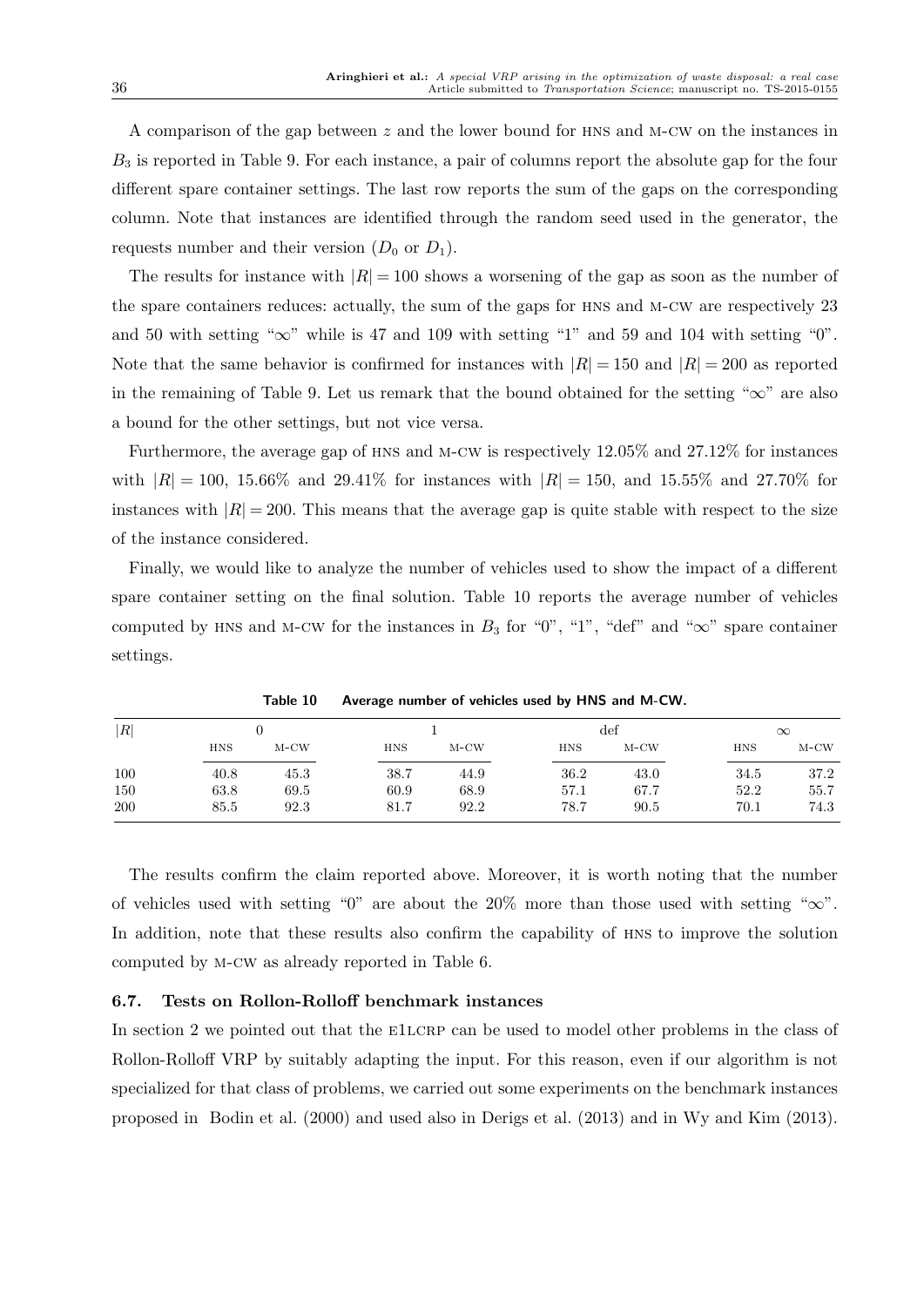The benchmark instances include T1, T2, T3 and T4 services and unbounded spare containers of a single type, located at MRF. In order to adapt the input to E1LCRP we actually reduced the compatibility to only one arc for T1 and T2 and we created dummy full or empty requests for T3 and T4. However we have not considered any shortcut in the code. Thus this type of input may lead to some inefficiencies in the search with respect to specialized algorithms. We carried out these tests fixing to 20000 the number of iterations. In Table 11 we report the original absolute values of Bodin et al. (2000) and compare them with the more recent results of Wy and Kim (2013) and Derigs et al. (2013) by reporting the gaps of the two objective function components, and finally in the last two columns we report the gaps of hns. Note that, in accordance with Bodin et al. (2000), we report only the deadhead time (DH), i.e., the total duration minus the service time.

|     | $In statements% \begin{equation} \left\Vert \rho_{\alpha}\right\Vert _{1}\leq\left\Vert \rho_{\alpha}\right\Vert _{1}=\left\Vert \rho_{\alpha}\right\Vert _{1} \end{equation} where $\rho_{\alpha}$ is the same as in the case of $\rho_{\alpha}$ and $\rho_{\alpha}$ is the same as in the case of $\rho_{\alpha}$ and $\rho_{\alpha}$ is the same as in the case of $\rho_{\alpha}$ and $\rho_{\alpha}$ is the same as in the case of $\rho_{\alpha}$ and $\rho_{\alpha}$ is the same as in the case of $\rho_{\alpha}$ and $\rho_{\alpha}$ is the same as in the case of $\rho_{\alpha}$ and $\rho_{\alpha}$ is the same as in the case of $\rho_{\alpha}$ and $\rho_{\$ |                  | Bodin     |                  | Wy (gaps) |                  | Derigs (gaps) |                  | HNS (gaps) |
|-----|-----------------------------------------------------------------------------------------------------------------------------------------------------------------------------------------------------------------------------------------------------------------------------------------------------------------------------------------------------------------------------------------------------------------------------------------------------------------------------------------------------------------------------------------------------------------------------------------------------------------------------------------------------------------------------|------------------|-----------|------------------|-----------|------------------|---------------|------------------|------------|
|     |                                                                                                                                                                                                                                                                                                                                                                                                                                                                                                                                                                                                                                                                             | $\boldsymbol{z}$ | $\rm{DH}$ | $\boldsymbol{z}$ | DH        | $\boldsymbol{z}$ | DH            | $\boldsymbol{z}$ | DH         |
|     | А                                                                                                                                                                                                                                                                                                                                                                                                                                                                                                                                                                                                                                                                           | 10               | 337       | $\overline{0}$   | $-1.19%$  | $\boldsymbol{0}$ | $-1.78%$      | $\boldsymbol{0}$ | $-0.30\%$  |
| 50  | $\boldsymbol{B}$                                                                                                                                                                                                                                                                                                                                                                                                                                                                                                                                                                                                                                                            | 10               | 238       | 1                | $0.00\%$  | $\mathbf 1$      | $-0.84%$      | $\mathbf{1}$     | $2.52\%$   |
|     | $\mathcal{C}$                                                                                                                                                                                                                                                                                                                                                                                                                                                                                                                                                                                                                                                               | 9                | 159       | $\overline{0}$   | $0.00\%$  | $\overline{0}$   | $0.00\%$      | $\boldsymbol{0}$ | $0.00\%$   |
|     | D                                                                                                                                                                                                                                                                                                                                                                                                                                                                                                                                                                                                                                                                           | 7                | 194       | $\boldsymbol{0}$ | $-1.55%$  | $\boldsymbol{0}$ | $-1.55%$      | $\overline{0}$   | $-1.55\%$  |
|     | А                                                                                                                                                                                                                                                                                                                                                                                                                                                                                                                                                                                                                                                                           | 16               | 491       | $\boldsymbol{0}$ | $-1.02\%$ | 1                | $-1.63\%$     | $\boldsymbol{0}$ | $-0.20\%$  |
| 75  | B                                                                                                                                                                                                                                                                                                                                                                                                                                                                                                                                                                                                                                                                           | 15               | 374       | $\theta$         | $-1.60\%$ | $\boldsymbol{0}$ | $-2.14%$      | $\overline{0}$   | $0.00\%$   |
|     | $\mathcal{C}$                                                                                                                                                                                                                                                                                                                                                                                                                                                                                                                                                                                                                                                               | 13               | 211       | $-1$             | 0.47%     | $-1$             | 0.47%         | $-1$             | 4.27%      |
|     | D                                                                                                                                                                                                                                                                                                                                                                                                                                                                                                                                                                                                                                                                           | 11               | 256       | $\overline{0}$   | $-1.56%$  | $\overline{0}$   | $-1.56%$      | $\boldsymbol{0}$ | $-1.56\%$  |
|     | А                                                                                                                                                                                                                                                                                                                                                                                                                                                                                                                                                                                                                                                                           | $20\,$           | 682       | $\boldsymbol{0}$ | $-2.20\%$ | $\boldsymbol{0}$ | $-2.79%$      | $\boldsymbol{0}$ | $-1.47%$   |
| 100 | $\boldsymbol{B}$                                                                                                                                                                                                                                                                                                                                                                                                                                                                                                                                                                                                                                                            | 19               | 511       | $\overline{0}$   | $-1.76%$  | $\overline{0}$   | $-1.57%$      | $\boldsymbol{0}$ | $0.59\%$   |
|     | $\mathcal{C}$                                                                                                                                                                                                                                                                                                                                                                                                                                                                                                                                                                                                                                                               | 17               | 289       | $\boldsymbol{0}$ | $0.00\%$  | $-1$             | $2.08\%$      | $\overline{0}$   | $1.04\%$   |
|     | D                                                                                                                                                                                                                                                                                                                                                                                                                                                                                                                                                                                                                                                                           | 14               | 323       | 0                | $-0.93%$  | $\boldsymbol{0}$ | $-0.93%$      | $\boldsymbol{0}$ | 0.93%      |
|     | А                                                                                                                                                                                                                                                                                                                                                                                                                                                                                                                                                                                                                                                                           | 29               | 800       | $\boldsymbol{0}$ | $-1.00\%$ | $\mathbf{1}$     | $-2.63\%$     | $\boldsymbol{0}$ | $1.63\%$   |
| 150 | B                                                                                                                                                                                                                                                                                                                                                                                                                                                                                                                                                                                                                                                                           | 28               | 714       | $\boldsymbol{0}$ | $-0.14\%$ | $\overline{0}$   | $-1.26%$      | $\overline{0}$   | $2.10\%$   |
|     | $\mathcal{C}$                                                                                                                                                                                                                                                                                                                                                                                                                                                                                                                                                                                                                                                               | 26               | 448       | $\mathbf{1}$     | $-2.90\%$ | $\overline{0}$   | $-0.45%$      | $\overline{0}$   | $0.22\%$   |
|     | D                                                                                                                                                                                                                                                                                                                                                                                                                                                                                                                                                                                                                                                                           | 21               | 423       | $\overline{0}$   | $-6.15\%$ | $\overline{0}$   | $-6.15%$      | $\boldsymbol{0}$ | $-3.55\%$  |
|     | А                                                                                                                                                                                                                                                                                                                                                                                                                                                                                                                                                                                                                                                                           | 38               | 1067      | $\boldsymbol{0}$ | $-1.78%$  | $\boldsymbol{0}$ | $-3.94\%$     | $\boldsymbol{0}$ | 0.66%      |
| 199 | B                                                                                                                                                                                                                                                                                                                                                                                                                                                                                                                                                                                                                                                                           | 37               | 897       | $\mathbf{1}$     | $-2.79%$  | 1                | $-3.23%$      | $\boldsymbol{0}$ | $2.45\%$   |
|     | $\mathcal{C}$                                                                                                                                                                                                                                                                                                                                                                                                                                                                                                                                                                                                                                                               | 34               | 553       | $\boldsymbol{0}$ | $0.00\%$  | $\boldsymbol{0}$ | $0.00\%$      | $\boldsymbol{0}$ | $0.00\%$   |
|     | D                                                                                                                                                                                                                                                                                                                                                                                                                                                                                                                                                                                                                                                                           | 27               | 511       | $\overline{0}$   | $-3.52\%$ | $\overline{0}$   | $-3.52\%$     | $\overline{0}$   | $-1.57%$   |
|     | Average gaps                                                                                                                                                                                                                                                                                                                                                                                                                                                                                                                                                                                                                                                                |                  |           | $-1.48\%$        |           | $-1.67\%$        |               | $0.31\%$         |            |

Table 11 Comparisons on the Rollon-Rolloff benchmark instances

It should be noted that hns compares reasonably well with the specialized algorithms: in most of the cases the number of vehicles is equal to the best solution. As for the total duration, which however is not the primary objective in the hierarchical approach of HNS, the gap with the other algorithms is quite low.

Finally, we performed a test motivated by our experience with the Gesenu company, where the current practice was to solve the problem as a sequence of petal patterns. On the contrary, managing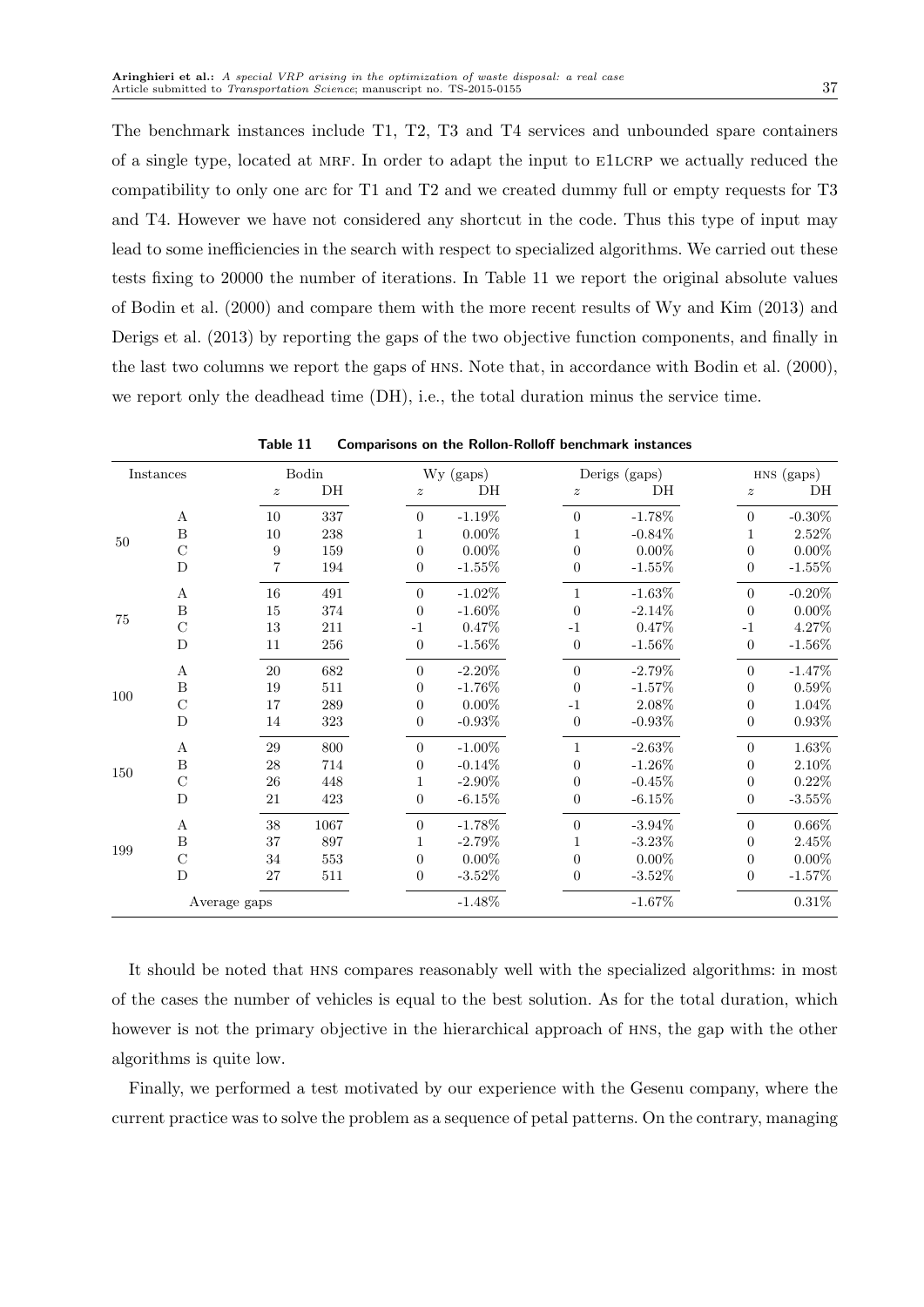containers as a shared commodity can lead to a substantial improvement, and we exploited this feature in our approach, reformulating each request T1 and T2 in terms of elementary requests T3 and T4.

| .           |            |             |            |             |            |             |            |
|-------------|------------|-------------|------------|-------------|------------|-------------|------------|
|             | А          |             |            |             |            |             |            |
| $\tilde{z}$ | DН         | $\tilde{z}$ | DH         | $\tilde{z}$ | DH         | $\tilde{z}$ | DН         |
| - 1         | $-41.99\%$ |             | $-34.75\%$ |             | $-21.38\%$ |             | $-9.95\%$  |
| 0           | $-38.92\%$ | -1          | $-33.88\%$ |             | $-28.91\%$ |             | $-14.29\%$ |
| $-1$        | $-39.82\%$ | $-1$        | $-34.06\%$ |             | $-32.87\%$ |             | $-12.81\%$ |
| -1          | $-38.77\%$ | $-1$        | $-35.18\%$ |             | $-21.61\%$ |             | $-14.86\%$ |
| -1          | $-47.32\%$ | -1          | $-37.90\%$ | -1          | $-23.51\%$ |             | $-17.04\%$ |
|             |            |             |            |             |            |             |            |

Table 12 Evaluating the impact of managing containers as a shared commodity using HNS

Table 12 reports the results of our test showing the improvements in terms of the number of vehicles and the percentage of the deadhead with respect to the best results reported in Bodin et al. (2000), Derigs et al. (2013) and Wy and Kim (2013). The results show a significant reduction of the deadhead time. In particular, the instances with higher percentage of trips T1 and T2 (instances A and B) mostly benefit from managing containers as a shared commodity. Indeed, for all but one case in both sets A and B, the deadhead reduction allows to save one vehicle.

# 7. Conclusions

Recycling is the compulsory final step of most products life cycle and an essential part of integrated waste management. Bulky items are part of this process through a network of collection points (RDSs) established all over the territory, where large containers devoted to different materials are hosted. The Municipal Agency is in charge of the material final trip from an RDS to an MRF. A fleet of dedicated vehicles is devoted to bring full containers to MRFs to be emptied, and to bring them back to an RDS. To take advantage of economies of scale, Agencies tend to manage all the RDSS in the same region as a whole, yielding large scale vehicle routing problems which can not be efficiently solved by state of the art MILP solvers.

We addressed a real life problem in this class, formalized it as a special VRP on a bipartite graph, analyzed its structure, compared it to similar problems in the wider class of Rollon-Rolloff vehicle routing problems, emphasized those issues that most affect the problem hardness, and discussed for the first time the impact of limited additional containers. In particular, we studied a hierarchical bi-objective (fleet size and total distance), distance-constrained VRP, provided a specialized variant of the Clarke and Wright constructive procedure able to manage limited additional containers, and proposed a neighborhood based metaheuristic which exploits the problem structure, alternatively switches from one objective to the other along the search path, and periodically destroys and rebuilds parts of the solution.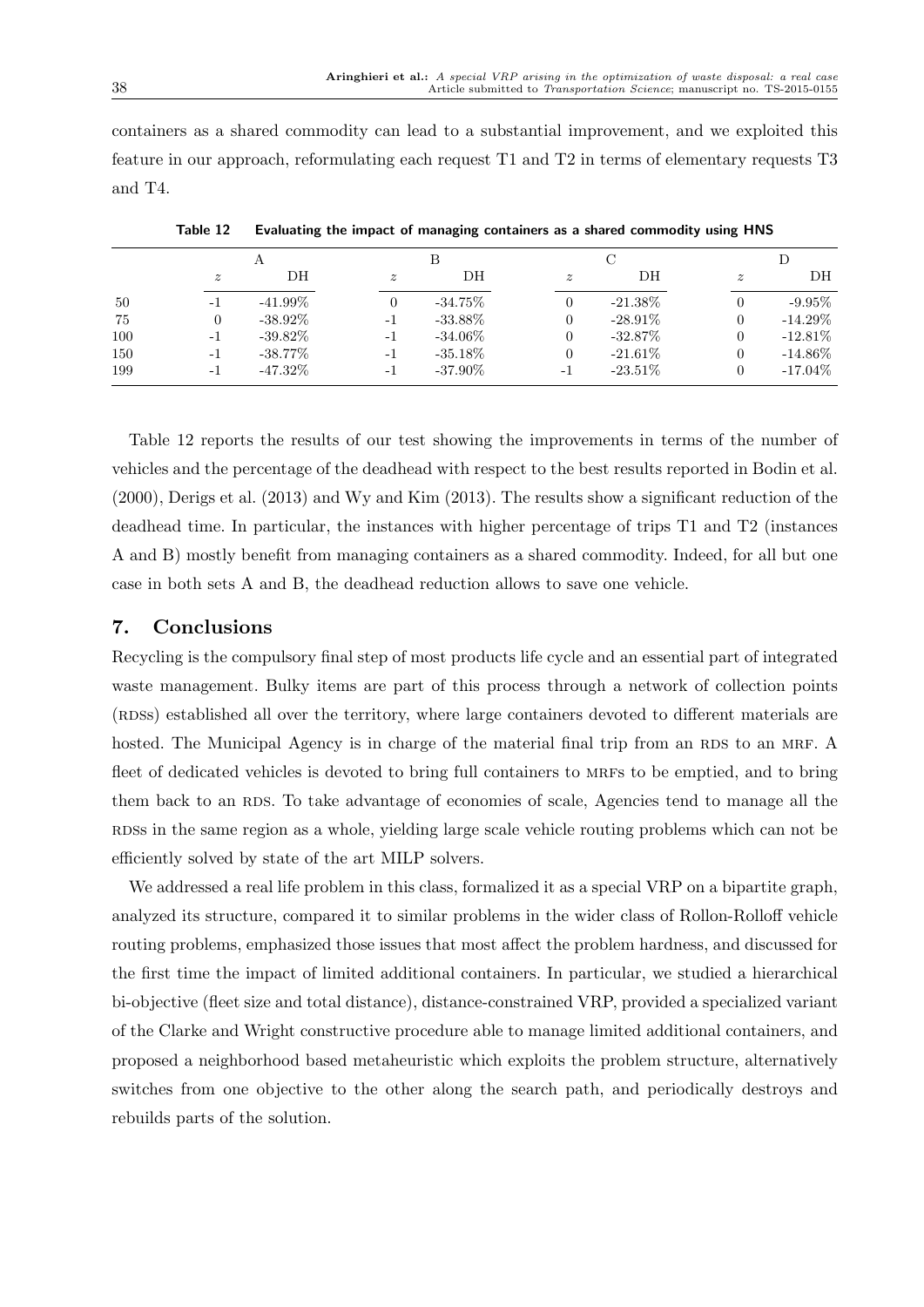The main algorithm components are experimentally evaluated on real and realistic instances, the largest of which fail to be solved by a MILP solver. We are increasingly competitive with the solver as the instance size increases, especially regarding fleet size. On the larger instances, the solution quality is addressed by comparing with a lower bound. Providing tight bounds to the fleet size objective is a challenging task due to the distance constraint, which makes even the feasibility check of a partition a hard optimization problem.

Our approach was also tested on instances from the literature against sophisticated algorithms previously proposed for a slightly different problem, i.e., the Rollon-Rolloff VRP where spare containers are not limited and are stationed at the MRF. We proved competitive on solution quality although our approach is not tailored for that case. Moreover, we experimentally showed the potential improvement that can be gained by treating containers as a general commodity that can be exchanged from site to site.

Computational results provided experimental evidence to our claim that this class of challenging real problems can be efficiently tackled by specialized though simple ad hoc algorithms, able to deal with the global constraint related to limited additional containers, allowing Municipal Agencies to optimally deal with a demanding operational task which has to be solved on a weekly base. In particular, decomposing each service request concerning a full container to be emptied into the removal of the full container and the delivery of an empty one, provides additional chances for optimization, specially in case of an integrated management of several RDSs, yielding large scale problems that our solution approach is able to handle.

# Acknowledgments

The authors wish to thank the Gesenu S.p.A. for fruitful collaboration and for providing us the data set and allowing their use in this paper. Besides, the authors wish to thank Matteo Boccafoli and Mattia Lorandi for their contribution in the experiments and helpful discussions. A grateful thanks to Roberto Baldacci for providing the literature instances. Finally, the authors would like to thank also the anonymous referees for their valuable comments that helped in improving the paper.

# References

- Aarts, E., J.K. Lenstra, eds. 1997. Local Search in Combinatorial Optimization. John Wiley and Sons, Chichester, UK.
- Archetti, C., M.G. Speranza. 2004. Vehicle routing in the 1-skip collection problem. Journal of the Operational Research Society 55(7) 717–727.
- Aringhieri, R., M. Bruglieri, F. Ciarletti, F. Malucelli, M. Nonato, M. Pera, R. Sorrentino. 2004a. Optimisation of the collection and disposal procedures for waste materials from collection centers in Umbria: Modelling and solving a real life waste collection problem. Proceedings of ISWA World Congress.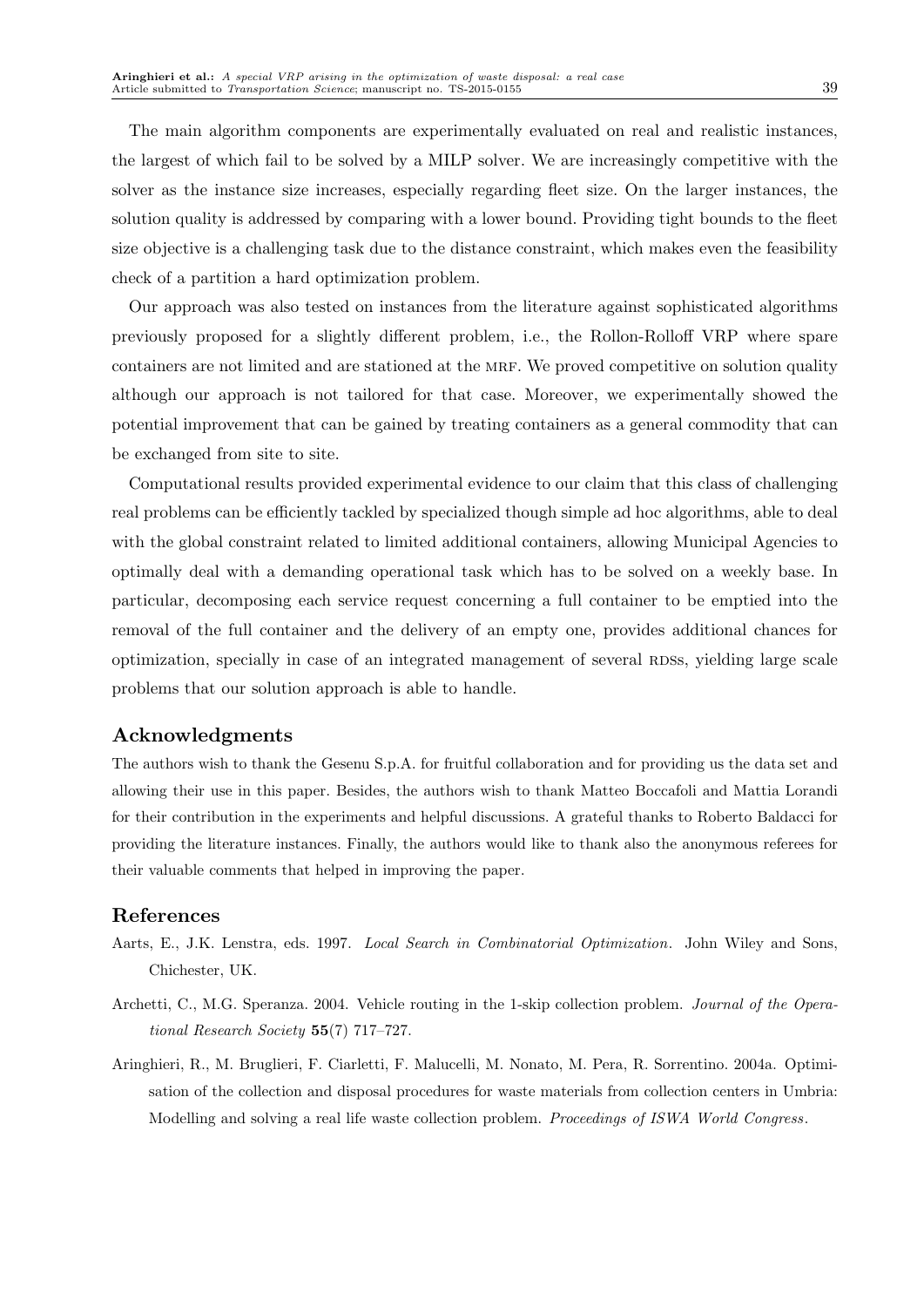- Aringhieri, R., M. Bruglieri, F. Malucelli, M. Nonato. 2004b. An asymmetric vehicle routing problem arising in the collection and disposal of special waste. L. Liberti, F. Maffioli, eds., *Proceedings of CTW 2004*, Electronic Notes in Discrete Mathematics, vol. 17. 41–47.
- Aringhieri, R., M. Bruglieri, F. Malucelli, M. Nonato. 2008. Optimization of the collection and disposal of recyclable waste. 24 Hours Operations Research. Http://www.24hor.org/.
- Aringhieri, R., M. Dell'Amico. 2005. Comparing metaheuristic algorithms for the SONET network design problems. Journal of Heuristics 11(1) 35–57.
- Baldacci, R., L. Bodin, A. Mingozzi. 2006. The multiple disposal facilities and multiple inventory locations rollon-rolloff vehicle routing problem. Computers  $\mathcal C$  Operations Research 33(9) 2667–2702.
- Beliën, J., L. De Boeck, J. Van Ackere. 2013. Municipal solid waste collection and management problems: A literature review. Transportation Science 48(1) 78–102.
- Bodin, L., A. Mingozzi, R. Baldacci, M. Ball. 2000. The rollon–rolloff vehicle routing problem. Transportation Science 34(3) 271–288.
- De Muelemeester, L., G. Laporte, F.V. Louveaux, F. Semet. 1997. Optimal sequencing of skip collections and deliveries. Journal of the Operational Research Society 48 57–64.
- Derigs, U., M. Pullmann, U. Vogel. 2013. A short note on applying a simple ls/lns-based metaheuristic to the rollonrolloff vehicle routing problem. Computers and Operations Research 40(3) 867–872.
- Elbek, M., S. Wøhlk. 2016. A variable neighborhood search for the multi-period collection of recyclable materials. European Journal of Operational Research 249(2) 540-550.
- Gendreau, M., A. Hertz, G. Laporte. 1994. A tabu search heuristic for the vehicle routing problem. Management Science 40(10) 1276–1290.
- Hauge, K., J. Larsen, R. M. Lusby, E. Krapper. 2014. A hybrid column generation approach for an industrial waste collection routing problem. Computers  $\mathcal{C}$  Industrial Engineering 71 10–20.
- Imai, A., E. Nishimura, J. Current. 2007. A lagrangian relaxation-based heuristic for the vehicle routing with full container load. European journal of operational research  $176(1)$  87-105.
- Jula, H., M. Dessouky, P. Ioannou, A. Chassiakos. 2005. Container movement by trucks in metropolitan networks: modeling and optimization. Transportation Research Part E: Logistics and Transportation Review 41(3) 235–259.
- Laporte, G., M. Desrochers, Y. Norbert. 1984. Two exact algorithms for the distance-constrained vehicle routing problem. Networks 14 161–172.
- Laporte, G., M. Gendreau, J.Y. Potvin, F. Semet. 2000. Classical and modern heuristics for the vehicle routing problem. International Transactions in Operational Research 7 285–300.
- le Blanc, I., M. van Krieken, H. Krikke, H. Fleuren. 2006. Vehicle routing concepts in the closed-loop container network of arna case study. OR Spectrum 28(1) 53–71.